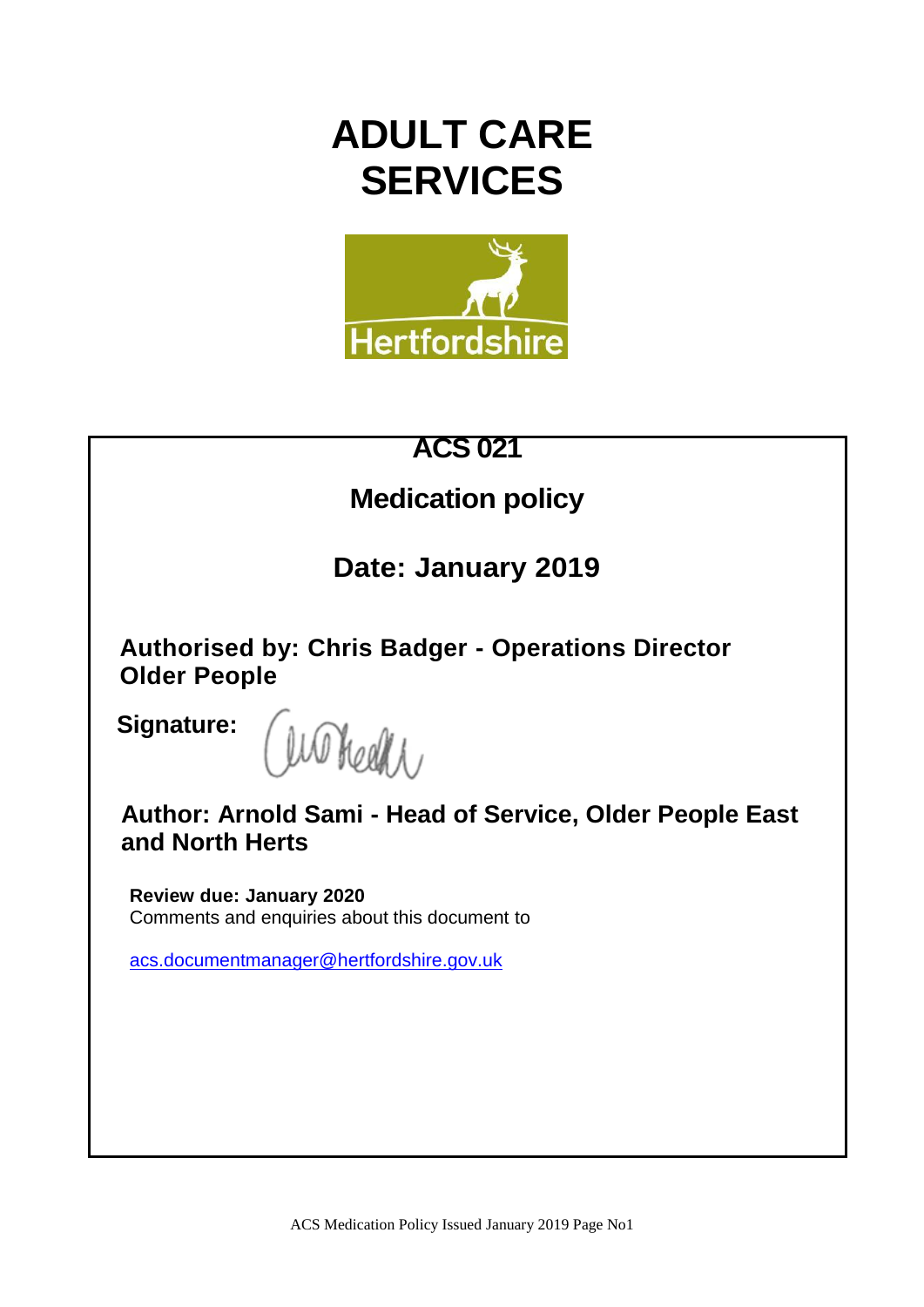## **Contents**

| 1.  |  |
|-----|--|
| 2.  |  |
| 3.  |  |
| 4.  |  |
| 5.  |  |
| 6.  |  |
| 7.  |  |
| 8.  |  |
| 9.  |  |
| 10. |  |
| 11. |  |
| 12. |  |
| 13. |  |
| 14. |  |
|     |  |
|     |  |
|     |  |
|     |  |
|     |  |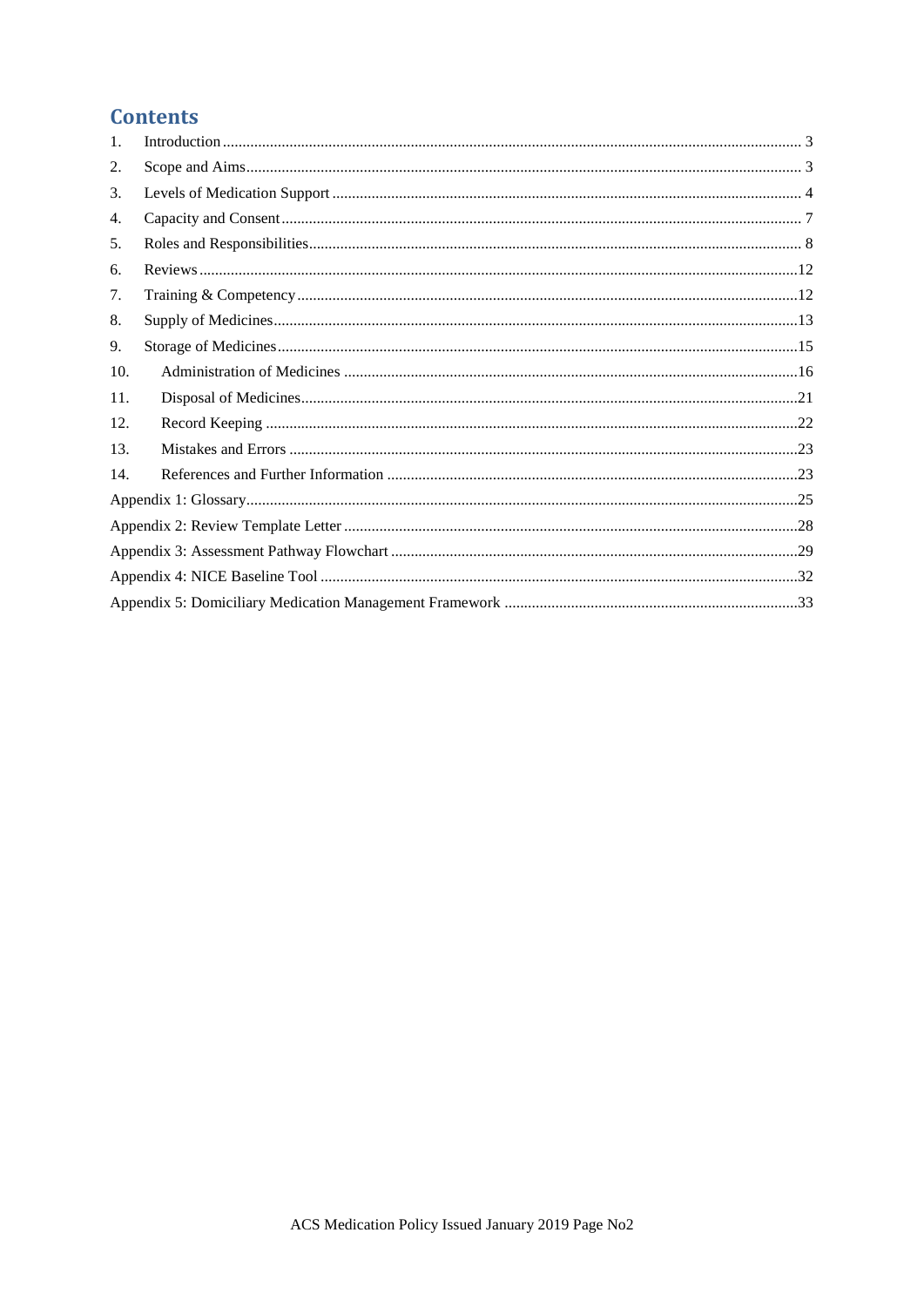## <span id="page-2-0"></span>**1. Introduction**

- 1.1 This document outlines the roles, responsibilities and procedures for assisting people living in their own homes in receipt of regulated and nonregulated homecare and community support with prescribed medication as part of their care and support plan. It sets out the procedure for handling and administering medicines, and for their safe storage and disposal. It also outlines what documents should be used and how records should be kept.
- 1.2 This document operates in the context of the Care Quality Commission (CQC) Fundamental Standards which have been in force since April 2015. They state:
	- Care and treatment must be appropriate and reflect individuals' needs and preferences
	- Individuals must be treated with dignity and respect
	- Care and treatment must only be provided with consent
	- Care and treatment must be provided in a safe way
	- Individuals must be protected from abuse and improper treatment
	- Individuals' nutritional and hydration needs must be met
	- All premises and equipment used must be clean, secure, suitable and used properly
	- Complaints must be appropriately investigated and appropriate action taken in response
	- Systems and processes must be established to ensure compliance with the fundamental standards
	- Sufficient numbers of suitably qualified, competent, skilled and experienced staff must be deployed
	- Persons employed must be of good character, have the necessary qualifications, skills and experience, and be able to perform the work for which they are employed (Fit and proper persons requirement)
	- Registered persons must be open and transparent with individuals about their care and treatment (Duty of Candour)
- <span id="page-2-1"></span>1.3 The document should be used in conjunction with [NICE Guideline](https://www.nice.org.uk/guidance/ng67) NG67 ['Managing Medicines for adults receiving social care in the community'.](https://www.nice.org.uk/guidance/ng67)

## **2. Scope and Aims**

- 2.1 Hertfordshire County Council (HCC) aims to encourage and support people to self-medicate and independently manage their own medication. Wherever possible, individuals should take responsibility for their own medicines. **The Policy must only be used having carefully considered if people can selfmedicate,** including with appropriate use of assistive technology**.**
- 2.2 HCC is keen to encourage care providers to consider assistive technology solutions wherever appropriate in order to provide the least intrusive option and maximize an individual's independence – for example, medication dispensers and technology that can provide prompts and reminders to take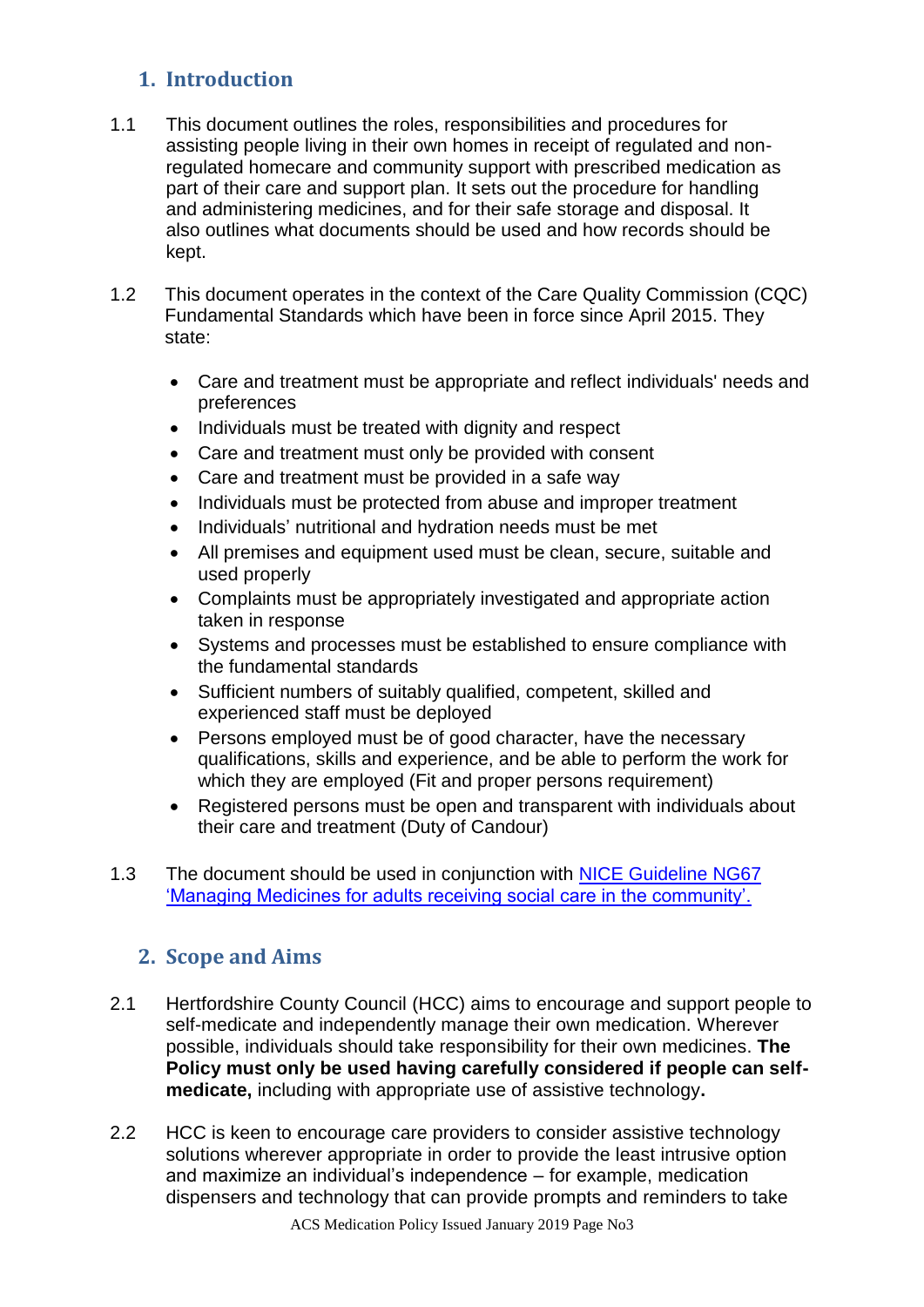medication at certain times of the day.

- 2.3 Medicine support where possible should be short-term and with a focus on reablement. This is with the exception of individuals who are incapable of managing their medication due to a disability or mental capacity issues.
- 2.4 This policy has been developed in order to:
	- Ensure that individuals' health, wellbeing and independence is promoted regarding management of their medicines, and that their needs and preferences are taken fully into account
	- Provide a framework for the delivery of consistently safe and secure management of medicines in an individual's own home
	- Facilitate collaboration between care providers, the individual and their family members/carers.
- 2.5 Medicines should be delivered in a way that respects the dignity, privacy, cultural and religious beliefs of individuals and takes into account their needs and preferences, including their social, cultural, emotional, religious and spiritual needs, and as specified in their care and support plans.
- 2.6 This policy has been developed by HCC's Adult Care Services (ACS) department with support from health partners. Policy implementation is dependent on close collaboration between these partners, independent providers and with agreement of the individuals using the service and their family members/carers. It applies to all home care providers who are regulated with the Care Quality Commission providing homecare and community support to people over the age of 18. It also applies to some nonregulated providers delivering lower levels of medicines support (e.g. level 0).
- 2.7 In line with NICE Guideline NG21 (Home care: delivering personal care and [practical support to older people living in their own homes\)](https://www.nice.org.uk/guidance/ng21) care providers should have a medicines management policy in place. This should reflect and build on this ACS medication policy and staff should be trained in line with it.

## <span id="page-3-0"></span>**3. Levels of Medication Support**

3.1 HCC is working with regulated and non-regulated providers in support of safe medicines management for individuals. One of these measures includes working with local social enterprise providers to deliver low level support (level  $\overline{0}$ ). In every case (level  $\overline{0}$  to 3) individuals will benefit from an assessment and from information and advice beforehand. Self-referrals are not an available option except for where individuals make their own arrangements independent of ACS as is the case of self-funders.

#### 3.2 **Level 0 – Reminder to take medication**

This support can be delivered by an organisation which is not CQC registered or regulated. This support is only appropriate for individuals who have not been assessed as lacking the mental capacity to manage their own medicines.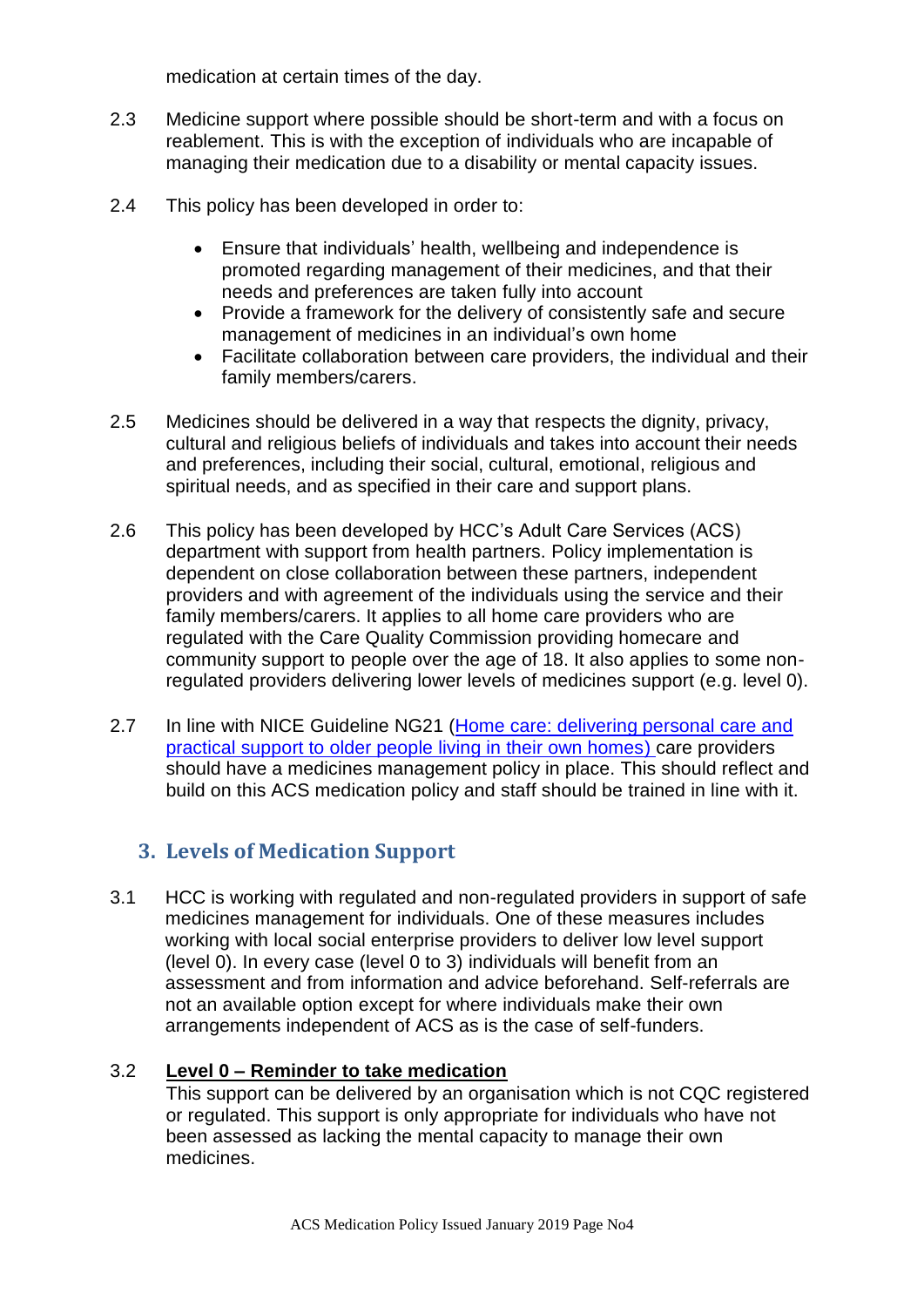- Option 1 (by telephone)
	- For individuals who need a reminder to take their medication and a telephone call will be sufficient.
- Option 2 (in person)
	- Reminder to take medication for an individual who has the ability to self-administer.
	- Individuals will need to select their own medication and take it out of the packaging.
	- Support can be provided to unscrew lids or boxes (individual blister packs cannot be opened) under the direction of the individual.
	- Medication Administration Record (MAR) charts should not be completed as these are only required to record medication that has been administered
	- The provider should record they have reminded in the care plan and/or own paperwork as appropriate but do not need to record that they have observed the medicines being taken.
	- For individuals with short term memory issues in the first instance a check should be made to see if the monitored dosage system (MDS) has been opened for that day/time before reminding the individual to take their medication.

## 3.3 **Level 1: General support/assisting with medication**

The individual using this service takes responsibility for self-medicating but with general support or assistance from the care practitioner. The care practitioner will work under the direction of the individual receiving the care. Care practitioners will document support provided in the daily diary log. A MAR chart should not be completed.

- 3.3.1 The support given may include the following:
	- requests for repeat prescriptions from the GP
	- collecting prescribed medicines from the community pharmacy
	- disposal of unwanted or out-of-date medicines (see section 11)
	- reminding or prompting by the care practitioner at times to the individual to take their medicines (constant reminders could indicate that the individual does not have the ability to take responsibility for their own medicines and should prompt review of the care plan)
	- manipulation of a container of prescribed medicine under the direction of the individual, for example opening a bottle of liquid medication
	- reading dispensing labels to the individual using the service
	- assistance applying creams or ointments
- 3.3.2 Any staff providing level 1 support with medication must understand the limits of support provided and work strictly within the instructions of the care plan. Any concerns a care practitioner has about this must report this to their manager.

#### 3.4 **Level 2: Administering medication**

ACS Medication Policy Issued January 2019 Page No5 A care practitioner is administering medication when they are taking responsibility for confirming they have selected the correct medication, i.e. the right medicine, for the right person, selected the right dose, to give at the right time and via the right route or method (see section 10). This may be required due to impaired cognitive awareness or physical disability of the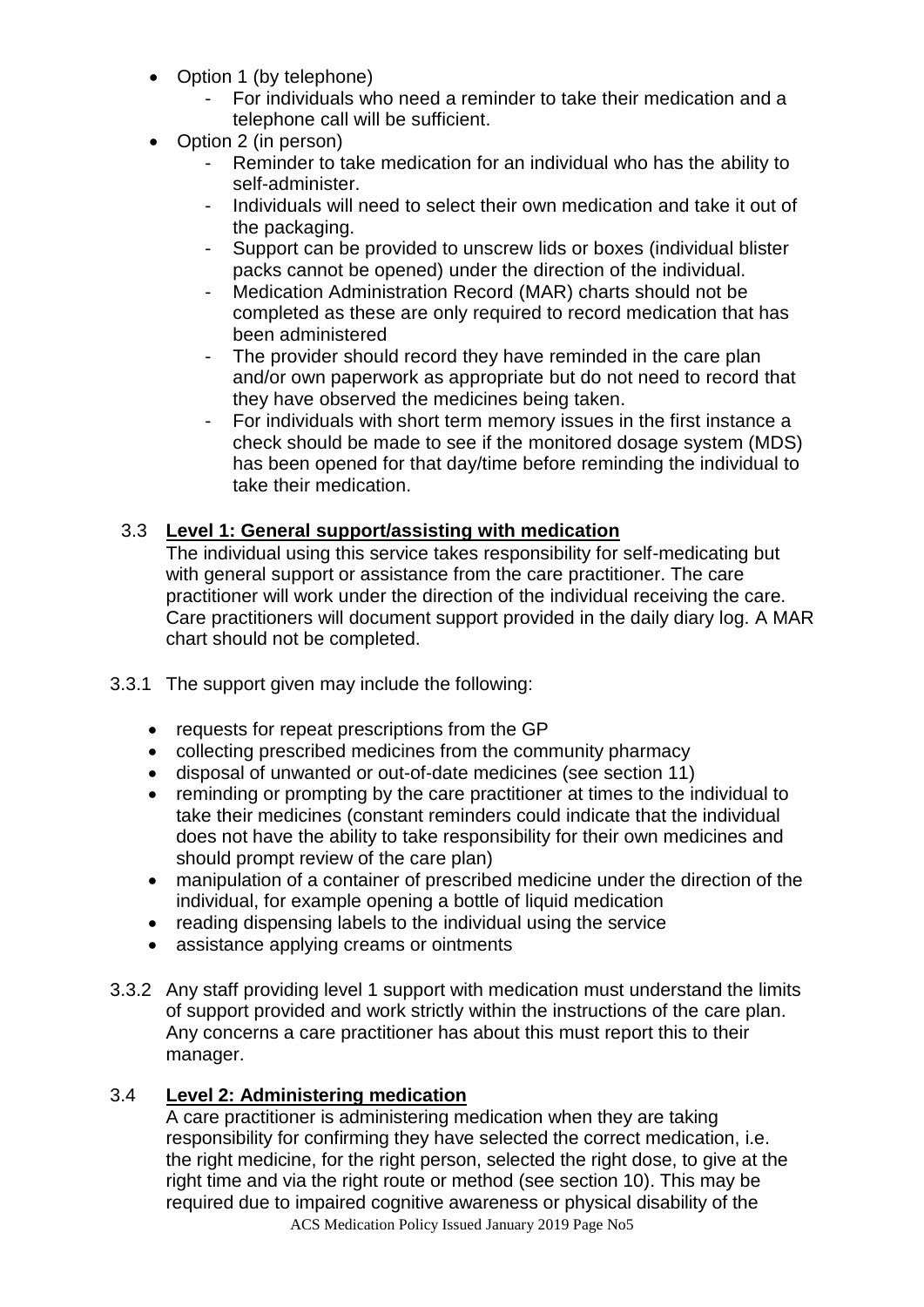individual.

- 3.4.1 The support given may include the following:
	- The care practitioner selecting and preparing medicines for immediate administration.
	- The care practitioner selecting and measuring a dose of prescribed liquid medication for immediate administration
	- The care practitioner applying prescribed medicated cream/ointment/patch. inserting ear, nose or eye drops and administering inhaled medication. In exceptional circumstances, selecting and preparing medication for the individual to take themselves at a prescribed time to enable independence and in accordance with their risk assessment (see section 9.6). Instructions will be clearly detailed in the care and support plan along with any necessary guidance or further information.
- 3.4.2 A record of all medication administered must be kept on the MAR chart (see section 12). A record that medicines have been administered should be included in the daily diary log.
- 3.4.3 In accordance with the Health & Social Care Act 2008, only trained, competent, medication management assessed care practitioners can be assigned to individuals requiring help with the administration of their medicines (see section 7). Care practitioners should not administer medication if instructions are unclear or they do not feel competent.
- 3.4.4 Care practitioners should only administer medication from its original container, dispensed and labelled by a pharmacist/dispensing GP. Care practitioners must not administer medicines from a carer/family-filled compliance aid. Care practitioners must be able to individually identify each medicine they administer and record it separately on the MAR chart in line with CQC and NICE guidelines. This means the routine use of MDSs is not advocated unless it is at the individual or their legal representative's request and is considered to enable the individual to remain more independent, e.g. the individual does not need a care practitioner to administer medication at level 2. There must be agreement from the individual's supplying pharmacist or GP and it must be in line with the individual's care and support plan. A MDS must not be requested from the pharmacy by the care provider unless in consultation with the individual and/or their representative and agreed by the case manager / worker.
- 3.4.5 Individuals discharged from hospital and returning to a previous care provider may have differing medication from those used prior to admission. The case manager / worker should advise the care provider when this occurs for the MAR chart to be updated appropriately (see section 10).

#### **3.5 Level 3: Administering medication by specialist techniques** Following an assessment by an appropriate healthcare professional there may be a need for a care practitioner to administer medication by a specialist technique. These may include the following:

 Administration of a prescribed medicine via a naso-gastric tube or gastrostomy tube (PEG)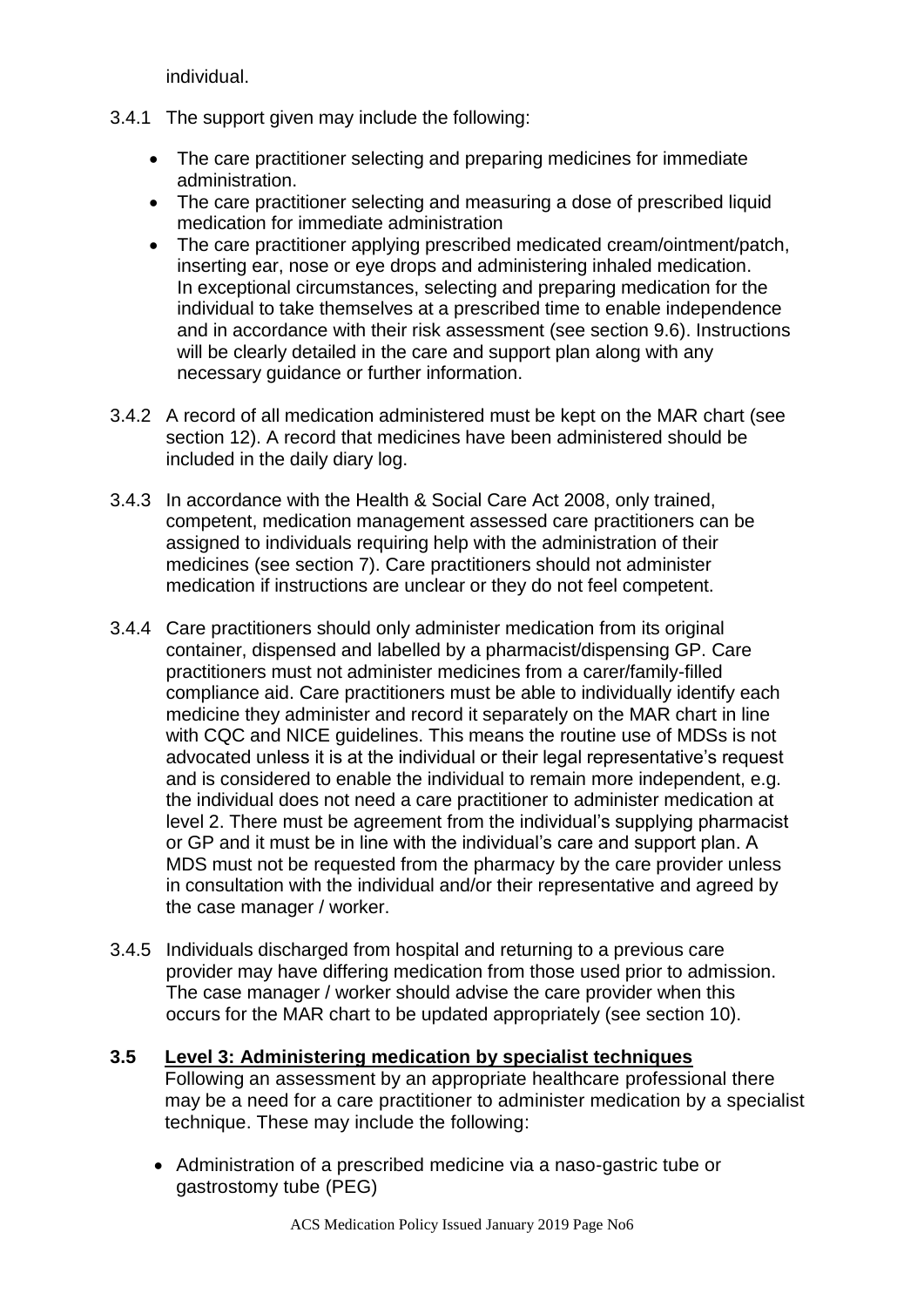- Injections with a pre-assembled, pre-dose loaded syringe including insulin
- Testing of blood sugars for type 1 diabetes
- Assistance with oxygen administration
- Buccal midazolam use
- Epipen® device
- 3.5.4 All of these procedures must be clearly identified by the case manager / worker to ensure the care providers can determine if they will be able to have appropriately trained care staff before accepting the care package. If an individual needs specific support for a procedure listed above then the care practitioner must undertake training to meet the required competencies.
- 3.5.5 This level of support needs to be agreed by the individual where they have capacity or alternatively a best interest decision needs to be made and include their family members/carers where appropriate, the case manager / worker, healthcare professional and the provider.
- 3.5.3 The care practitioner must be trained and signed-off as competent by an appropriate healthcare professional to carry out the identified specialist task and for any devise used. This competency must be reassessed annually or whenever there is cause for concern such as in the case of medication management review, change in treatment plan, safeguarding or a change in mental capacity to consent. This is NOT a generic competence and CANNOT be applied to other individuals. Care practitioners must also agree to provide the assistance.
- 3.5.4 Monitoring and review of the safety and effectiveness of an individual's medicines remains the responsibility of the healthcare professional and dates for monitoring and reviewing must be recorded. The healthcare professional will continue to monitor the individual's health. The outcome of reviews and any changes in treatment must be shared by the health professional with ACS and the care provider including recommendations about existing and new risks as well as measures for mitigating these issues.

## <span id="page-6-0"></span>**4. Capacity and Consent**

- 4.1 When determining the level of support, the case manager / worker will give consideration to the individual's mental capacity, for example:
	- Is the individual suffering from mental impairment which affects decision making about when to take their medication?
	- Does the individual have other difficulties with their medication?
	- Is the individual running out of medicines regularly or having too much left?
- 4.2 The individual must consent to have care staff support with medication to the level assessed and the consent form should be completed where an individual has capacity. This should be recorded on the correct form. The case manager / worker should send a copy of this form to the provider when services are commissioned.
- 4.3 In keeping with principles of the Mental Capacity Act 2005, it should be assumed that individuals are able to give consent to care practitioner's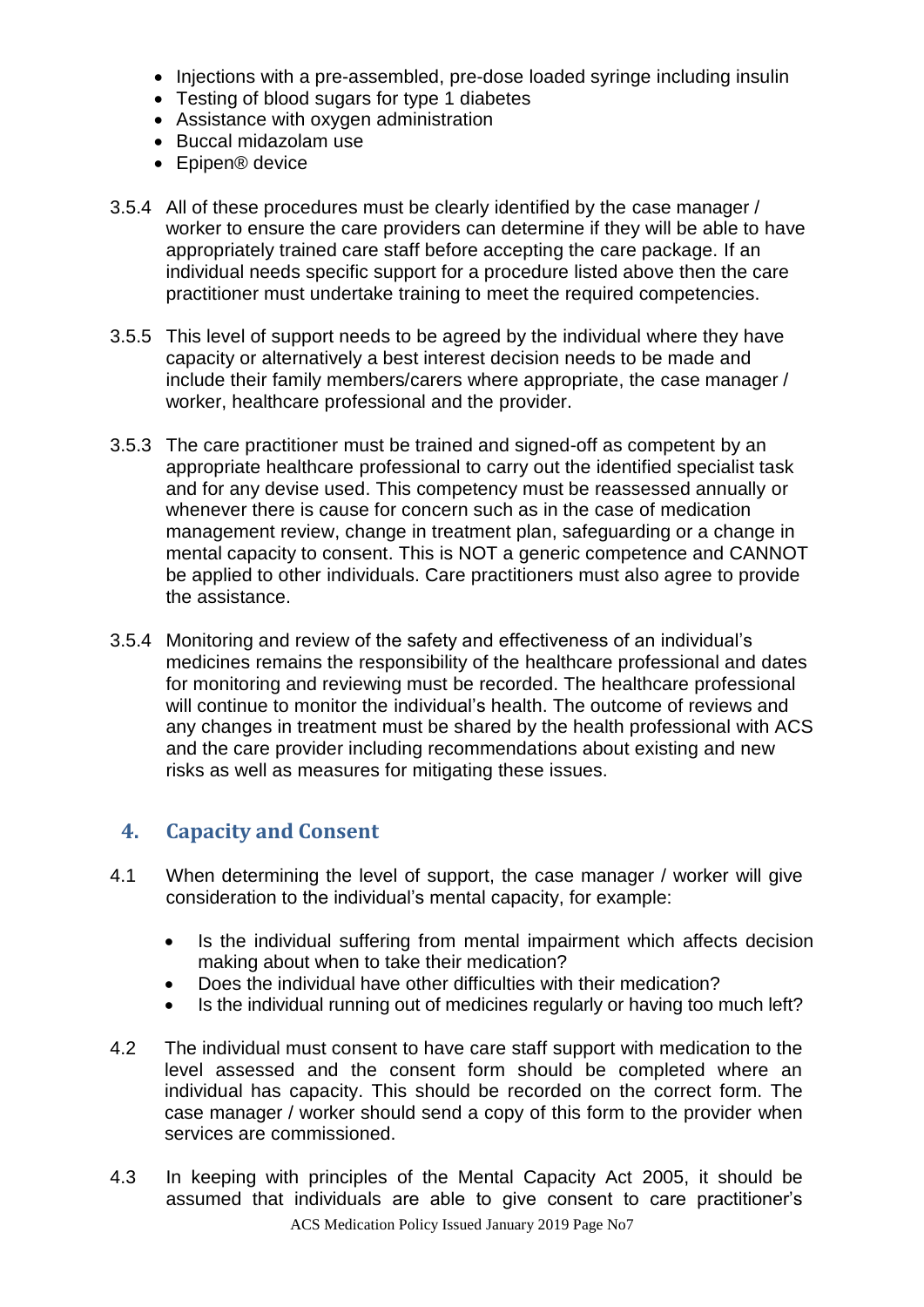administering their medication as a specific activity. Where capacity is in question case managers / workers are expected to assess and record an assessment of capacity including the reasons and rationale for making a Best Interest Decision.

- 4.4 In some cases it may be appropriate that the case manager / worker (in consultation with other professionals) undertakes a full Mental Capacity assessment to establish informed consent in relation to activities and actions affecting an individual's care.
- 4.5 Individuals who lack capacity to manage their own medication may have capacity to consent to care staff administering their medication. In cases where individuals lack capacity they still may be able to give consent.
- 4.6 When appropriate, the case manager / worker should seek advice from the GP/hospital doctor or other appropriate health professional as to whether the individual is able to take responsibility for their own medication. This will be particularly important where capacity is unclear or there are differing views, such as from family members/carers.
- 4.7 Where the individual is assessed as lacking mental capacity to give informed consent to receiving assistance with medication or to managing their own medication, the reasons and circumstances of this decision must be recorded in the care and support plan. This record must include the reasons that support with medication is seen as being in their best interests and who has made this decision.
- 4.8 Care providers should have a policy in place on what to do should the individual have declining or fluctuating mental capacity.

## <span id="page-7-0"></span>**5. Roles and Responsibilities**

See Appendix 1 'Glossary' for definitions of roles listed below.

#### **5.1 Case manager / Case worker**

It is the **case manager / worker's** responsibility to:

- Carry out an assessment of needs to identify eligible social care needs and outcomes including the required level of support with medication, if any, and record on the care and support plan.
- Complete a risk assessment, with GP input when appropriate, identifying the level of support required and any additional safeguards such as the secure storage of medication.
- Consider the individual's mental capacity, carrying out a mental capacity assessment if required. If necessary they will seek advice from the GP/hospital doctor as to whether the individual is able to take responsibility for self-medication. The outcome of a mental capacity assessment should an individual be deemed to lack capacity will be shared with the care provider.
- Engage with the individual (and family members/carers if agreed with the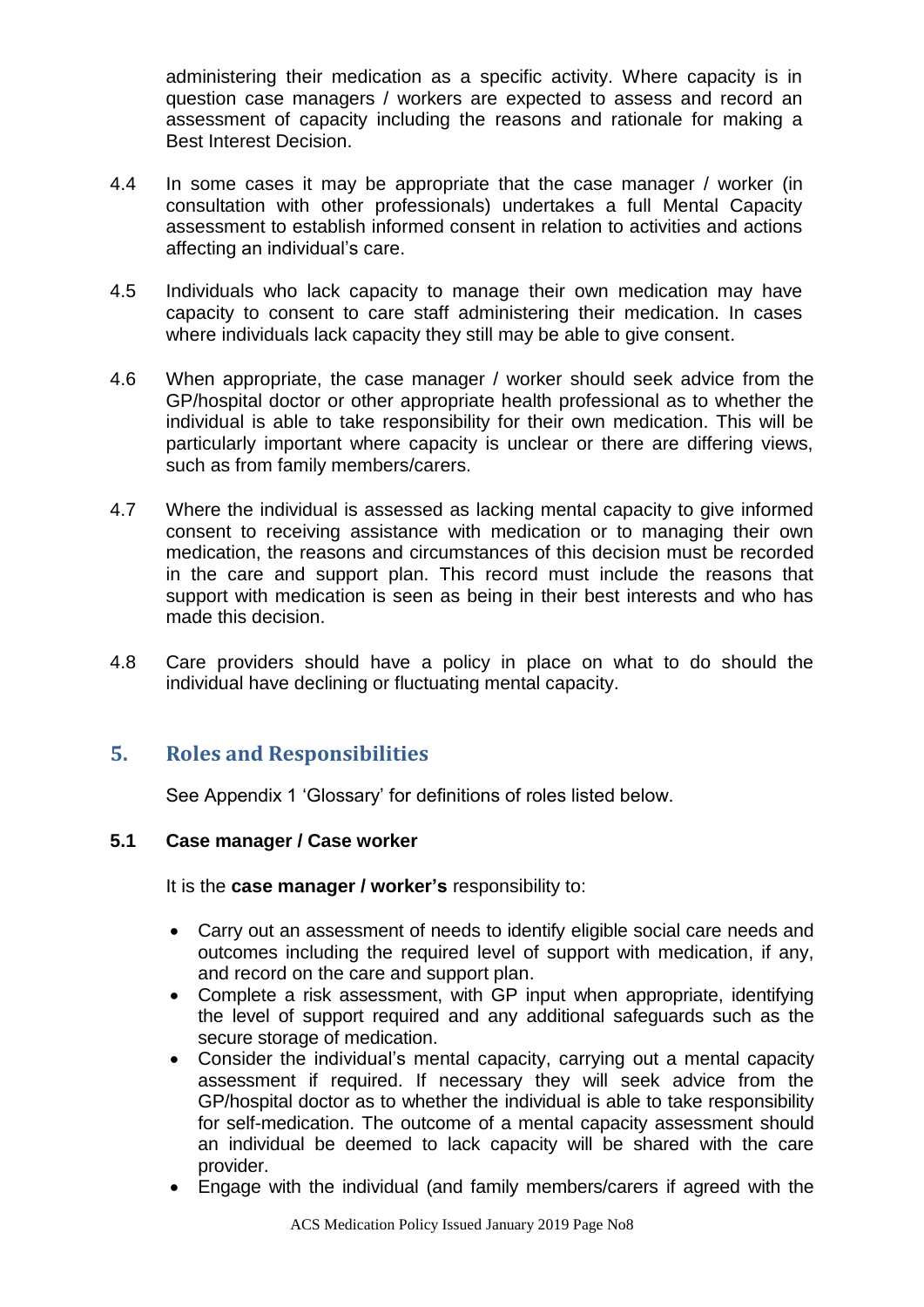individual) when assessing medicine support needs.

- Discuss with the GP whether there are options for dispensing the medication differently in order to support the individual's independence wherever possible. They should also seek pharmacist advice on options available to support self-administration, e.g. large labels, reminder charts.
- Discuss the number and pattern of any existing home visits, to avoid increasing 'medication only' visits if possible
- Obtain and record the individual's consent for assistance with their medication. If an individual is unable to communicate their consent then the reasons for making a Best Interest Decision must be recorded. Best Interest decisions and any recommendations around risk assessment will be shared with the care provider.
- Record on the care and support plan details of all medicines support required including arrangements for ordering prescriptions, collection of medicines from the pharmacy and whether secure medicines storage is required.
- Send the GP a copy of the care and support plan.
- Commission the care package with the appropriate allocation of time for all identified tasks to be completed
- Ensure that all those who may be involved with the care package such as family/carers, district nurse, GP, supplying pharmacist, day care service, are aware of the care practitioner's role in administering medicines and understands the procedures.
- Ensure that any agreements for family members/carers to assist the individual with their medication are clearly recorded in the care and support plan and home care service plan. Family/carer input should not be included on the MAR chart.
- Inform the GP and supplying pharmacist of the contact numbers of the care provider in case of any urgent communications regarding the individual's medication.
- Ensure that a review is completed prior to ceasing involvement and that a date is set for a scheduled review.
- The case manager / worker must ensure that the special factors are completed on ACSIS to identify where people are in receipt of support with their medication.
- Reviews are to be undertaken jointly with the care provider. This is with the exception of the Specialist Care at Home (SCAH) pathway (see 5.2.1).

#### **5.2 Care Provider:**

It is the **care provider's** responsibility to:

- Comply with all necessary regulations regarding homecare and community support medicines management and have robust policies in place to do so – providers may wish to use the Baseline Assessment Tool in appendix 4 to help meet NICE guideline recommendations (NG67).
- Ensure that, when agreeing to provide assistance with medication, they have the capacity and capability to do so safely
- That they have the appropriate insurance.
- Establish, document and maintain an effective system by which medicines are managed safely and securely to meet individuals' needs and designate an experienced senior member of staff to be responsible for its management.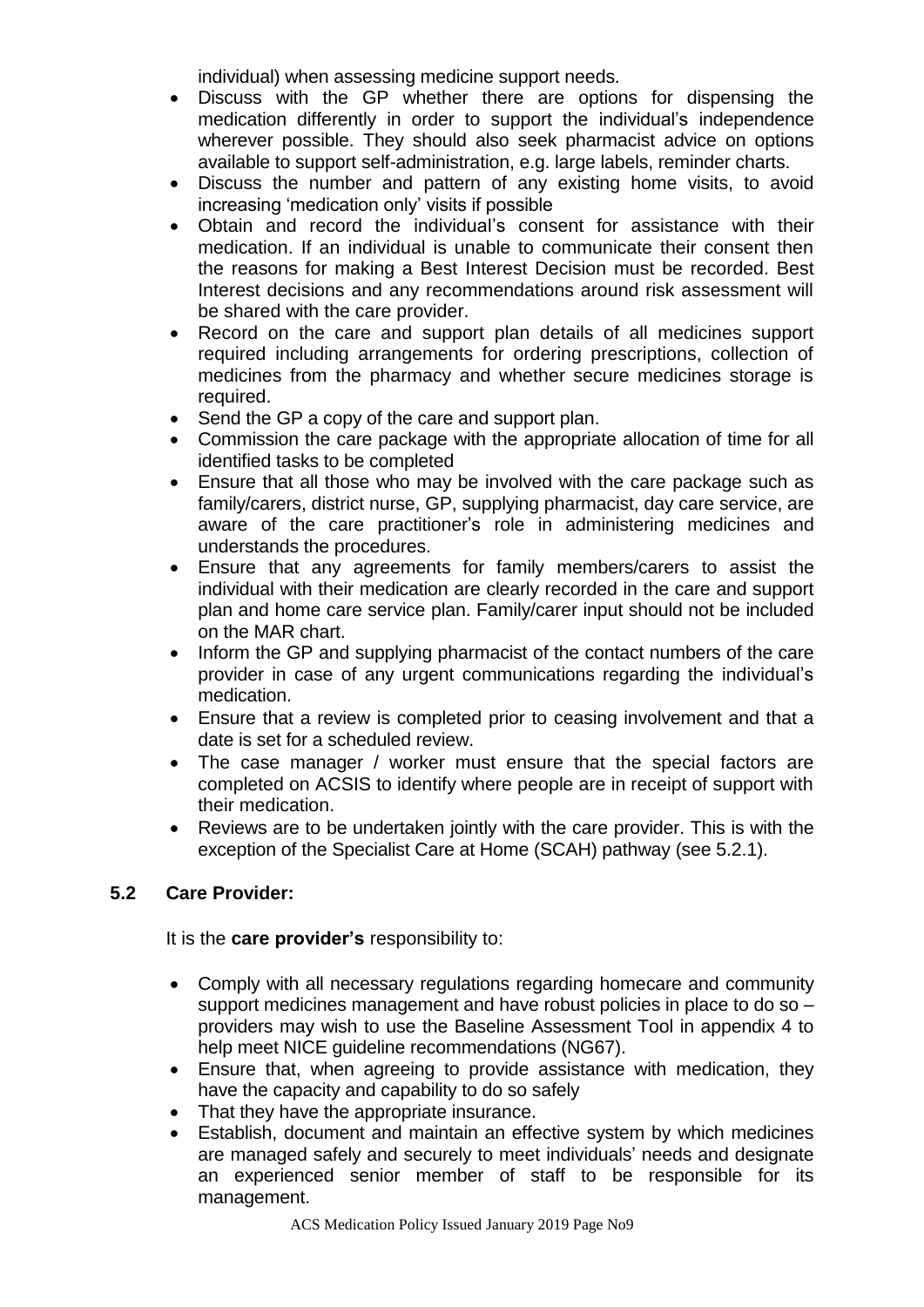- Ensure that all staff follow this policy, have appropriate training to meet its requirements and that competency is reviewed at least annually (see section 7) – staff must not be asked to administer medication without the appropriate training or assessment of their competence.
- Ensure an adequate supply of Medicines Administration Record (MAR) charts are available for staff to record level 2 or 3 assistance, with a system in place to assure the accuracy of information contained (see section 12)
- Ensure medication and the MAR chart is stored in a safe place in the individual's home as recorded in the risk assessment. Ensure that completed or discontinued MAR charts are returned to the provider when finished.
- Ensure there are clear arrangements for the collection of prescriptions, where this has been commissioned.
- Immediately take medical advice in the event of missed medication or a mistake occurring, and to fully investigate, document and take necessary measures to prevent recurrence. This means contacting the GP/111/See & Solve/SOOHs team/supplying pharmacist/allocated practitioner as appropriate (see section 13).
- Monitor care provision and requirements to ensure that care continues to be delivered and is appropriate for an individual – this includes an at least annual review of the care plan regarding medicine management needs or if there has been a significant change in circumstances
- Respond to concerns raised by care staff and others about an individual's medicines management or health.
- Share and keep information about an individual's medicines and treatment in accordance with the care provider's communications and confidentiality policy. This includes any communication with the individual, family members/carers, other care practitioners, health professionals e.g. the individual's supplying pharmacist, GP or and any other agency.
- Respect the individual's right to refuse medicine on any occasion, and to report refusals and missed doses appropriately.
- Seek clarification from the supplying pharmacy or GP if in any doubt about medicine instructions.
- Put in place appropriate quality assurance systems to record and monitor the effectiveness of their medication arrangements.
- With regard to people who have a learning disability and/or autism, help meet the aims of the stopping over-medication of people with a learning [disability, autism or both \(STOMP\)](https://www.england.nhs.uk/learning-disabilities/improving-health/stomp/) project by:
	- o Encouraging individuals to have regular check-ups about their medicines
	- o Making sure GPs and other health professionals involve the individual, family members/carers and support staff in decisions about medicines
	- o Informing everyone about non-drug therapies and practical ways of supporting individuals so they are less likely to need as much medicine, if any
- 5.2.1 The Specialist Care at Home (SCAH) pathway is Hertfordshire's reablement homecare service offering short-term interventions of up to four weeks which are designed to maximise an individual's independence. The service responds to hospital discharge as well as community referrals to prevent avoidable hospital admission. With no identified case manager / worker, the Specialist Care at Home provider will act as the responsible organisation for the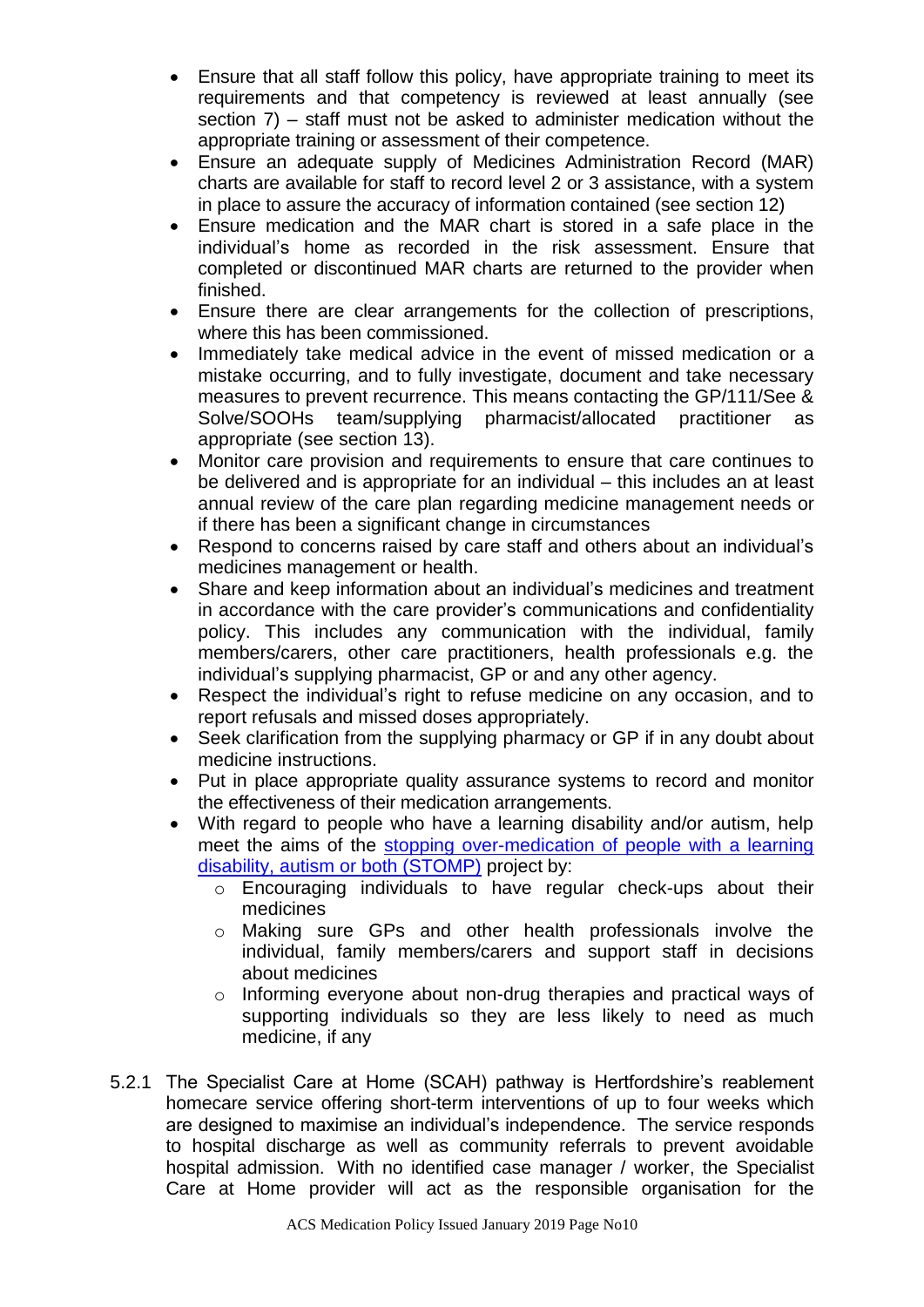management of medicines and take on responsibilities as outlined in 5.1. This is with the exception that the care provider will not carry out MCAs or make decisions in the best interests of the individual without the input of the case manager or worker / GP or other health professionals. This remains the responsibility of the case manager / worker. In the event of any concerns or queries, these should be directed back to the ACS Operational Teams.

### **5.3 Care Practitioner:**

It is the **care practitioner's** responsibility to:

- Read and understand the medication policy and procedures
- Attend induction and training and be assessed as competent to provide medicines support and assistance
- Provide the level of support required by the individual as specified in the care and support plan and have a clear idea of what they can and cannot do to assist people:
	- $\circ$  Level 1 support (e.g. prompting) in accordance with the care plan and the individual's instructions.
	- o Only give level 2 or 3 support in accordance with the care plan **and** the prescriber's instructions.
- Record that medicines have been taken in the daily diary log and for all level 2 or 3 assistance given (including missed medication) on the MAR chart provided
- Preserve the dignity and respect the wishes of the individual, including cultural practices, when assisting with medication
- Report any refusal of medication, mistakes, suspected side effects or any other medicine-related concerns in the support or administering of medicines to their manager
- Be alert to any factors that may pose a risk to the individual and to report concerns or any other queries to their manager. This includes concerns about availability or accuracy of the MAR chart.

#### **5.4 Health Professionals:**

- 5.4.1 It is **health professionals'** responsibility to provide ongoing advice and support about an individual's medicines when needed by the care provider. In addition:
- 5.4.2 It is the **GP's** (or other prescriber's, e.g. psychiatrist, diabetic nurse) responsibility to:
	- Check if any changes or additional support may be helpful, for example, if the individual's medicines regime can be simplified.
	- When notified that an individual is receiving medicines support from a care provider, general practices should record details of the individual's medicines support and who to contact about their medicines (the individual or a named contact) in their medical record
	- GPs should communicate any changes in an individual's prescribed medicines (e.g. when stopping or starting a medicine) to at least the individual and/or family members/carer – it is a future aspiration that the GP will also contact the care provider and the supplying pharmacist.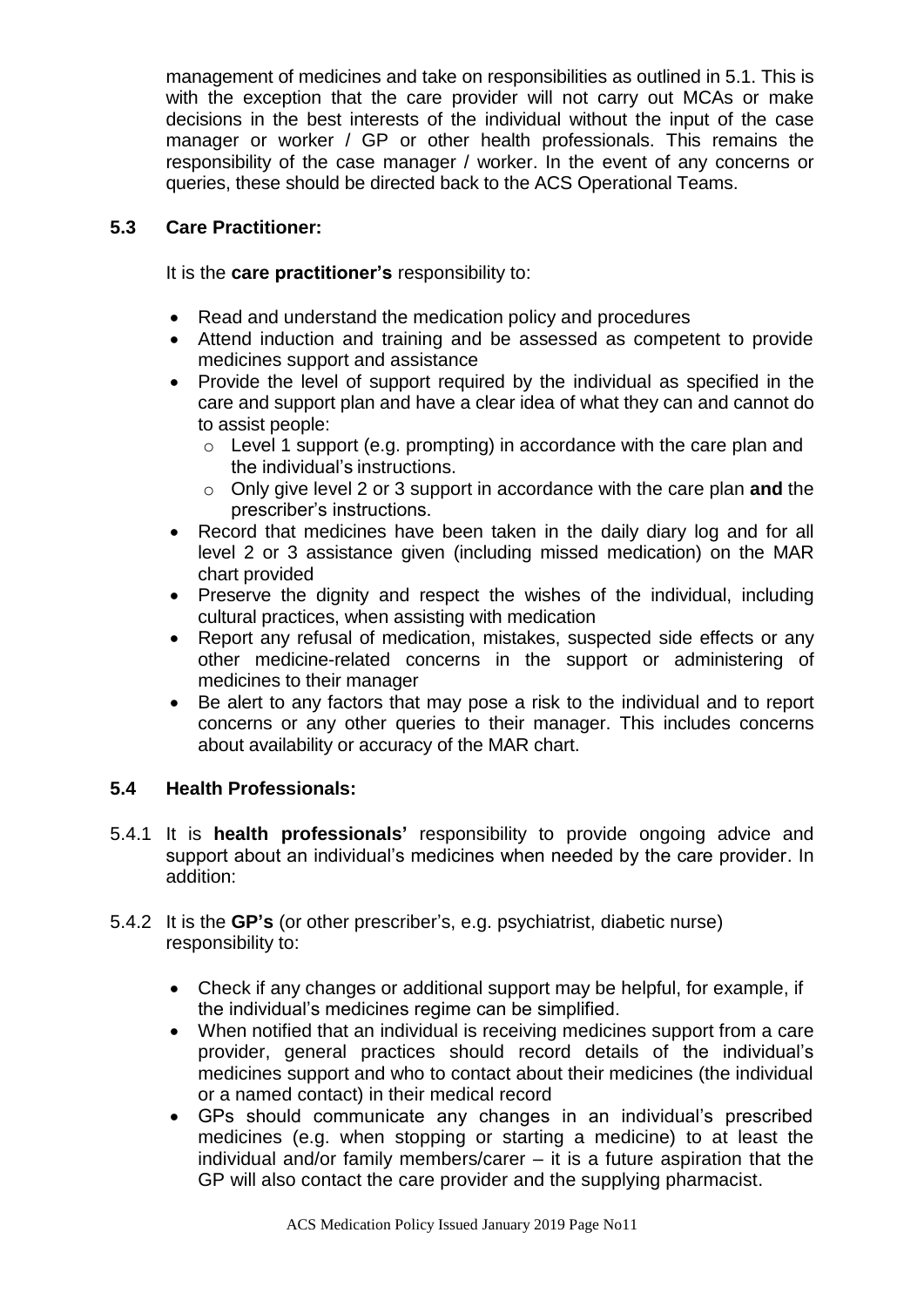#### 5.4.3 It is other **health professionals'** responsibility to:

- On level 3 support, the health professional (e.g. registered nurse) should train and assess the care practitioner as competent to administer medication as well as continue to monitor and evaluate the safety and effectiveness of an individual's medicines.
- A pharmacist or supplying doctor must provide a PIL (patient information leaflet) for all medicines supplied in line with the Human Medicines Regulations 2012.
- A pharmacist or supplying doctor should make reasonable adjustments to the supplied packaging of medicines (e.g. child proof tops) in line with the Equalities Act 2010.
- A pharmacist or supplying doctor should provide advice and support about an individual's medicines when needed by the care provider

## <span id="page-11-0"></span>**6. Reviews**

- 6.1 The care provider should review the care and support plan and make any necessary changes at least once a year and should include:
	- Reassessment of the level of support required.
	- Updating of the risk assessment.
- 6.2 The care provider should also:
	- Check the MAR chart regularly to see if there are recording omissions or errors. If so, these must be reported immediately to the homecare manager.
	- Determine if any breaches triggers a safeguarding concern referral.
- 6.3 Reviews should be arranged whenever there is a significant change in the individual's circumstances and after discharge from hospital, ensuring the MAR chart reflects any changes in prescribing when applicable. Where there is no change reviews must take place within the timescales specified in the care plan, and at least once a year
- 6.4 Reviews by the care provider should be undertaken jointly with the case manager / worker. The outcome of the review is shared by the case manager / worker with the care provider, GP and, as appropriate, the individual using the Review Template Letter (Appendix 2).
- 6.5 The case manager / worker should ensure that a review is completed prior to ceasing involvement.

## <span id="page-11-1"></span>**7. Training & Competency**

7.1 Care staff providing **level 1** support with medication must clearly understand the limits of support to be provided and work strictly within the care plan. The care practitioner should report any concerns, including if the individual appears to require a greater level of support, to their manager.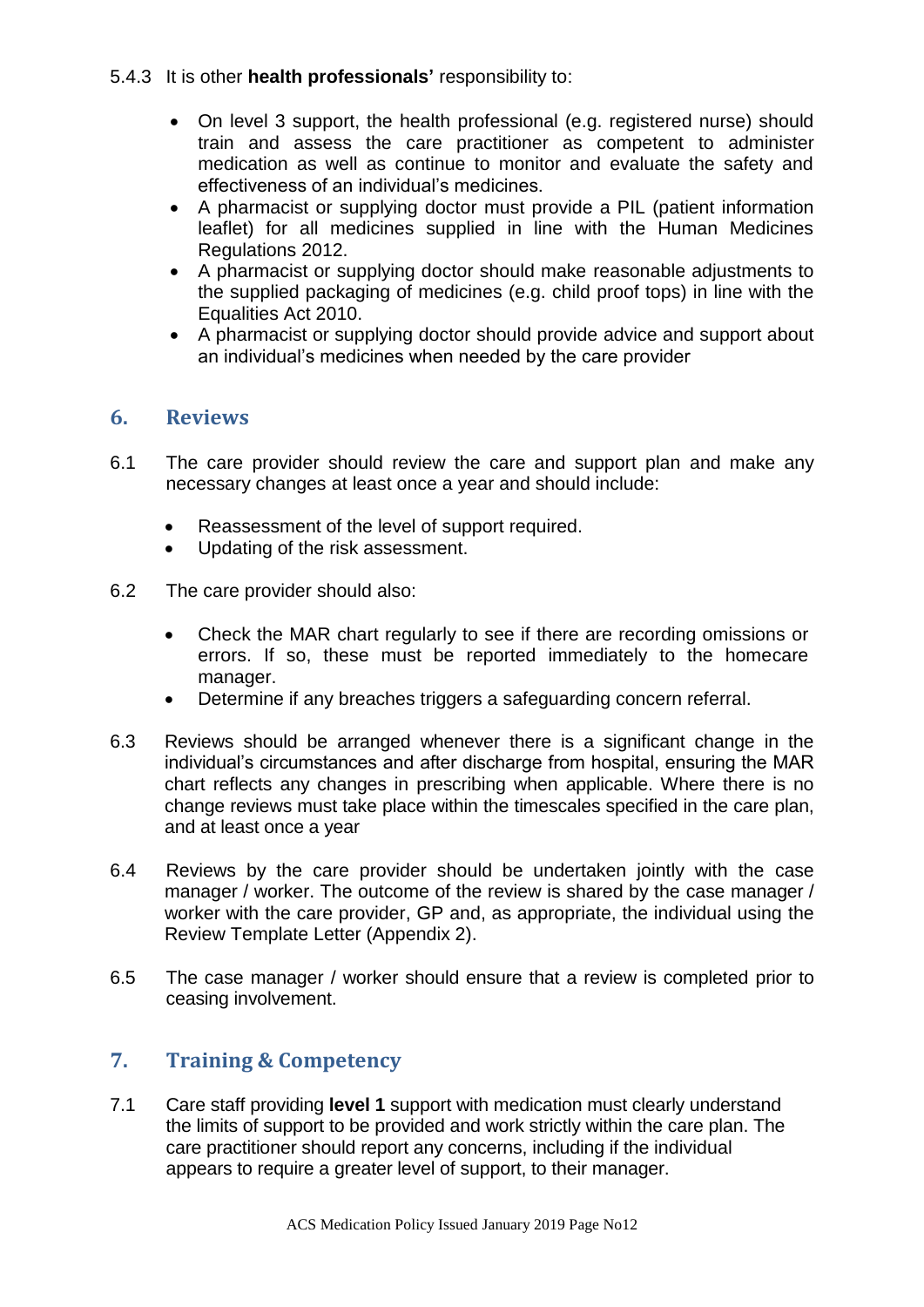- 7.2 Care staff can provide **level 2** support with medication once they have:
	- Received the appropriate training in medicines management at this level
	- Been assessed as competent see appendix 5 Competency Framework for example competency assessments.
- 7.3 Care staff can only provide **level 3** support with medication if they have received the necessary specialist training for the task from an appropriate healthcare professional and are deemed by them as competent. Care providers will not be obliged to accept individuals requiring this level of support without the corresponding training. Once trained, this competency must be reassessed at least annually. It is not a generic competence and cannot be applied to other individuals with a similar condition. If preferred, Herts Care Providers Association (HCPA) can provide access to approved training providers and care providers may be able to claim a certain amount of costs back through the HCC mandatory training grant.
- 7.4 Assistance with specialist equipment, e.g. nebulisers, inhaler devices, and oxygen cylinders, must only be given by care practitioners who have received instructions on the use of the particular device.
- 7.5 Care staff should undertake training and competency assessments at least annually. Appendix 5 details the core learning outcomes for care practitioners to be assessed against. A record of the assessment should be evidenced in their personal training records. An on-going training plan must be implemented as part of staff development.
- 7.6 All training and competency assessments should be recorded by the provider for auditing purposes.

## <span id="page-12-0"></span>**8. Supply of Medicines**

- 8.1 Any instructions for the supply of medicines such as the ordering or collection of repeat medicines should be agreed with the individual and/or family members/carers and clearly recorded in the care and support plan. Any requests for the supply of medicines not recorded in the care and support plan must not be undertaken. Any concerns should be reported by the care practitioner to their manager.
- 8.2 Only care practitioners trained and assessed as competent to do so should order medicines. Quantity of existing supplies and their expiry date should be checked first to avoid over-ordering. Care practitioners should check for any discrepancies between medicines ordered and medicines supplied. Any discrepancies should be reported to their manager.
- 8.3 When a care provider is responsible for ordering an individual's medicines they must ensure the correct amounts of the medicines are available when required. They should not delegate this responsibility to the supplying pharmacist unless this has been requested and agreed by the individual and/or their family members/carers. If there is an excess amount of medication in the home, the supplying pharmacist / GP should be notified.

#### **8.4 Over-the-Counter Medicines**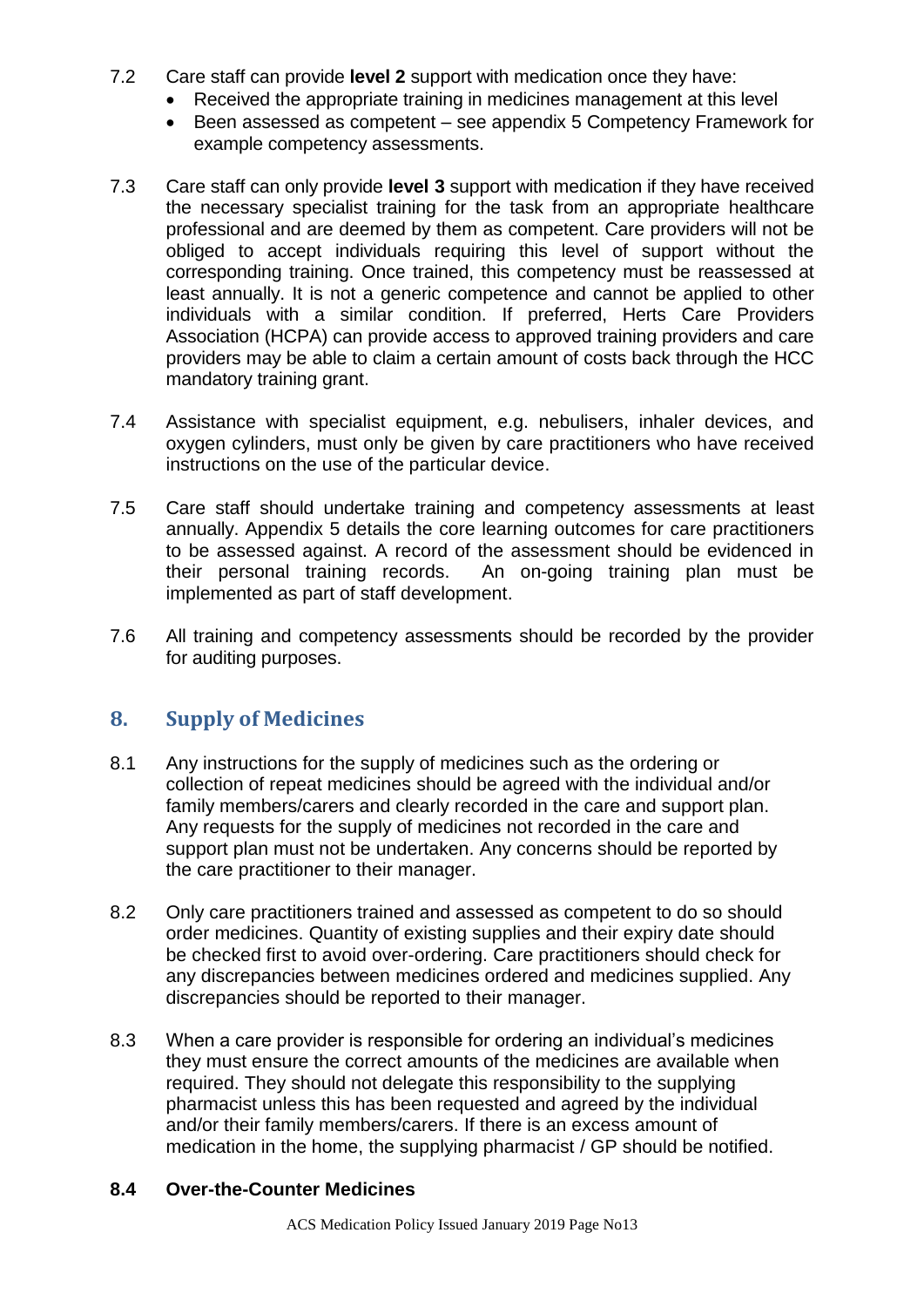- 8.5 GPs, nurses or pharmacists will not generally give a prescription for overthe-counter (OTC) medicines (including vitamins, minerals, probiotics, rubefacients and food products) for self-limiting conditions, promoting selfcare where possible even for patients who qualify for free prescriptions. OTC medicines are available to buy in a pharmacy or supermarket.
- 8.6 This follows national guidance from NHS England and local guidance from both Clinical Commissioning Groups (CCGs) in Hertfordshire. It applies to treatments for a number of conditions which can be found on the CCG websites.
- **8.7 Exceptions to the CCG OTC medicines policies:** An individual may still be prescribed a medicine for a listed condition if:
	- They are prescribed an OTC treatment for a long-term condition e.g. regular pain relief for chronic arthritis or inflammatory bowel disease.
	- They need treatment for more complex forms of minor illnesses, e.g. migraines that are very bad and where OTC medicines do not work.
	- They need an OTC medicine to treat a side effect or symptom of a more complex illness and/or prescription only medicines, e.g. constipation when taking certain painkillers.
	- The medicine has a licence which doesn't allow the product to be sold OTC to certain groups of patients, e.g. babies, children or women who are pregnant or breast-feeding.
	- The person prescribing thinks that the individual cannot treat themselves, for example because of mental health problems or severe social vulnerability.
	- Treatment for complex patients (e.g. immunosuppressed patients)
- 8.8 In line with CQC guidance ['Treating minor ailments and promoting self-care in](https://www.cqc.org.uk/guidance-providers/adult-social-care/treating-minor-ailments-promoting-self-care-adult-social-care)  [adult social care'](https://www.cqc.org.uk/guidance-providers/adult-social-care/treating-minor-ailments-promoting-self-care-adult-social-care) (2018), care providers must have robust processes in place for managing over-the-counter medicine requests by an individual or family members/carers. This includes making sure the individual or family members/carers as appropriate understands and accepts any risk associated with taking the medicine and what information needs to be recorded, e.g. the name, strength and quantity of the medicine. Some medicine that can be bought without a prescription may still be prescribed by the individual's GP if the above exceptions apply.
- 8.9 Individuals receiving medicines support may ask care practitioners to assist with the purchasing or the taking of over-the-counter medicines. Further advice should always be sought from the pharmacist or GP before purchasing or administering any other medicines. OTC medicines should not be purchased or administered by a care practitioner unless clear guidance has been given by a pharmacist or GP. Details of all OTC medicines given with the assistance of the care practitioner must be recorded on the individual's daily diary log and MAR chart (if level 2 or 3). The care practitioner should assist the individual with their approved OTC medicines where possible and at the individual's request.
- 8.10 If purchased or administered following pharmacist or GP advice, OTC medicine should be checked to make sure it is in date and stored according to the manufacturer guidance. It is encouraged that the purchase of any OTC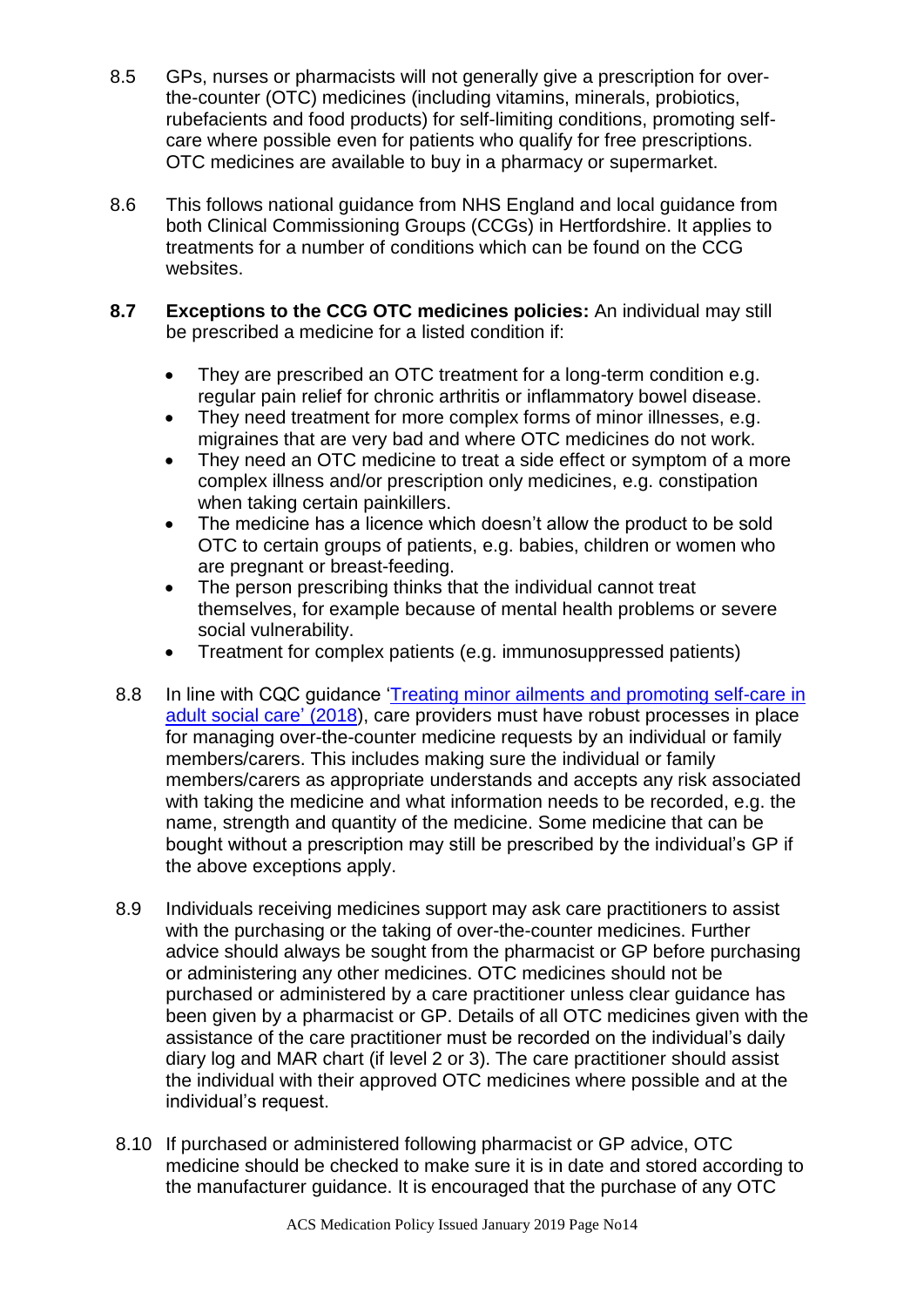medicines is from the same pharmacist providing dispensing services to the individual. It is also recommended that a photocopy of the MAR chart, repeat prescription or equivalent is presented to the community pharmacist to enable a safe supply.

8.11 Care practitioners must not offer advice on OTC medicines or remedies at any level as it may be dangerous to do so. The individual may be allergic to the treatment or be taking other medicine that may result in harm to themselves.

## <span id="page-14-0"></span>**9. Storage of Medicines**

- 9.1 Medicines must be stored to ensure they cannot accidentally be mixed up with other people's medicines and out of the reach of children. They should be kept away from damp and heat sources. All prescription medicines must be provided and contained within the original pharmacy produced labelled packaging or monitored dosage system,
- 9.2 Certain medicines have defined storage requirements that must be followed. Medicines requiring refrigerated storage should be kept away from food. If it becomes clear that the specified storage conditions have not been adhered to, or, for example there has been a failure in refrigeration, the care practitioner or their manager should seek advice from the supplying pharmacy or GP.
- 9.3 The need to store medicines in a locked container will only occur where the case manager / worker has assessed that this is required to protect the health and safety of the individual. This decision should be taken following discussion with family members/carers and health care professionals as appropriate and recorded in the risk assessment. It should be considered when controlled drugs are to be administered. If the care practitioner feels that there is a genuine and urgent risk to the individual's wellbeing, medication may be placed in a location where the individual cannot find it on a temporary basis. This should be reported promptly to the homecare or community support manager who must ensure that other care staff are aware of the situation and refer the individual for an urgent review of their care and support plan. Updated information must be transferred onto the risk assessment and care plan kept in the individual's home.
- 9.4 **Covert Administration**: Similarly the covert administration of medicines (medicines administered in a disguising format without the knowledge or consent of the individual receiving them, e.g. in food or a drink) must only be considered in exceptional circumstances. This must follow discussion with family members/carers, the health professional prescribing the medicines and other care professionals as appropriate taking into consideration the capacity of the individual to consent or refuse treatment as documented in the risk assessment. The individual's GP or other prescribing health professional must provide written confirmation that a medication can be given covertly and how it can be dispensed (e.g. whether a medicine can / cannot be crushed). Any instructions on administering must be recorded on the MAR chart. The supplying pharmacist can also supply additional advice regarding the pharmaceutical suitability of medicines for administration this way.
- 9.5 Decisions to administer medicines covertly must not be taken by any party in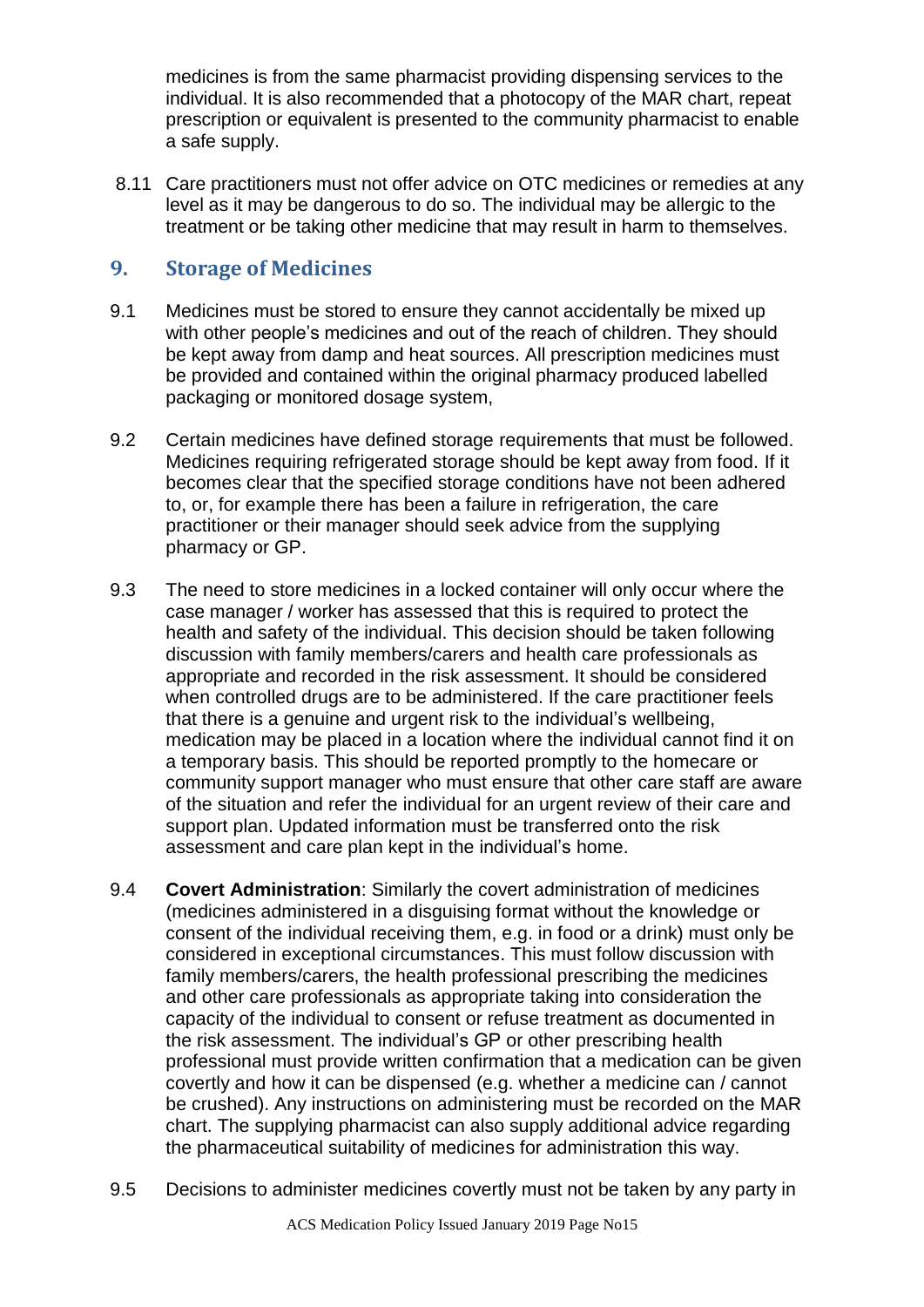isolation but must be informed and agreed by the team caring for the individual, the prescriber together with family members/carer(s) and be documented appropriately. Medicines must not be administered covertly to anyone who is deemed to have capacity to make a decision on whether or not they wish to take medication.

- 9.6 **Removal from Original Packaging:** In exceptional circumstances, removal of medicines from their original packaging to be left out for the individual to take themselves at a later date – classed as level 2 support – may be allowed if it aids their independence. Assistance of this nature must be clearly specified along with instructions in the care plan and risk assessment and must:
	- Take account of the stability of the pharmaceutical preparation with pharmaceutical advice sought
	- Be clearly recorded on the MAR chart
	- Be closely monitored by the provider
	- Medicines must not be left out for longer than 24 hours
- 9.7 Care practitioners are not permitted to remove medication from its original packaging for later administration by a third party, such as another care practitioner or family member/carers. Care practitioners must not administer medication that has been removed from the packaging by another person. This includes family-filled dosette boxes.

## <span id="page-15-0"></span>**10. Administration of Medicines**

10.1 Wherever possible and appropriate, the individual should self-administer their medicines.

#### 10.2 **Essential information for care practitioners assisting and administering medication**

- 10.2.1 Care practitioners must follow the below procedure for people in receipt of level 2 support:
	- Take medication and the MAR chart from storage point.
	- Check MAR chart and medication relates to the individual.
	- Check the special notes section on the MAR Chart, and any other notes such as daily diary logs that may relate to medication.
	- Check whether any short term medication has been prescribed.
	- Locate the appropriate date column.
	- **Ensure medicine has not already been given.**
	- Select medication, checking label on the container against the MAR Chart – if there are any discrepancies in instructions the medicine should not be given.
- 10.2.2 Follow the '6 Rs' of administration (right individual, right medicine, right route, right dose, right time, individual's right to refuse) and ensure understanding of the medication to be given:
	- The correct dosage and form to be given.
	- How often it is to be given.
	- How it is to be given as described in the route.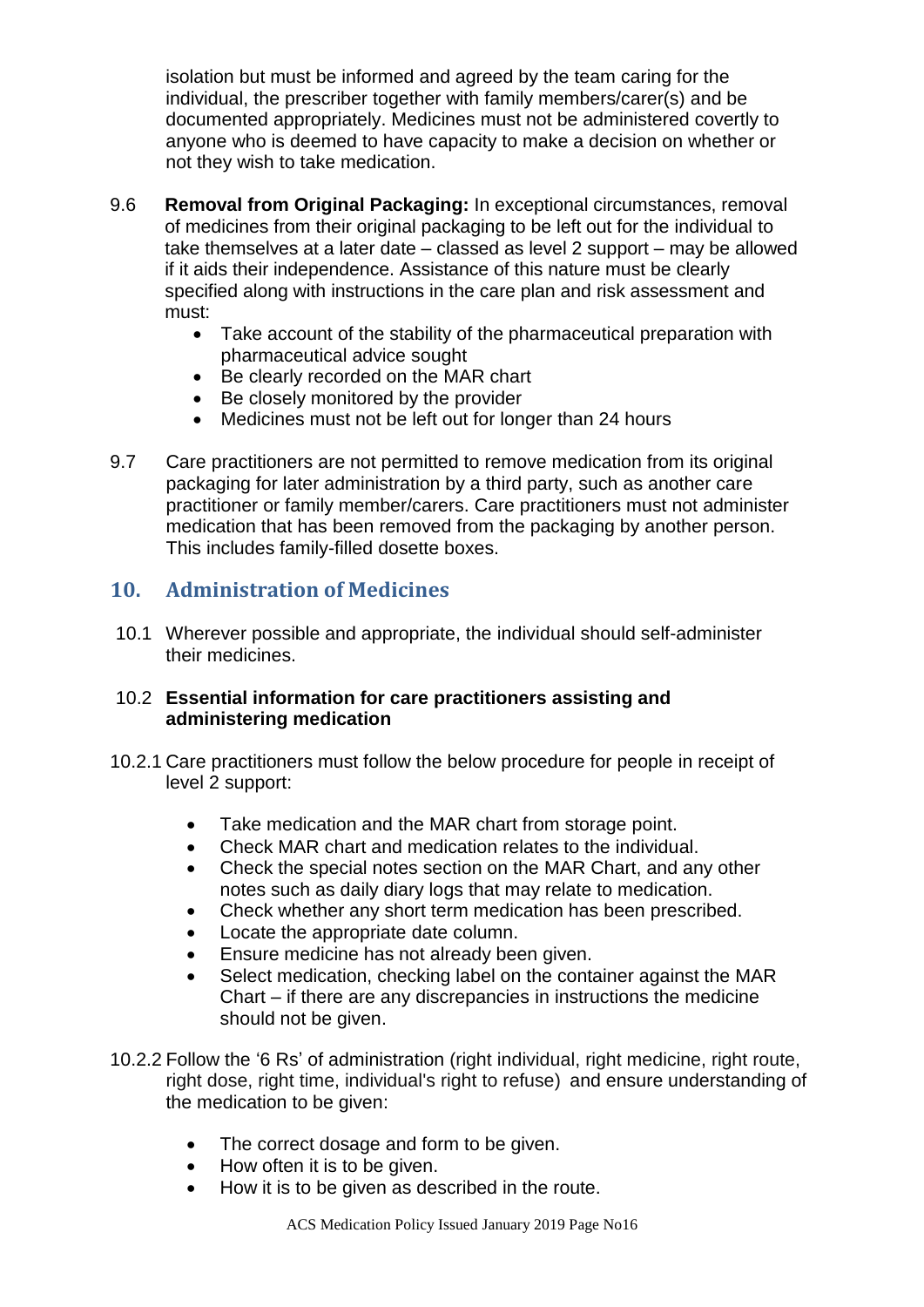- Other directions such as 'after food'.
- Check for any discrepancies between the label on the medicine and the MAR Chart before administration.
- Check the medicine has not exceeded its expiry date by checking the date on the dispensing label – if it is in its original packaging, the manufacturing expiry date should also be checked.
- Administer medicine(s) and then immediately tick and initial the MAR Chart clearly in the appropriate box.
- Confirm that the medicine has been taken. If giving orally, check the dose has been swallowed.
- The reason for any non-administering should be immediately recorded on the medication record form MAR Chart, using the keys indicated, as well as in the individual's daily diary log.
- Do not administer medicine to an individual who clearly refuses it.
- Keep medicines in their original container and never alter the label.
- Inform the homecare or community support manager, GP or nurse if there is any difficulty, uncertainty, or incident arising out of the administering of medicine.
- Notify the homecare or community support manager when the MAR Chart is nearing completion.
- Only give medicines by mouth or external application unless specific training has been provided by a healthcare professional and the care practitioner has been assessed as competent by the healthcare professional.
- Care practitioners may refuse to administer medication if they have not received suitable training, if instructions are unclear or they do not feel competent to do so but they must inform their manager.
- 10.2.3 Medicines must only be administered in accordance with the prescriber's specific instructions. Care practitioners may only assist with administration of medicines that are correctly labelled by a pharmacy or dispensary with the individual's full name and date of dispensing. The medicine name, prescribed dose, route and frequency should also be included. The exception to this may be non-prescribed (over-the-counter) medicines (see 8.4 and CCG Over-thecounter Policies). They should not administer from any carer or family-filled dosette boxes.
- 10.2.4 If medication is labelled with imprecise or ambiguous directions, e.g. 'take as directed', 'take as before', 'apply to the affected part', or with unclear abbreviations, the care practitioners must seek clarification from their manager who must ensure clear written directions are obtained and recorded appropriately. Any discrepancies with the MAR Chart must also be reported to their manager.
- 10.2.5 If the label becomes detached from the container, is illegible, or has been altered, medication must not be administered. Advice should be sought from the homecare or community support manager who should seek further advice where necessary.
- 10.2.6 Medicines have an expiry (use by) date. The expiry date must be checked before each administering of the medicine to ensure that the medicine may still be used.

Note: many medicines have a reduced expiry date after opening. If in doubt,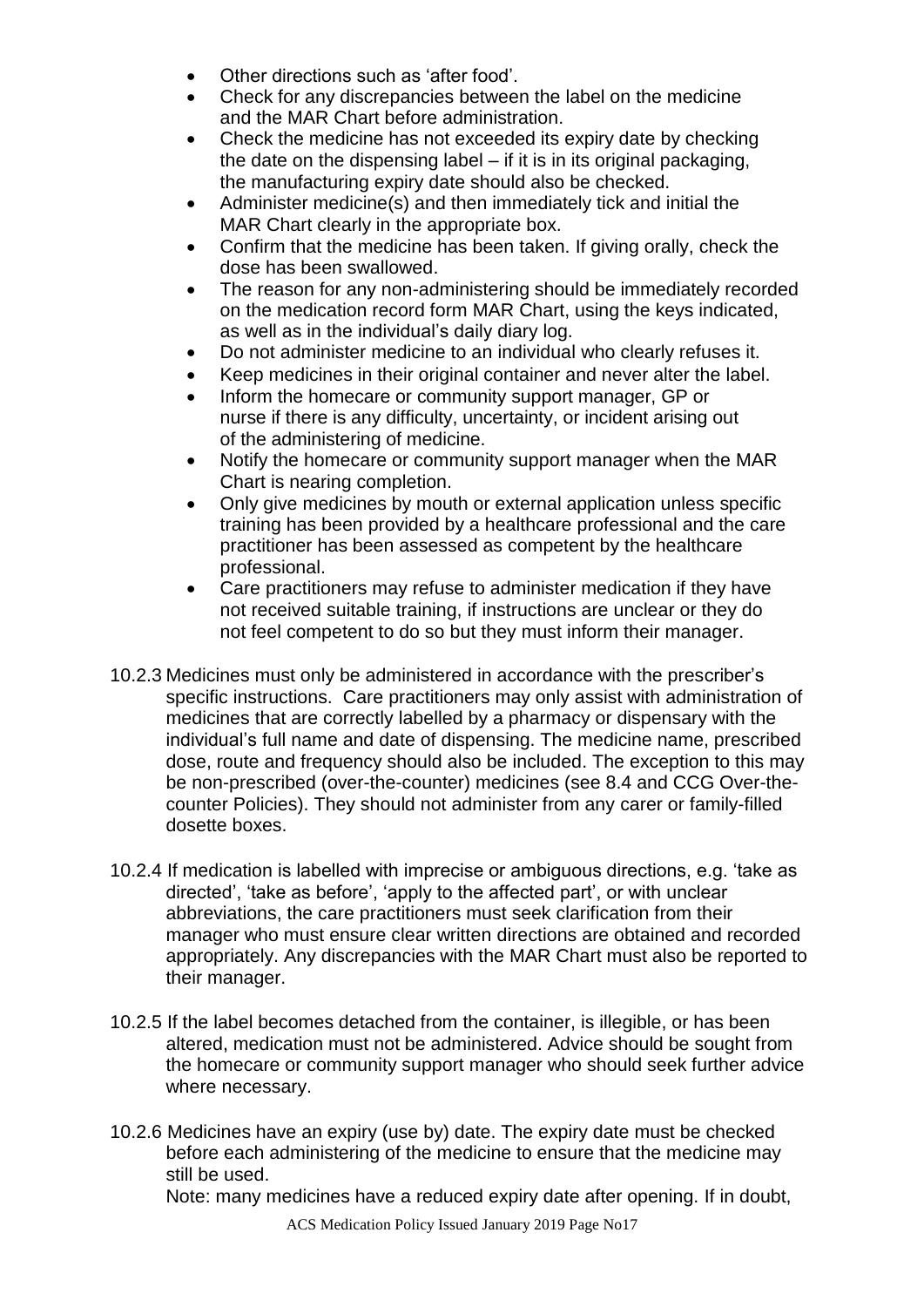check with the pharmacy.

- 10.2.7 Some medication causes side effects and the home care practitioner should be alert to this possibility and report any concerns to their manager. In an emergency they should contact the GP, pharmacist, or NHS 111.
- 10.2.8 The care practitioner must contact the homecare or community support manager for advice in the event of an individual refusing to take prescribed medication. This should be recorded on the MAR Chart.
- 10.2.9 The care provider should have in a place processes on what to do if an individual is having a meal or sleeping of if they are going away for a short time e.g. visiting family.

#### **10.3 Monitored Dosage Systems**

- 10.3.1 Monitored dosage systems (MDSs) supplied by a pharmacy should only be used as an aid to compliance for the individual to self-administer. These are to be considered only at the request of the individual and not of the care provider. Supplying pharmacists should provide a description of the appearance of each individual medicine supplied in a MDS.
- 10.3.2 Care practitioners who administer medicines are expected to be able to individually identify each medicine they administer and record it separately on a MAR chart. Because of this MDS are not routinely advocated for level 2 support.

Note: Any selection of tablets from a MDS, including selecting and/or opening a particular section, is considered to constitute level 2 support.

#### **10.4 Anticoagulant tablets**

- 10.4.1 The most commonly prescribed anticoagulant is warfarin. However new types of anticoagulants are now available and are becoming increasingly common. Rivaroxaban (Xarelto®), Dabigatran (Pradaxa®), Apixaban (Eliquis®) and Edoxaban (Lixiana®) belong to a group of drugs called New/Direct Oral Anticoagulants (NOACs/DOACs) which do not need regular blood tests. It is very important that individuals prescribed any form of anticoagulant are given their medication every day. All individuals on anticoagulants should have had a risk assessment done and included in their care plan. Careful monitoring is required while taking warfarin. A blood test called an International Normalised Ratio (INR) is required to measure how long it takes for the individual's blood to begin to form clots. This result is then used to adjust the warfarin dose accordingly.
- 10.4.2 ACS will not commission care practitioners to administer Warfarin for individuals until a stable fixed dosage pattern has been established for a period of two months by the district nurse. If the dosage pattern is not stable but subject to regular changes then the responsibility for administering will rest with the district nursing service and care practitioners would not be expected to administer.
- 10.4.3 If a stable dosage pattern has been established then care practitioners may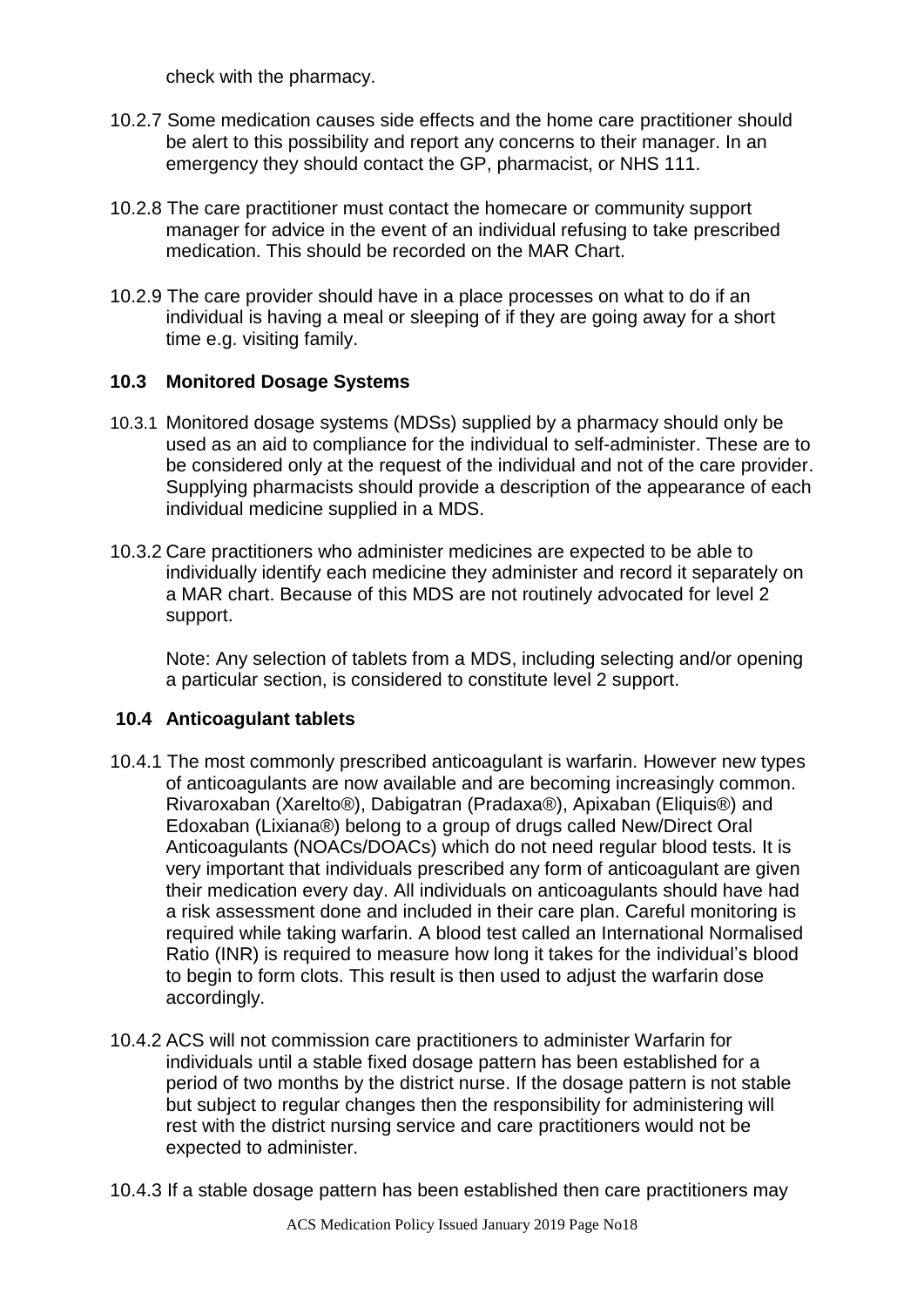administer Warfarin once they have received training and been assessed as competent. This must be within a framework of support and regular review agreed with the district nursing service and recorded in the care plan. Administration of Warfarin should be recorded in the MAR chart as normal.

10.4.4 Warfarin and other anticoagulants can increase an individual's likelihood of bleeding. If an individual taking an anticoagulant develops any bruising or bleeding their GP or the NHS 111 service should be contacted for advice before administering a dose of Warfarin or any other anticoagulants.

#### **10.5 As required medication, also known as PRN**

- 10.5.1 Most medication will be prescribed for use on a regular basis. As required medication (PRN) is administered when the individual presents with a defined intermittent or short-term condition i.e. not given as a regular daily dose or at specific times such as medicine rounds. Where an individual is prescribed PRN medication, a specific plan/protocol for administering this must be documented in their clinical records. The individual's capacity should be taken into account.
- 10.5.2 Some treatments may be prescribed on an 'as required' or PRN basis for people on level 1 assistance. 'As required' medication should not normally be included on the MAR Chart for people on level 2 support as they will be unable to make informed decisions about their medication. Instructions and guidance should be clearly records in the care and support plan. If a GP does prescribe PRN for someone on level 2 support, the circumstances must be recorded in the risk assessment including what it is for and how often it should be taken. Non-specific prescribing instructions (e.g. 'take 1 or 2') should be referred back to the supplying pharmacist or GP.

#### 10.6 **Controlled drugs**

- 10.6.1 There is no legal requirement for controlled drugs to be treated differently from other prescribed medicines when prescribed and administered in an individual's own home. Controlled drugs such as morphine are usually prescribed to treat severe pain. The doctor should specify the dose and maximum frequency. If these drugs are required on an 'as required' basis by individuals needing assistance (level 1) additional written guidance may be needed for care practitioners. People who lack capacity and are on level 2 can only receive administered measured doses and cannot be given controlled drugs on an 'as required basis' (see 10.5).
- 10.6.2The risk assessment may require the secure storage of such medication (see section 9).
- 10.6.3 Care practitioners must refer any requests about additional pain relief to their manager.

#### 10.7 **Food supplements**

10.7.1 Where food supplements have been prescribed by a doctor, they should be recorded on the MAR Chart. If these are not being taken on a regular basis, this should be reported to the homecare or community support manager.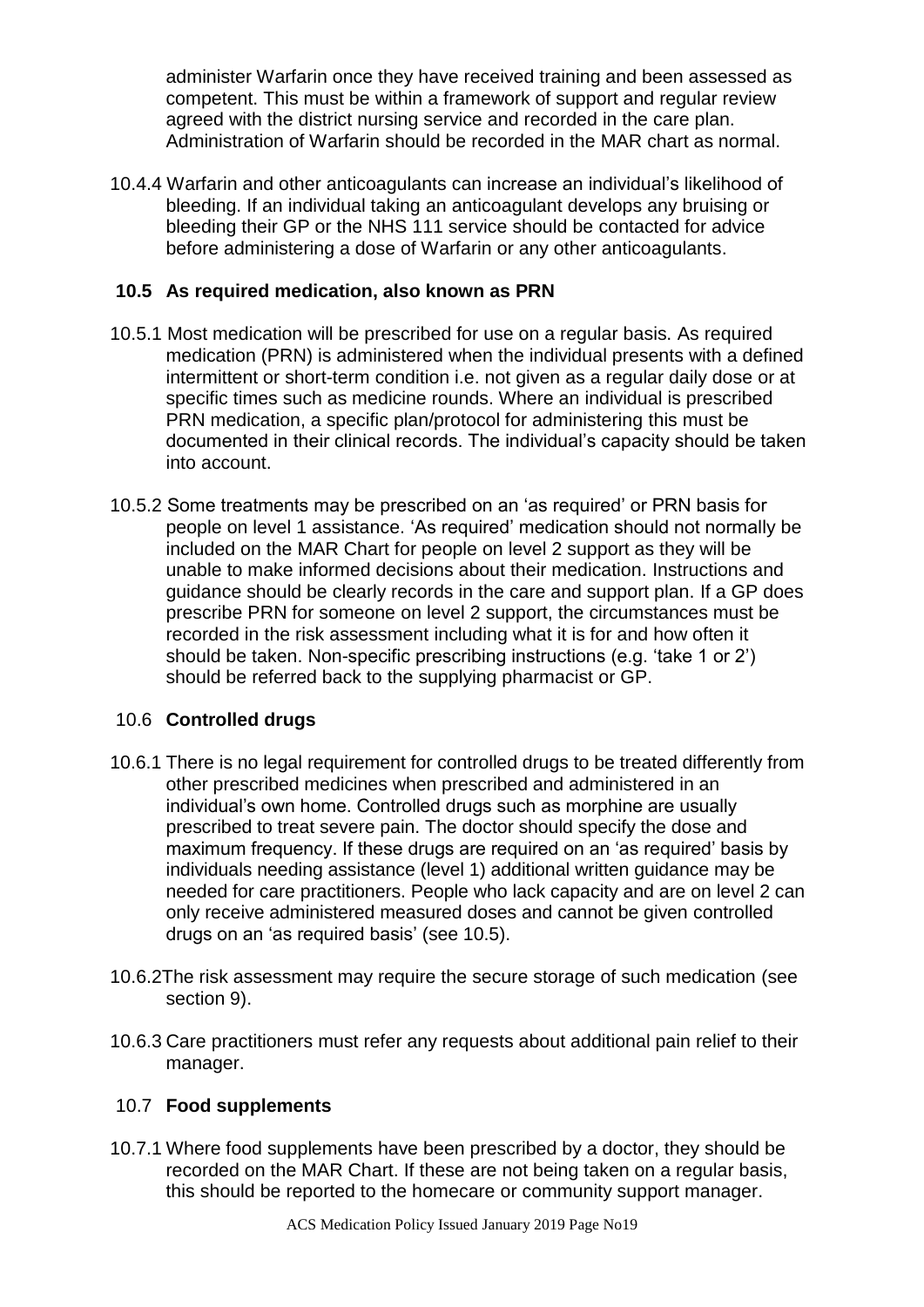#### 10.8 **Variable dosage schedules**

10.8.1 Some medication is prescribed on a reducing or variable dosage regime and should be reflected on the MAR Chart. These are used to increase or reduce the dose of a drug over a defined period of time. Additional information about this should be shown on the label or provided through additional instructions which must always be referred to.

#### 10.8.2 **Dosing intervals**

10.8.3 Individuals may need assistance with the administering of medication at specific time intervals. In these cases the case manager / worker completing the assessment should check with the pharmacist or GP and homecare or community support provider to see if the dosing schedule of the medications can be realigned and coordinated within the existing patterns of home visits. If the dosing intervals are an essential component of treatment, for example in a 6 hourly regime for antibiotic treatment, or evening doses, and the service provided does not cover these requirements, this should be referred back to HCC. This is also the case should additional medicines support be required (e.g. antibiotic treatment, eyes drops following a cataract operation)

#### 10.9 **Medications outside the scope of this policy**

- 10.9.1The following medications must NOT be administered by care practitioners, for example:-
	- $\bullet$  Injections (other than as specified in section 3.5)
	- Suppositories
	- Pessaries
	- Enemas
	- Rectal creams
	- Vaginal creams
	- The application of dressings involving wound care
	- The application of medication to broken skin.
- 10.9.2 The administration of these medications is the responsibility of a health care professional such as a district nurse.

#### **10.10 Changes in Medication**

- 10.10.1 On receiving communication from prescribers regarding changes to an individual's medicines (e.g. when stopping or starting a medicine) or on any other alteration to medication, the care provider is responsible for ensuring the MAR chart is amended or a new one produced as follows:
	- The original direction is cancelled this original direction should remain legible but clear it is no longer to be followed
	- The new directions are recorded on a new line in the MAR Chart
	- The entry is signed and dated
	- Where possible, changes are double-checked and signed by another staff member of the care provider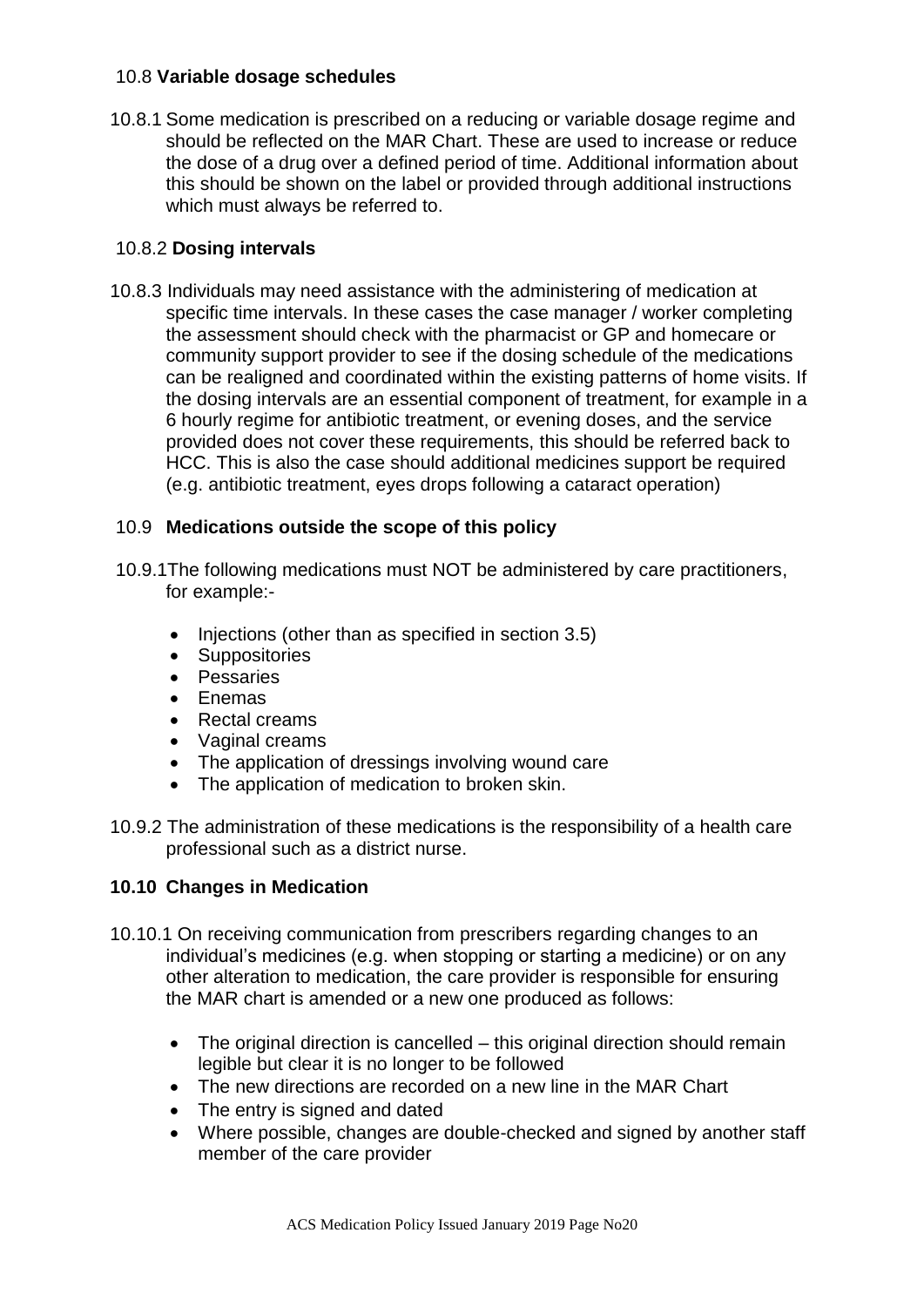## **10.10.2 Discharge from Hospital**

- 10.10.3 When an individual leaves hospital it is likely that changes have been made to their medicines. The care provider should have a system in place to ensure this information is received, documented and acted on. This includes reviewing in conjunction with the case manager / worker and updating the MAR chart where appropriate.
- 10.10.4 A labelled supply of medicine sent home with the individual is the authority to administer those medicines and supersedes any previous instructions. If a new MAR chart is not yet available, medicines should be administered according to the instructions on the label and all doses given must be recorded in the daily diary log with full details of medicine name, strength, dose and time and date administered. The updated MAR chart must be made available as soon as possible.

#### **10.10.5 Verbal Instructions to change medication or doses**

- 10.10.6 Care staff should only assist with medication according to written instructions unless changes to an individual's medicines are passed verbally (e.g. by telephone or video–link) by a GP or other health professional to avoid delays in treatment. Prescribers should give written confirmation as soon as possible by an agreed method (e.g. secure email).
- 10.10.7 Care providers must ensure robust processes for handling changes to an individual's medicines received verbally from a health professional including:
	- Recording details of the requested change, including who requested the change, date and time of request and who received the request.
	- Reading back the information that has been recorded to the prescriber requesting the change to confirm it is correct including spelling the name of the medicine.
	- Asking the prescriber requesting the change to repeat the request to someone else, e.g. the individual and/or a family member/carer wherever possible.

## <span id="page-20-0"></span>**11. Disposal of Medicines**

- 11.1 Medicines belong to the individual for whom they were prescribed and cannot be removed without that individual's consent. The individual or their family members/carers are responsible for disposing of their own medicines safely unless the individual lacks capacity. The individual or family members/carers should be encouraged to return unused, unwanted or expired medicines to a pharmacy for disposal. They should not be added to their household waste or flushed away.
- 11.2 Where there are no family members/carers the care practitioner must obtain approval from their line manager to return the medicines to the pharmacy. They should request a receipt to keep on the service user's file. The homecare or community support manager may also need to notify the GP if medicines are not being used. The names and quantities of all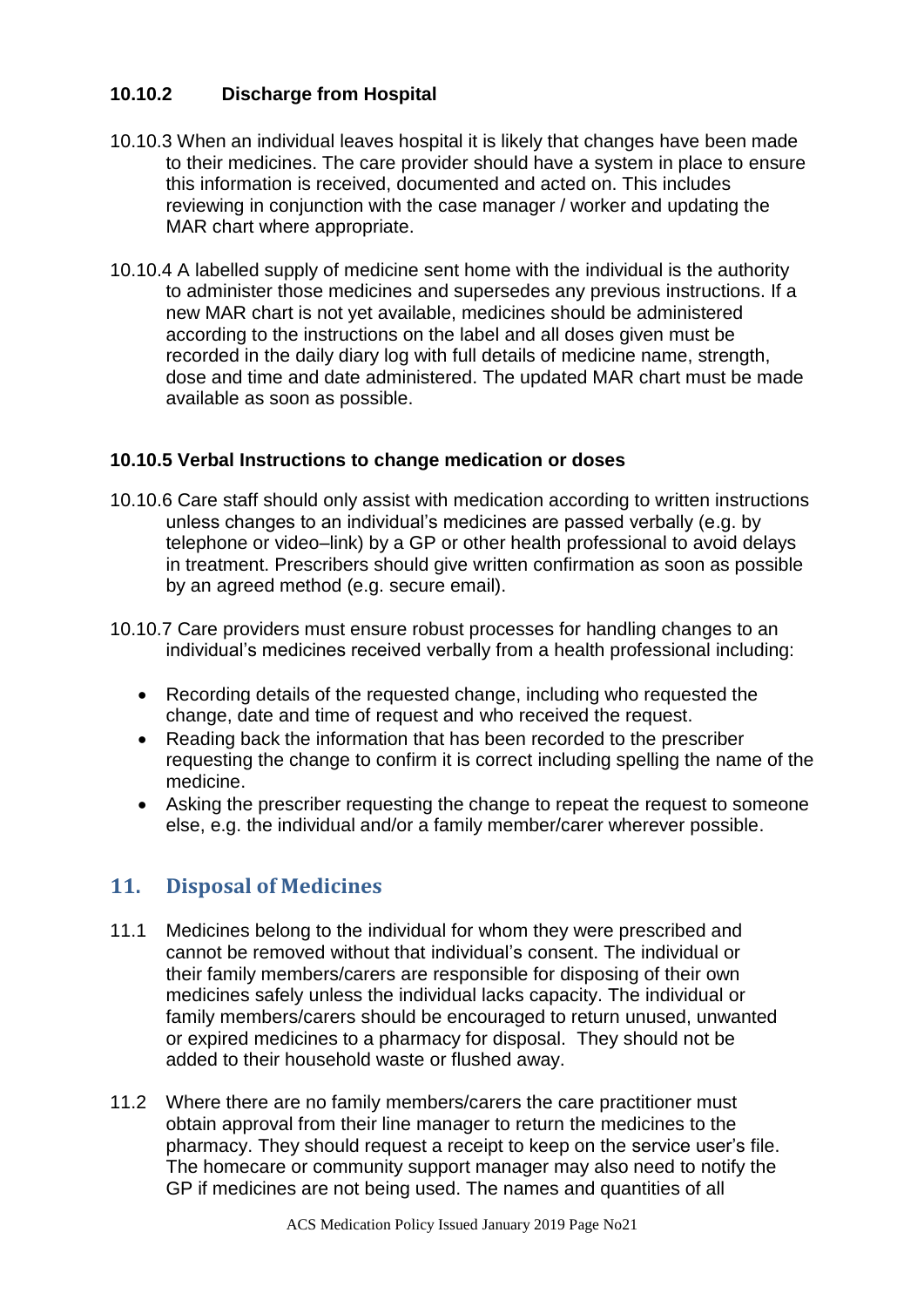medicines removed should be recorded and a copy retained in the individual's care notes.

## <span id="page-21-0"></span>**12. Record Keeping**

12.1 Care providers should have robust processes are in place for recording an individual's current medicines and ensure records are accurate and kept upto-date and accessible in line with the individual's expectations for confidentiality.

#### *12.2 Where a MAR Chart is required, the care provider is responsible for the completion of the MAR Chart.*

#### **12.3 Instructions for recording on the MAR Chart**

- 12.3.1 For people on level 2 and 3 support the MAR chart is the formal, confidential record of administration of medicines. It will be kept in the individual's home, with a copy of their care and support plan, in a safe and accessible place. The MAR chart must detail:
	- The individual's name, date of birth and any other person-specific identifiers such as their NHS number.
	- The name and formulation of all medicines to be administered by the care practitioner.
	- How often and the time they must be given.
	- The day of the week, if not daily, with dates crossed through on the day(s) medication is not required.
	- The dose and route.
	- Any stop or review date.
	- Any important special information such as specific instructions for giving a medicine and any known allergies.
	- The names of those preparing and checking the MAR chart and the date prepared.
- 12.3.2 The names of all care practitioners visiting an individual, together with their signatures and initials, must be recorded on the care providers' files.
- 12.3.3 All assistance with administering medication must be initialed at the time of the visit. The care practitioner must record on the MAR Chart all medicines given, missed or refused for both short term and long term medication. They must record the time of their visit and their full name on the daily diary log.
- 12.3.4 Care practitioners can only carry out this level of support once they have received training and been assessed as competent. They must never change or tamper with the instructions written on the MAR Chart. They can only use a MAR Chart that has been filled in by the GP, hospital doctor, nurse prescriber, pharmacist, or the senior member of staff designated by the provider.
- 12.3.5 Care practitioners should administer the medicines shown on the MAR chart using the checks below for each medicine as detailed in section 10. The care practitioner must then: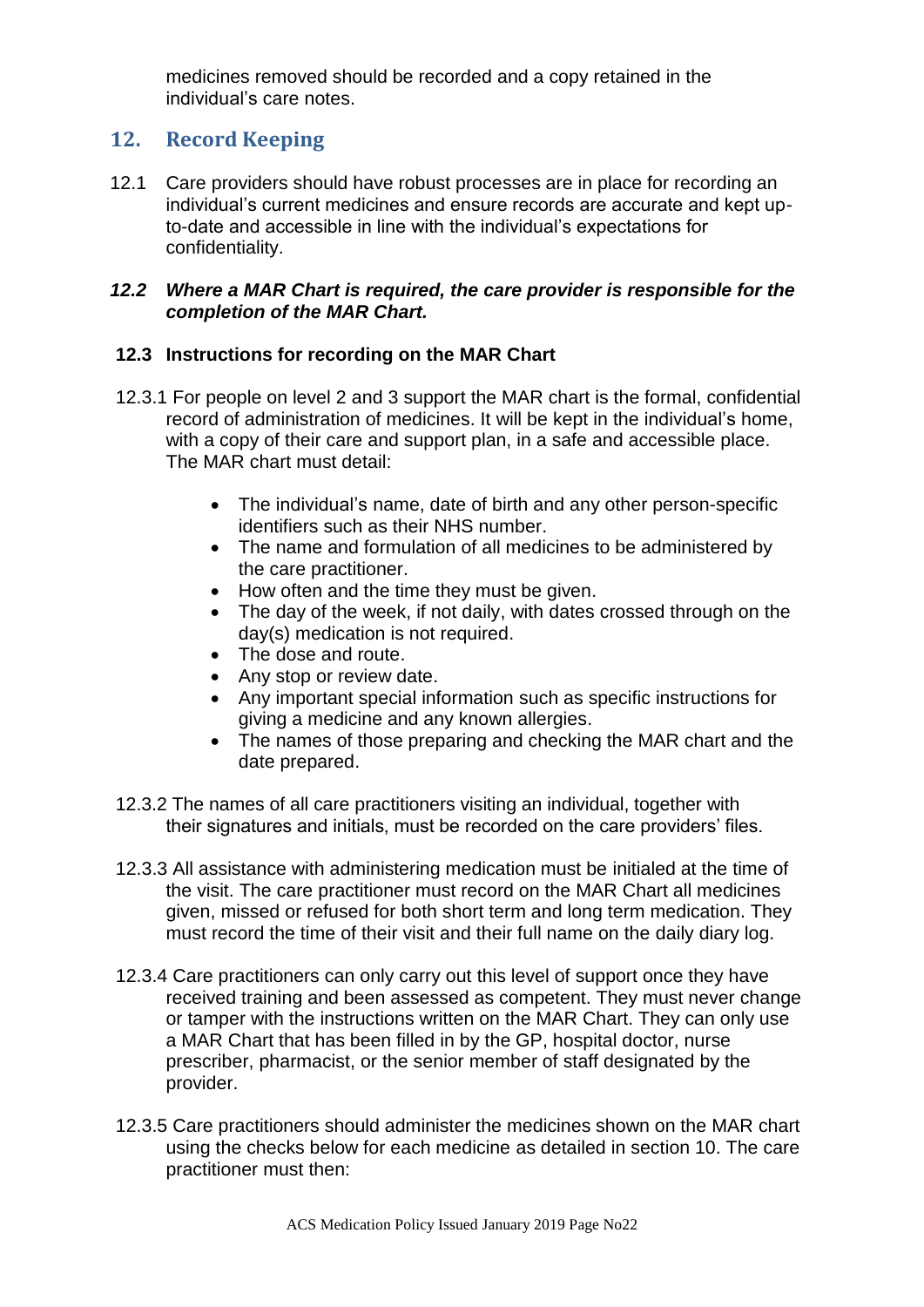- Enter their initials clearly and the correct date and time immediately after it has been administered, to show it has been given.
- If the medicine is not given enter the appropriate reason code in the box. A detailed explanation should be entered in the daily diary log and the refusal reported to the care provider management who should inform the individual's GP. Managers must communicate regular refusals to the GP and case manager / worker.

## <span id="page-22-0"></span>**13. Mistakes and Errors**

- 13.1 If an incident occurs regarding medication, care practitioners must immediately report this to their manager and seek medical advice. This applies to errors that a care practitioner may identify even if they have not made themselves, e.g. by a prescriber or other care practitioner.
- 13.2 The manager should ensure the following action is taken:
	- Seek advice from the GP or appropriate health professional immediately.
	- Enter the details of the error on the MAR chart if appropriate.
	- Make a note of any changes in the individual's health or behavior.
	- Undertake a referral to ACS Safeguarding in all cases regardless of whether or not it is suspected it could cause ill-effect or harm.
	- Notify CQC as a 'notifiable incident'.
- 13.3 If the same or a similar incident occurs that relates to the same individual, this may suggest that a review of the risk assessment or care plan is required. A referral to ACS Safeguarding should also be considered. Providers should have a process in place for keeping track of any incidences and should put systems in place to make sure any patterns are identified and appropriate action taken.
- 13.4 Any other concerns a care practitioner has including any changes in health or behavior not related to a medicines mistake must be referred to their manager.

## <span id="page-22-1"></span>**14. References and Further Information**

#### **14.1 Legislation and related policy framework**

- Care Act 2014
- Equalities Act 2010
- Health and Social Care Act 2008 (Regulated Activities) Regulations 2014: Regulation 12
- The Handling of Medicines in Social Care Royal Pharmaceutical Society of Great Britain Medicines Management (National Institute for Health & Care Excellence)
- Health & Social Care Information Centre 'A guide to confidentiality in health and social care', 2013
- Human Rights Act (1998)
- Mental Capacity Act (2005)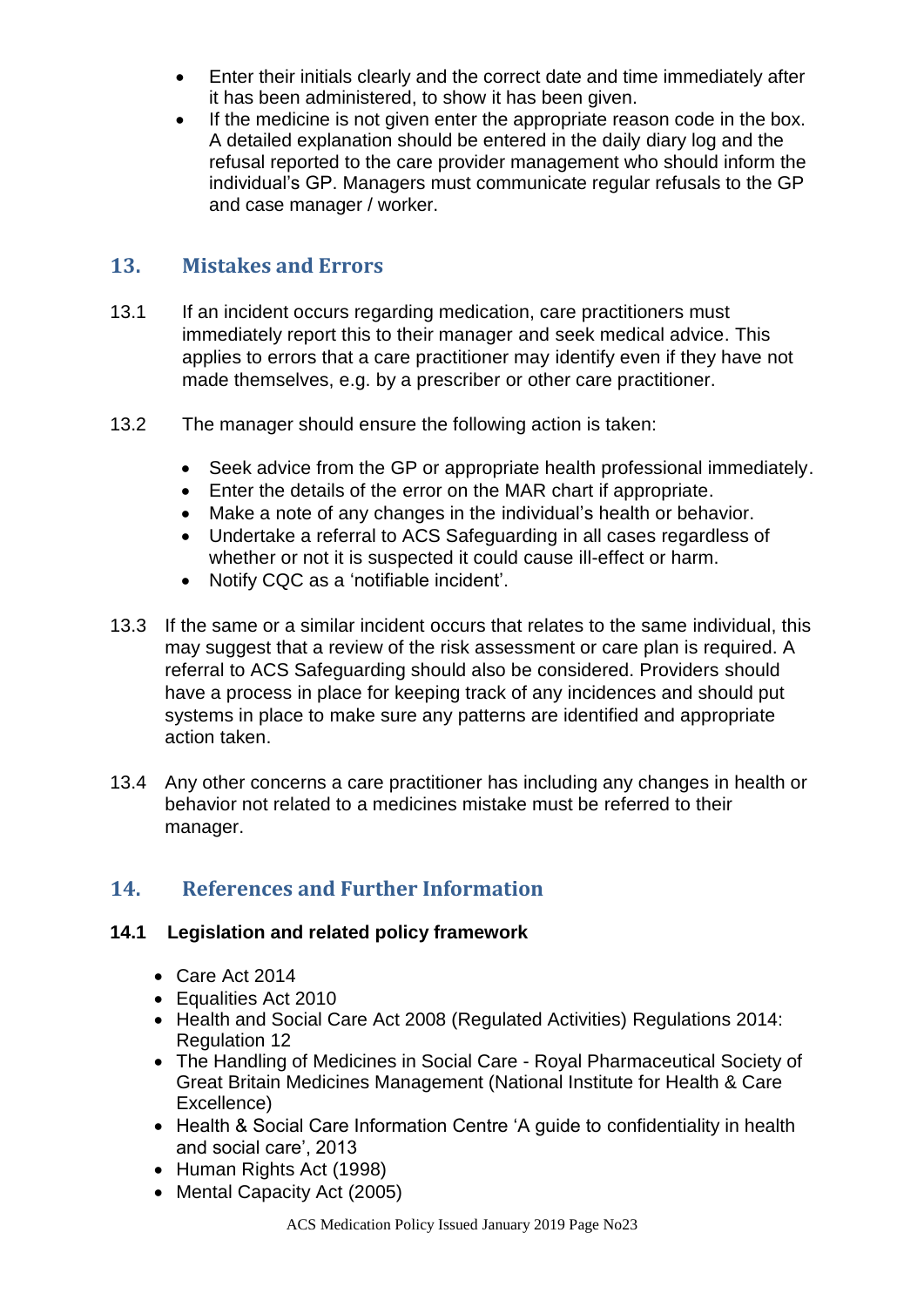- Care Quality Commission (CQC) Fundamental Standards November 2014, available at [http://www.cqc.org.uk/content/publishing-new-fundamental](http://www.cqc.org.uk/content/publishing-new-fundamental-standards)[standards](http://www.cqc.org.uk/content/publishing-new-fundamental-standards)
- NICE Guidelines
	- NG67: Managing Medicines for adults receiving social care in the [community](https://www.nice.org.uk/guidance/ng67)
	- [NG21: Homecare: delivering personal care](https://www.nice.org.uk/guidance/ng21) and practical support to older [people living in their own homes](https://www.nice.org.uk/guidance/ng21)
- CCG **Over-the-counter policies** [East & North Herts CCG](http://www.enhertsccg.nhs.uk/sites/default/files/documents/Jan2018/OTC-Policy-Dec17-V1.0_FINAL.pdf) and [Herts](http://hertsvalleysccg.nhs.uk/publications/pharmacy-and-medicines-optimisation/local-decisions/otc)  [Valleys CCG](http://hertsvalleysccg.nhs.uk/publications/pharmacy-and-medicines-optimisation/local-decisions/otc) (Herts Valleys CCG has also produced a ['Good Practice](https://hertsvalleysccg.nhs.uk/application/files/2915/3847/1472/HVCCG_Good_Practice_Guidance_Prescribing_Over_The_Counter_Medication_to_Individuals_in_Receipt_of_Social_Care_v1.0_August_2018.pdf)  [Guidance: Prescribing Over-the-Counter Medication to Individuals in Receipt](https://hertsvalleysccg.nhs.uk/application/files/2915/3847/1472/HVCCG_Good_Practice_Guidance_Prescribing_Over_The_Counter_Medication_to_Individuals_in_Receipt_of_Social_Care_v1.0_August_2018.pdf)  [of Social Care'\).](https://hertsvalleysccg.nhs.uk/application/files/2915/3847/1472/HVCCG_Good_Practice_Guidance_Prescribing_Over_The_Counter_Medication_to_Individuals_in_Receipt_of_Social_Care_v1.0_August_2018.pdf)
- Patient Information Leaflet 'Prescribing of over the counter medicines is [changing'.:](https://www.england.nhs.uk/publication/prescribing-of-over-the-counter-medicines-is-changing/)
- CQC guidance ['Treating minor ailments and promoting self-care in adult](https://www.cqc.org.uk/guidance-providers/adult-social-care/treating-minor-ailments-promoting-self-care-adult-social-care)  [social care \(2018\)](https://www.cqc.org.uk/guidance-providers/adult-social-care/treating-minor-ailments-promoting-self-care-adult-social-care)

## **14.2 Relevant adult care services policies and procedures:**

- ACS 042 Mental capacity.
- ACS 037 Assessment and personalisation.

#### **14.3 Other resources**

 The **[Herts Help](https://www.hertshelp.net/favicon.ico)** service can help to signpost individuals and professionals to sources of support, such as medication prompt devices, telecare, pharmacists and visiting services. For individuals who need one to one support in exploring their options HertsHelp act as first point of contact including arranging visits from Community Navigators.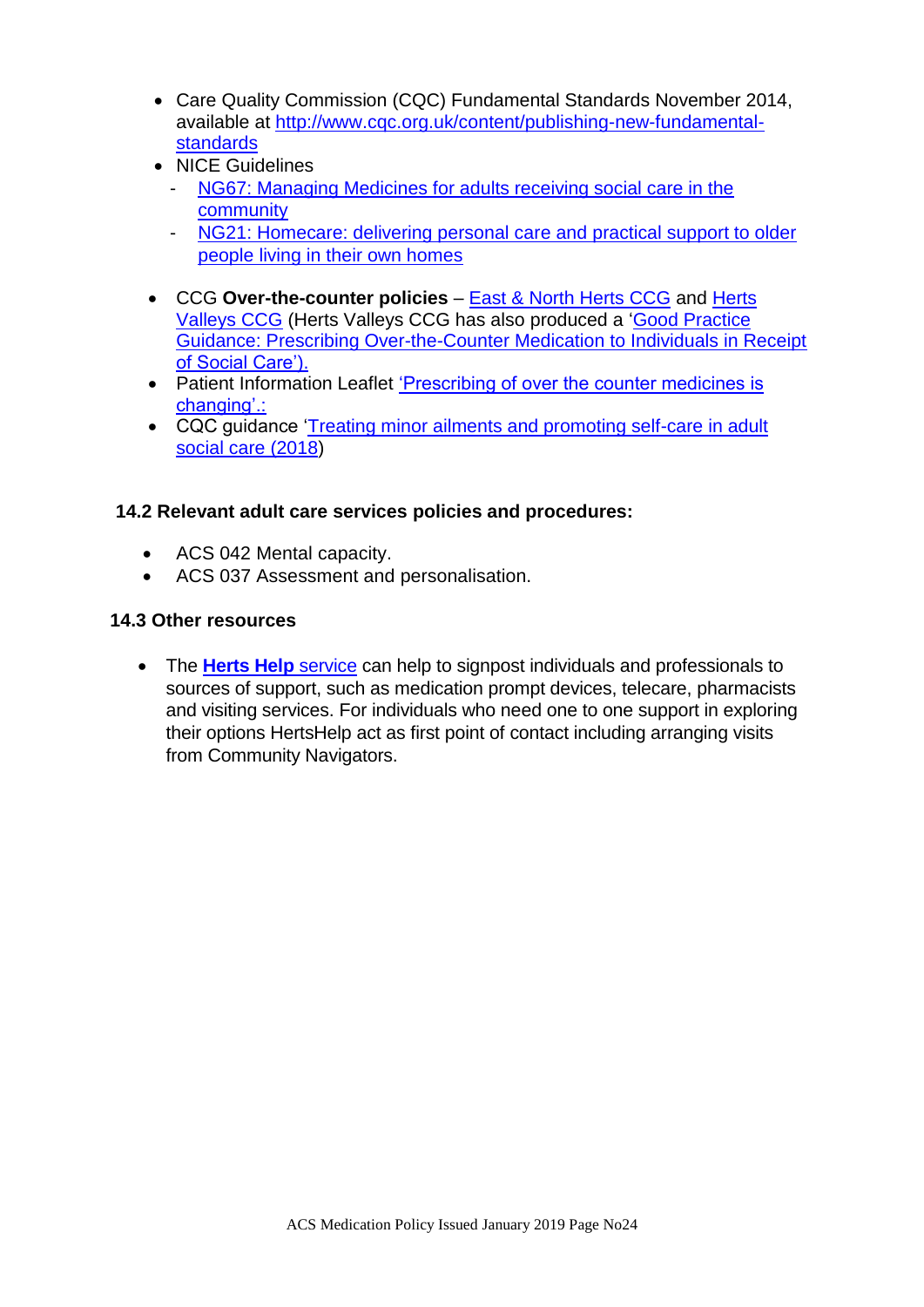## **Appendix 1: Glossary**

#### **Administer**

Medicine given to an individual for immediate consumption.

## **ACS**

Adult Care Services, Hertfordshire County Council.

#### **Assessment**

Identifying and recording the needs and risks of an individual so that appropriate action can be planned.

#### **Blister pack**

Medication in individually sealed compartments as supplied by a manufacturer.

#### **Carer**

<span id="page-24-0"></span>An informal carer, e.g. family member, providing some level of unpaid care support to the individual. Formal (i.e. paid) carers are referred to in this policy as Care Practitioners.

#### **Care and support plan**

An agreed record which sets out the outcomes for any help required, with details of services to be provided, who will be responsible for arranging them and a review date.

#### **Case manager / case worker**

The worker responsible for carrying out the assessment, care planning and review of an individual's care needs – usually a social worker, care coordinator or community care officer.

#### **Care package**

The combination of services agreed in order to meet the individual's assessed needs.

#### **Care Provider**

A registered body who provides care to meet identified needs and is regulated by the Care Quality Commission. In this policy, it may also refer to non-regulated bodies providing level 0 medicines support.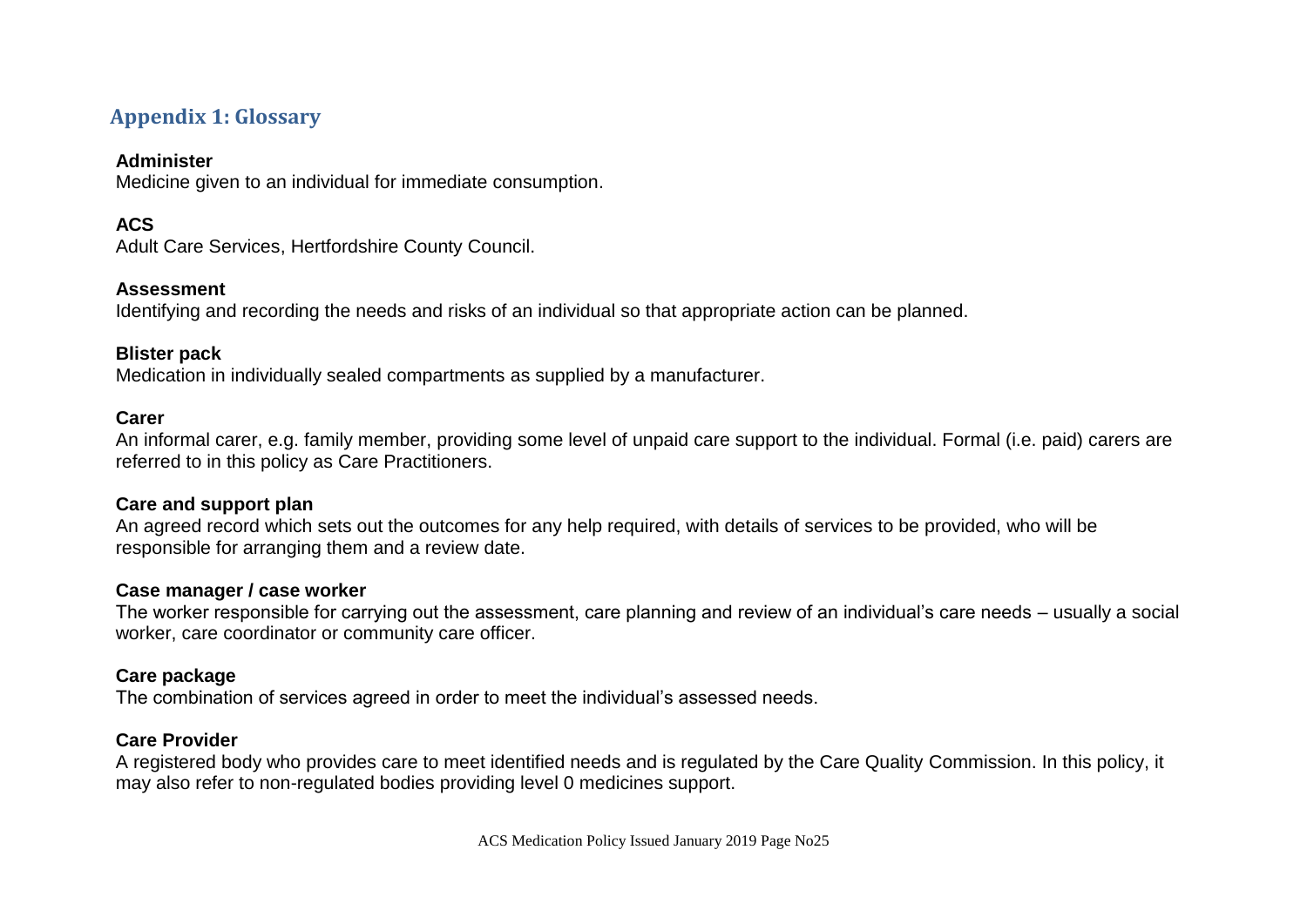#### **Care Practitioner**

Previously known as care worker. Staff employed by the care provider for the purpose of providing care at the following levels:

- Trainee Community-based Health & Social Care Practitioner Level 1 (Care certificate completed)
- Assistant Community-based Health & Social Care Practitioner Level 2 (QCF Level 2 qualified)
- Community-based Health & Social Care Practitioner Level 3 (QCF Level 3 qualified)
- Advanced Community-based Health & Social Care Practitioner Level 5 (QCF Level 5 qualified)

Also known as a support worker in a Supported Living setting.

#### **Compliance Aid**

A device used to aid compliance e.g. special bottle tops, reminder charts. They also include reusable plastic containers for taking medicines that are divided into days/time of day usually known as 'multicompartmental compliance aids' (MCAs) or dosette boxes.

#### **Covert Administration**

The administration of medicines in a disguising format without the knowledge or consent of the individual receiving them, e.g. in food or a drink

#### **Daily Diary Log**

The daily record sheet care practitioners complete during their visit to an individual.

## **Fixed Dosage**

When the dose of a drug has a fixed pattern with no end date.

#### **Health/healthcare Professional**

Healthcare staff that are registered with a professional body e,g. a doctor, pharmacist, nurse, pharmacist technician.

#### **GP**

General Practitioner

#### **Homecare or Community Support Manager**

Senior Manager employed by the care provider, for example the Registered Manager or Care Manager.

#### **Individual**

The person receiving support that may also referred to as the service user.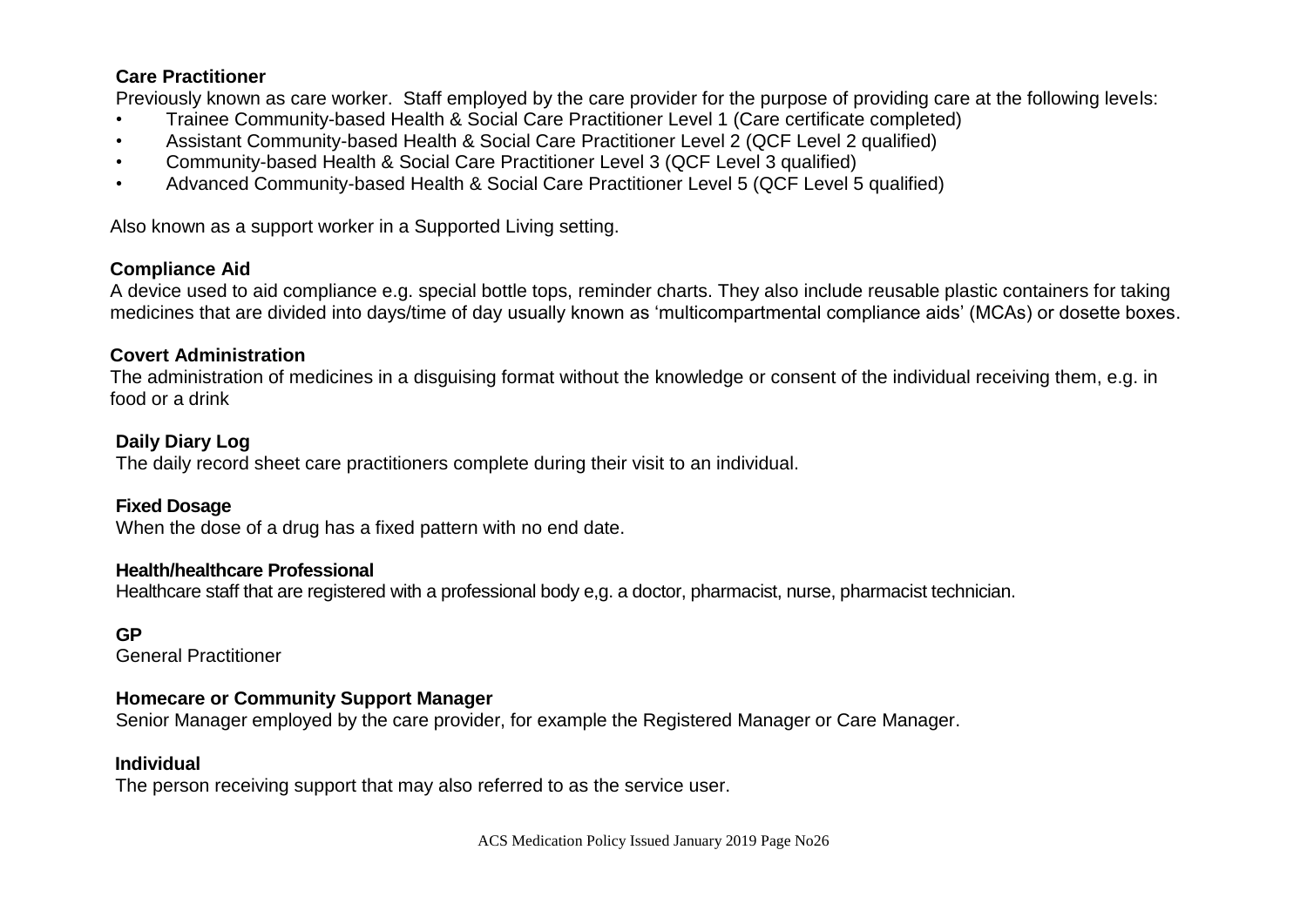#### **MAR Chart**

Medication Administration Record Chart - the chart used for care practitioners to record all administration or refusal of medicines.

#### **Medication/Medicines**

The terms drug, medicine and medication are used interchangeably.

#### **Monitored dosage system**

A system or device which separates medicine doses to help an individual manage their medication. It must be prepared and sealed by a pharmacist and is only suitable for certain drugs. This may also be known as a pharmacy filled compliance aid.

#### **NHS 111**

A 24 hours a day, 365 days a year medical service that can be called if you urgently need medical help or advice that is not a lifethreatening situation.

#### **Over-the-counter medicine**

Medication that an individual may choose to buy or be advised to purchase by a healthcare professional. Sometimes referred to as non-prescribed medication.

#### **PIL**

Patient Information Leaflet – leaflet contained in every box of dispensed medication that gives information about the medication, its use and side-effects.

#### **Prescribing**

Act of recommending or ordering, or the use of a medicine or a remedy by an individual.

#### **PRN**

Pro re nata is a Latin phrase meaning in the circumstances or 'as required' in reference to dosage of prescribed medication that is not scheduled.

#### **Risk assessment**

A systematic process used on individuals for checking risks and hazards and how best to manage these safely.

#### **Variable Dose**

When the dose of a drug may increase or reduce over a defined period of time but is still scheduled (as opposed to PRN medication). Additional information about this should always be shown on the label or provided through additional instruction

ACS Medication Policy Issued January 2019 Page No27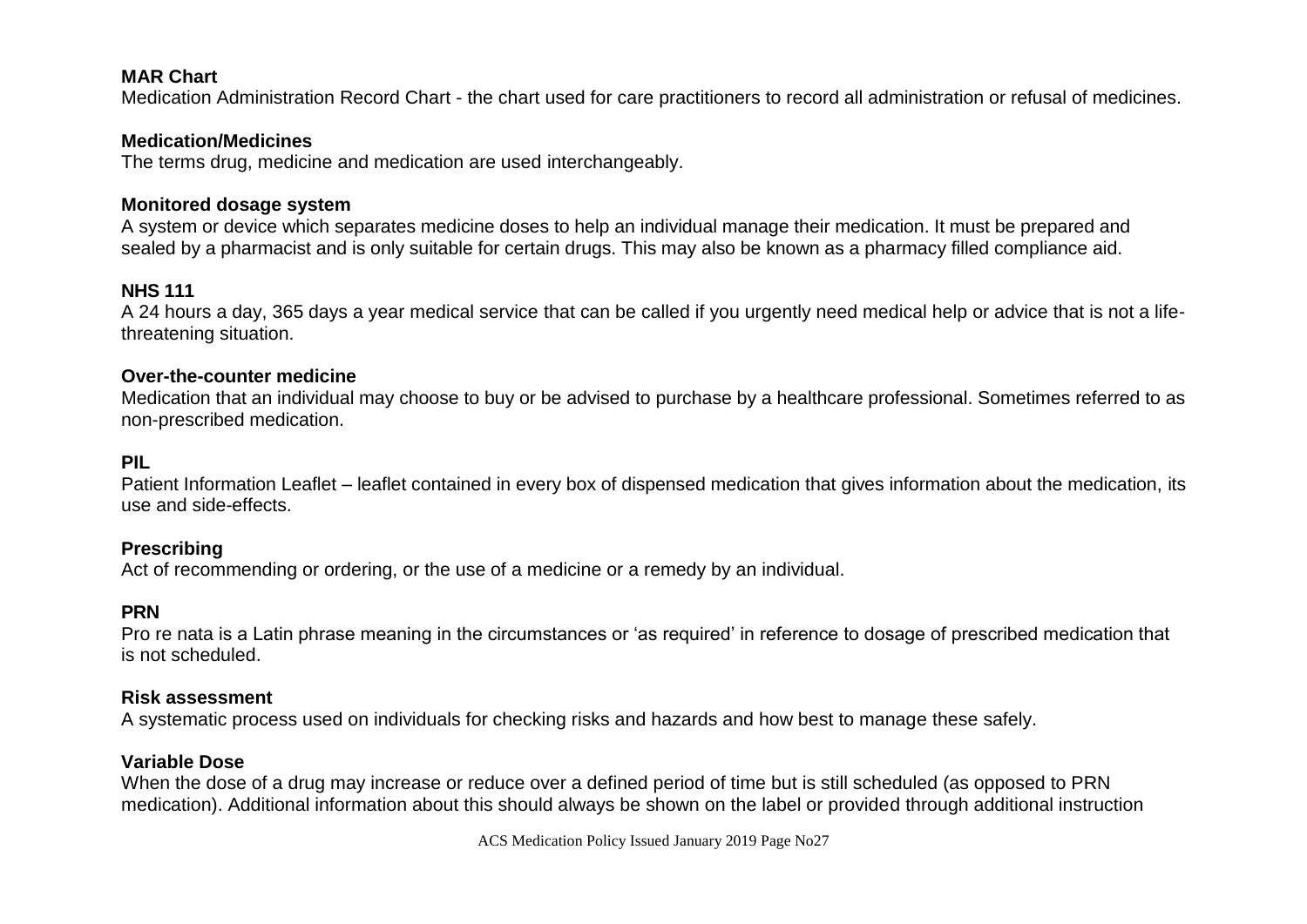<span id="page-27-0"></span>**Appendix 2: Review Template Letter**

**Adult Care Services Director: Iain MacBeath**



Dear (Provider)

#### **RE: SERVICE USER NAME, ACSIS ID, ADDRESS, DOB – CARE REVIEW**

Further to the care management review undertaken (date), I write to confirm arrangements with regard to management of medicines for the above service user.

As a result of the review, arrangements will remain the same/have changed\* delete as appropriate as follows:

(Level of support) (Responsibility for repeat prescription/collection) (Any other relevant information eg storage, service user specific requirements)

A copy of the care & support plan/risk assessment are attached.

Yours sincerely

cc GP cc SU/carer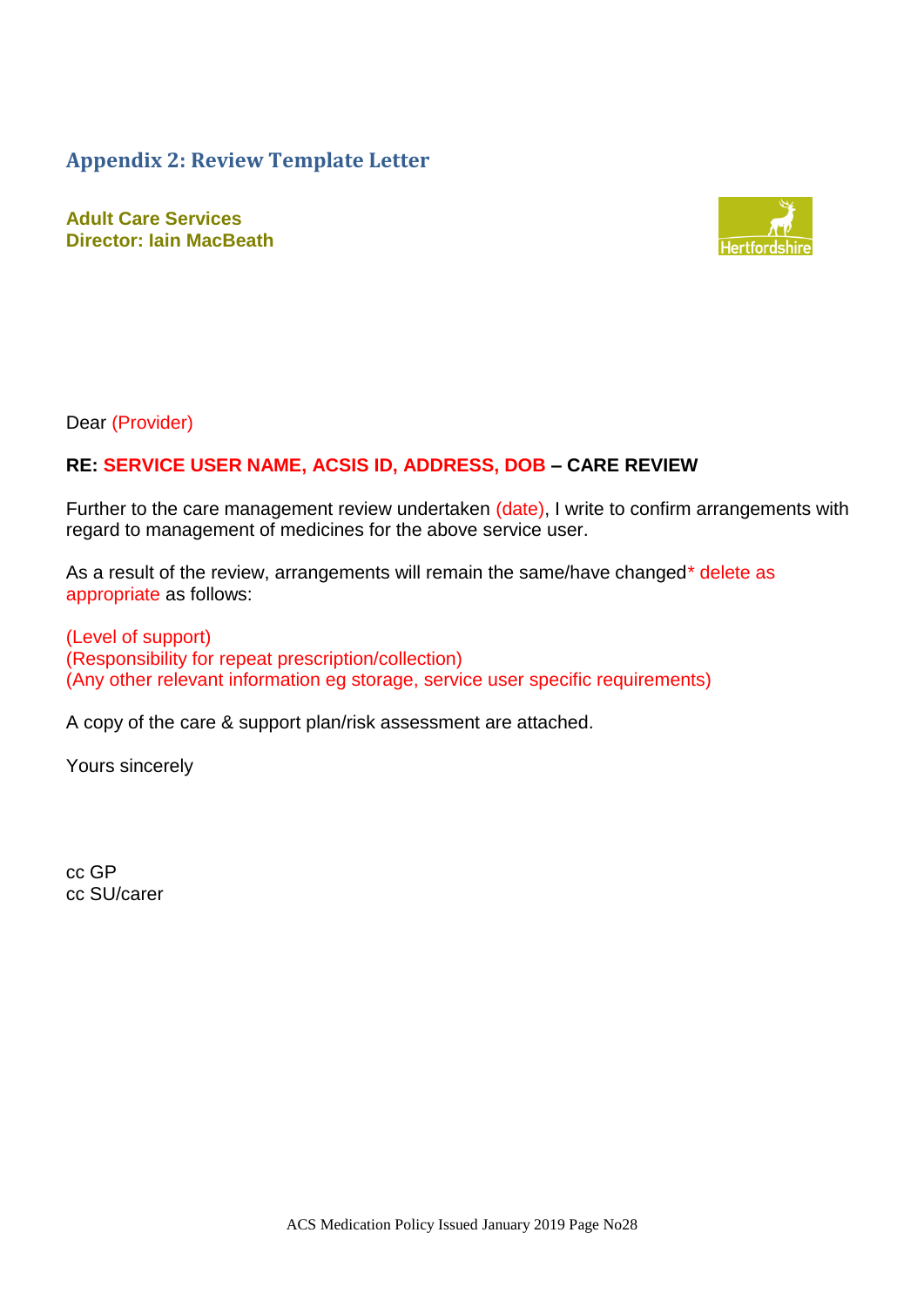## <span id="page-28-0"></span>**Appendix 3: Assessment Pathway Flowchart**

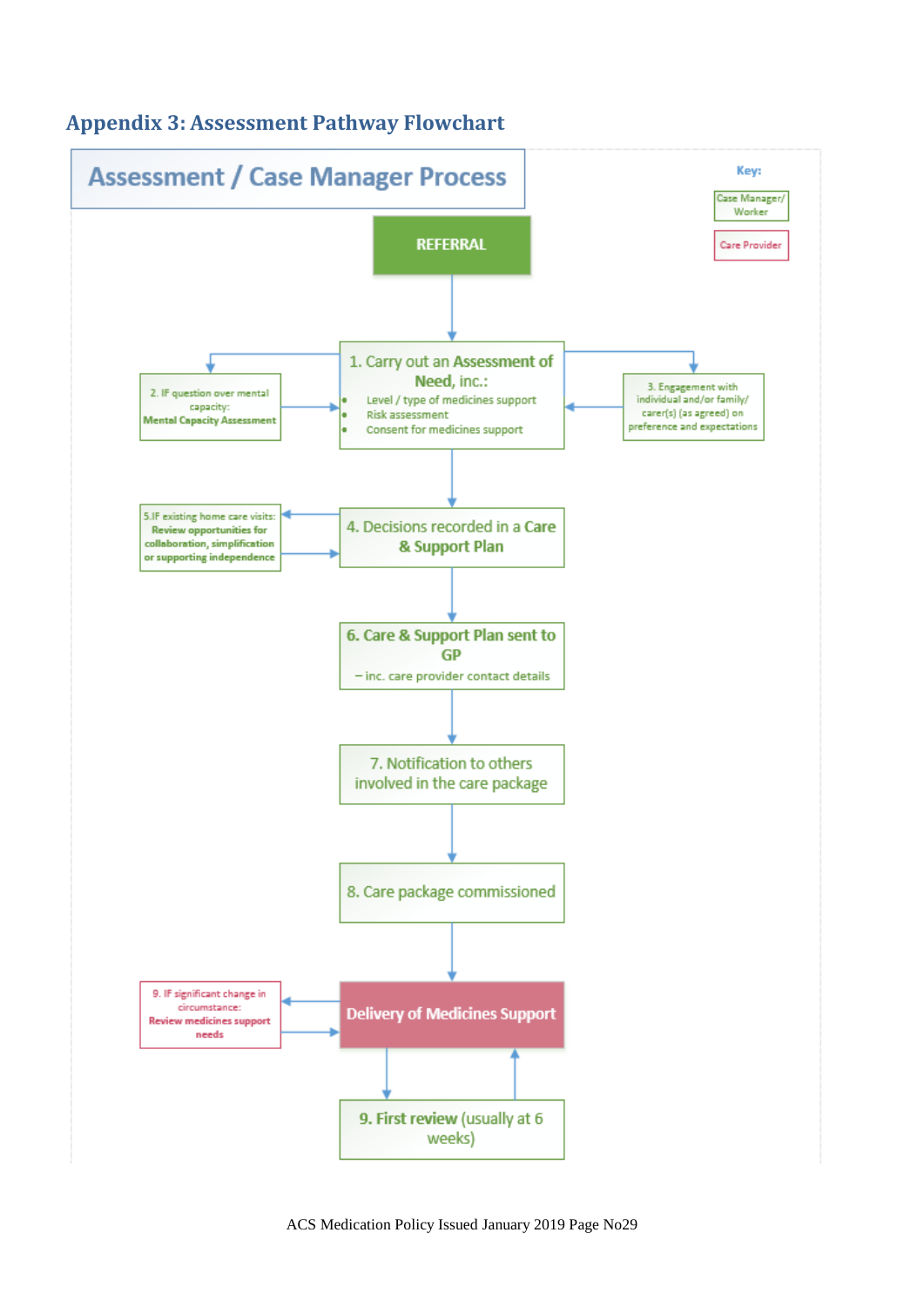## **Assessment / Case Manager or Worker Process – Action Table**

| No.                                                                 | <b>Actions</b>                                                                                                                      |  |  |
|---------------------------------------------------------------------|-------------------------------------------------------------------------------------------------------------------------------------|--|--|
| 1.                                                                  | The case manager / worker carries out an assessment of need to identify                                                             |  |  |
|                                                                     | social care needs and outcomes which include medicines support needs.                                                               |  |  |
|                                                                     | Medicines support assessment will include:                                                                                          |  |  |
|                                                                     | Level and type of medicines support needed                                                                                          |  |  |
|                                                                     | A risk assessment, with GP input where appropriate, noting any                                                                      |  |  |
|                                                                     | additional safeguards such as the secure storage of medicine                                                                        |  |  |
|                                                                     | Level of consent required (the individual's consent for assistance with                                                             |  |  |
|                                                                     | their medication should be obtained and recorded)                                                                                   |  |  |
| 2.                                                                  | If a question over mental capacity (including if an individual has cognitive                                                        |  |  |
|                                                                     | decline or fluctuating mental capacity), the case manager / worker will carry                                                       |  |  |
|                                                                     | out a Mental Capacity Assessment. To seek advice from the GP/hospital                                                               |  |  |
|                                                                     | doctor if required. The individual and their family members/carers should be                                                        |  |  |
|                                                                     | actively involved in discussions.                                                                                                   |  |  |
| 3.                                                                  | The case manager / worker should engage with the individual, and family                                                             |  |  |
|                                                                     | members/carers if this has been agreed by the individual, on how they can be                                                        |  |  |
|                                                                     | supported when assessing their medicine support needs. This should take<br>account of:                                              |  |  |
|                                                                     | $\bullet$                                                                                                                           |  |  |
|                                                                     | Needs and preferences<br>Expectations for confidentiality and advance care planning                                                 |  |  |
|                                                                     | $\bullet$<br>Their understanding of why they are taking their medications                                                           |  |  |
|                                                                     | $\bullet$                                                                                                                           |  |  |
|                                                                     | What they are able to do and what support is needed<br>$\bullet$                                                                    |  |  |
|                                                                     | How they currently order, store and take their medicines<br>$\bullet$                                                               |  |  |
|                                                                     | Any problems taking their medicines<br>$\bullet$                                                                                    |  |  |
|                                                                     | Any nutritional and hydration needs<br>٠                                                                                            |  |  |
|                                                                     | Any medicine allergies<br>$\bullet$                                                                                                 |  |  |
|                                                                     | Who to contact about their medicines                                                                                                |  |  |
| 4.                                                                  | Time and resources likely to be needed                                                                                              |  |  |
|                                                                     | The case manager / worker record discussions and decisions on medicine<br>support in the Care and Support Plan so that it includes: |  |  |
|                                                                     | The individual's needs, preferences and expectations for confidentiality                                                            |  |  |
|                                                                     | How consent for decisions around medicines will be sought                                                                           |  |  |
|                                                                     | Details of who to contact about their medicines (the person or named                                                                |  |  |
|                                                                     | contact)                                                                                                                            |  |  |
|                                                                     | Support needed for each medicine and how it will be given                                                                           |  |  |
|                                                                     | Arrangements for ordering prescriptions and/or collection from the<br>$\bullet$                                                     |  |  |
|                                                                     | pharmacy                                                                                                                            |  |  |
|                                                                     | Whether secure storage of medicines is required<br>$\bullet$                                                                        |  |  |
|                                                                     | Who will be responsible for providing medicines support and their                                                                   |  |  |
|                                                                     | contact details                                                                                                                     |  |  |
| When medicines support will be reviewed                             |                                                                                                                                     |  |  |
|                                                                     | The care and support plan should detail the agreement and role of family                                                            |  |  |
| members/carers in assisting the individual with medicines support - |                                                                                                                                     |  |  |
|                                                                     | family/carer input should not be recorded in the MAR chart, if required for the                                                     |  |  |
|                                                                     | individual.                                                                                                                         |  |  |
|                                                                     | Where there are specific needs or risks for an individual around a particular                                                       |  |  |
|                                                                     | condition, these must be fully documented in the care and support plan.                                                             |  |  |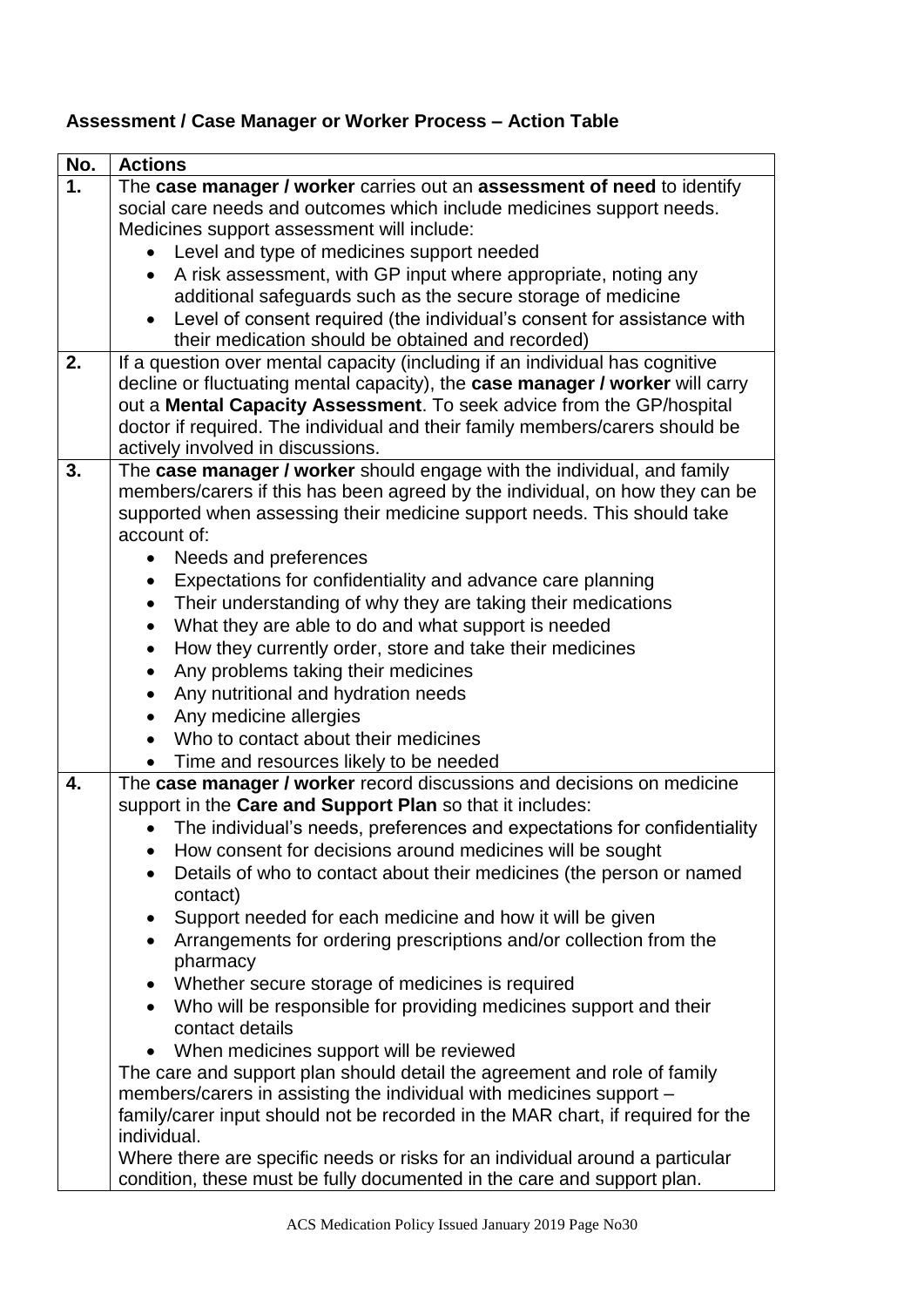| 5. | The case manager / worker should discuss the number and pattern any<br>existing home care visits to avoid increasing 'medication only' visits where |
|----|-----------------------------------------------------------------------------------------------------------------------------------------------------|
|    | possible.                                                                                                                                           |
|    | The case manager / worker should also discuss with the GP as appropriate                                                                            |
|    | whether there are options for dispensing the medication differently in order to                                                                     |
|    | support the person's independence wherever possible.                                                                                                |
| 6. | The case manager / worker sends a copy of the Care and Support Plan to                                                                              |
|    | the individual's GP. The care and support plan should include the contact                                                                           |
|    | details of the care provider in case of any urgent communication regarding the                                                                      |
|    | person's medication.                                                                                                                                |
| 7. | The case manager / worker ensures that all others who may be involved in                                                                            |
|    | the care package (e.g. family members/carers, registered nurses, day care                                                                           |
|    | service, etc) are aware of the care practitioner's role in administering                                                                            |
|    | medicines and understand the procedure.                                                                                                             |
| 8. | The case manager / worker commissions the care package based on the                                                                                 |
|    | Care and Support Plan with the appropriate time allocation for all identified                                                                       |
|    | tasks to be completed                                                                                                                               |
| 9. | The case manager / worker should ensure that a review of the individual's                                                                           |
|    | medicine support is undertake prior to them ceasing involvement and that a                                                                          |
|    | date is set for a scheduled review.                                                                                                                 |
|    | Reviews should then be undertaken by the <b>care provider</b> whenever there is a                                                                   |
|    | significant change in an individual's circumstances and after discharge from                                                                        |
|    | hospital. MAR charts, if used, must reflect any changes in prescribing where                                                                        |
|    | applicable. Where there is no change, the care provider must undertake                                                                              |
|    | reviews within the timescales specified in the care plan and at least once a                                                                        |
|    | year.                                                                                                                                               |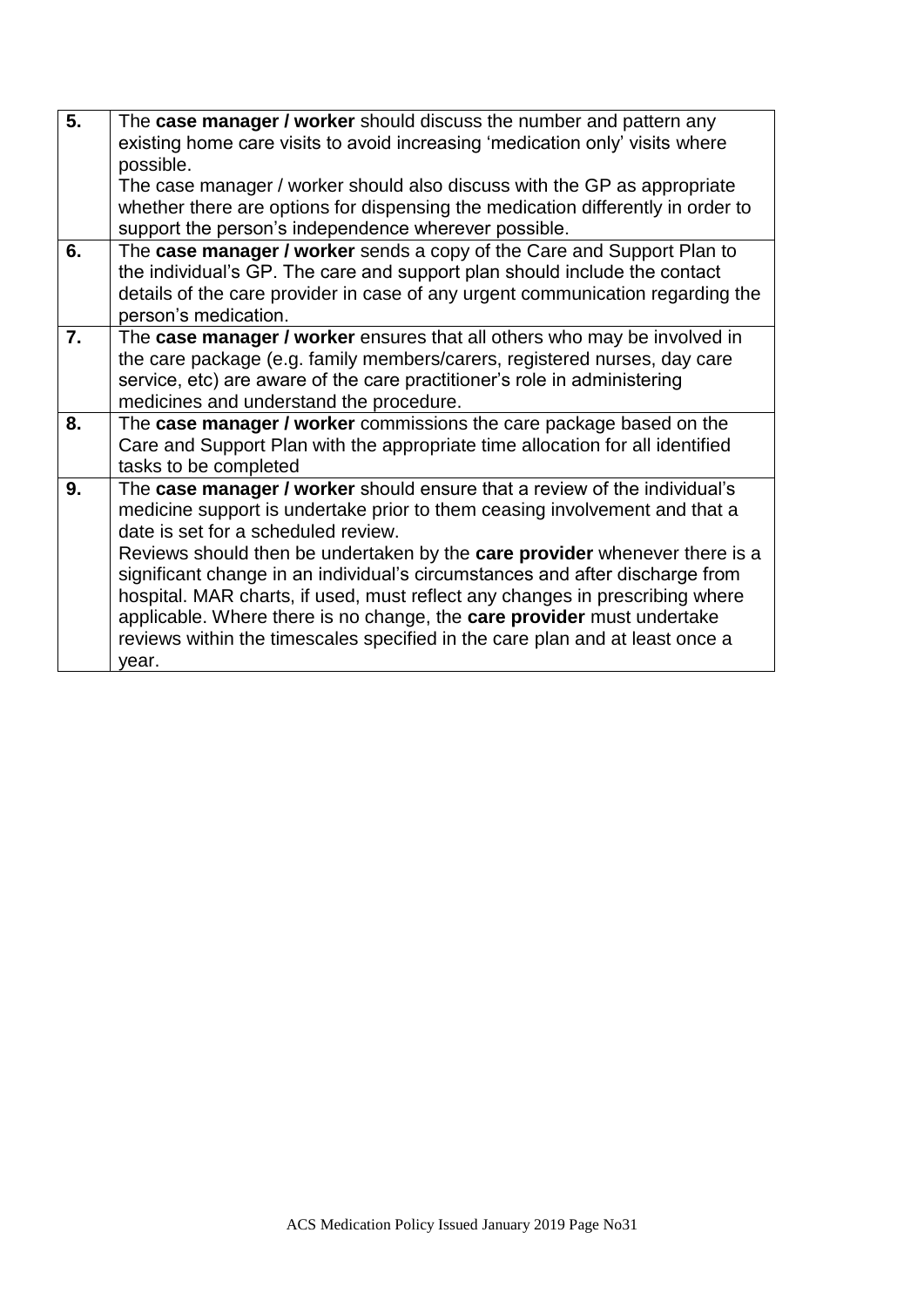## <span id="page-31-0"></span>**Appendix 4: NICE Baseline Tool**

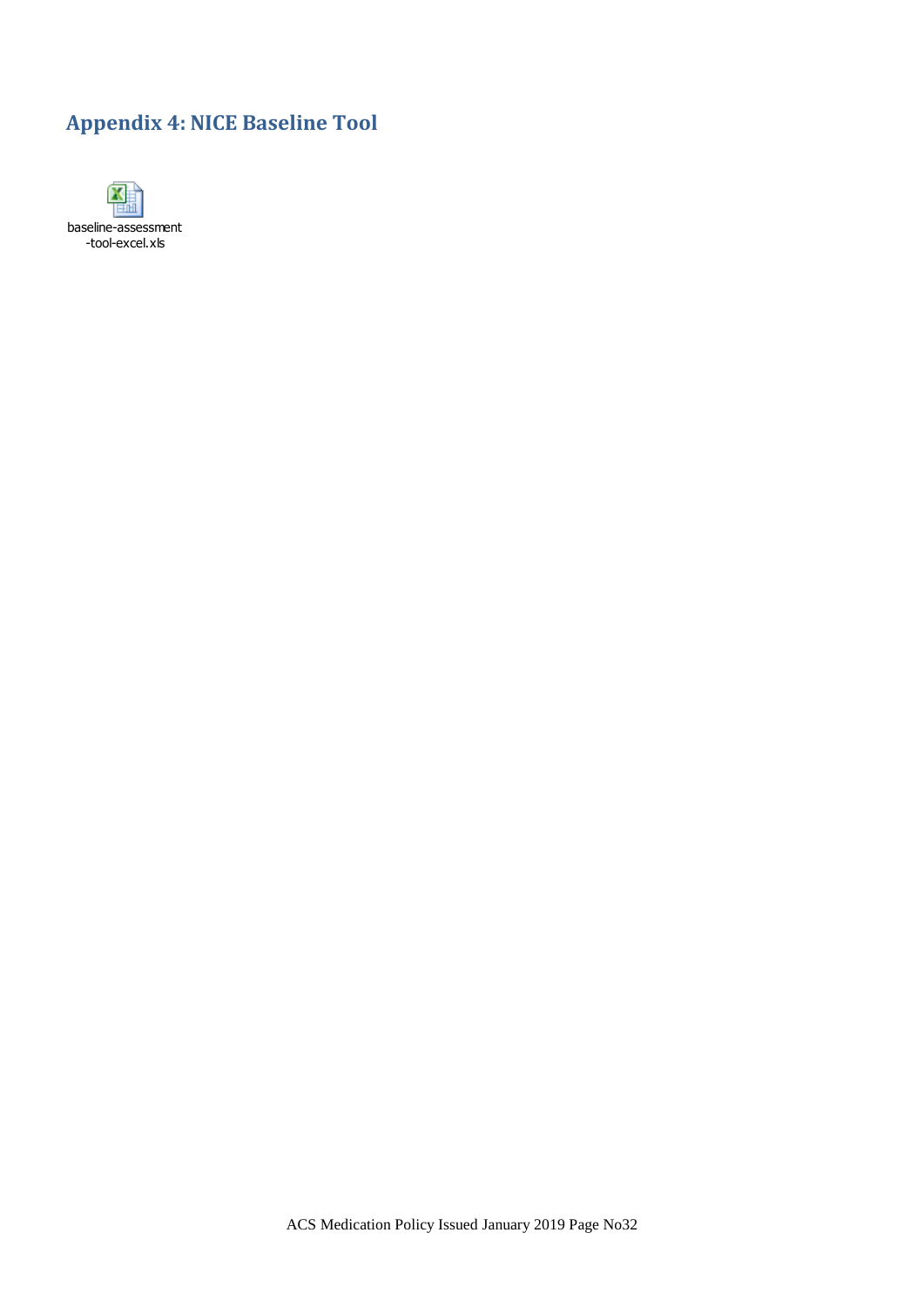## <span id="page-32-0"></span>**Appendix 5: Domiciliary Medication Management Framework**

#### **Domiciliary Medication Management Framework**-

*Including Competencies*

#### *A medicine is:*

'A medication (or medicine) is a substance taken to prevent and/or treat illness and/or maintain or promote health. In relation to this standard, the term medication includes all substances administered for a therapeutic purpose as part of prescribed care. Therapeutic substances include synthetic chemicals, herbal extracts, vitamins, minerals, oxygen and blood/blood products. Therapeutic substances come in many forms and may be ingested, inhaled, injected, inserted or applied'. Reference: Originated from the NBSA Standards for Medication Management.

#### *Medication Management:*

The goal of medication management is centred on achieving the optimum health outcomes for the person and must focus on the quality use of medicines. This means:

1. The wise selection of management options for a person's medication regime

2. If a medicine is necessary the most suitable medicine option is chosen, taking into consideration the person's current medication regime.

3. If support is required, what support is available? E.g. if a person requires a medication to be administered by another person at a specific time- are there alternative medications available that have the same affect but do not rely on another person to provide a time specific response. E.g. pain relief patches as an alternative to 4 x a day oral pain relief.

4. That the medicines are used safely and effectively.

#### *Any medication management system needs to consider the following:*

1. Are policies and procedures documented and made available to staff?

2. How are staff practices developed and monitored to ensure the understanding of and compliance with processes and procedures? (E.g. are quality audits conducted and reviewed, and does supervision of staff exist) (Refer to Policy)

3. How does the organisation ensure regular evaluations are undertaken e.g.

a. Allergies

- b. The person's cognitive ability
- c. The person's pain management needs
- d. Medication side effects

e. The proper recording and ordering and delivering of medication orders? E.g. are:  $\Box$  Orders current. legible, signed and dated, with the dose and time prescribed  $\Box$  Urgent and out of hours orders catered for (Refer to Policy)

4. Does the storage of medication include:

a. A level of security of medications appropriate for the medication and circumstances including a copy of the outcome of the MCA for a person if the social worker/ GP has assessed the person as being unsafe.

b. Appropriate refrigeration of medications

c. Dating of opened medications as appropriate (creams, ointments, etc). (Refer to Policy)

5. Does the administration of medication to the person by staff include:

#### a. **The 6 rights**

Right person,

Right medication,

Right route,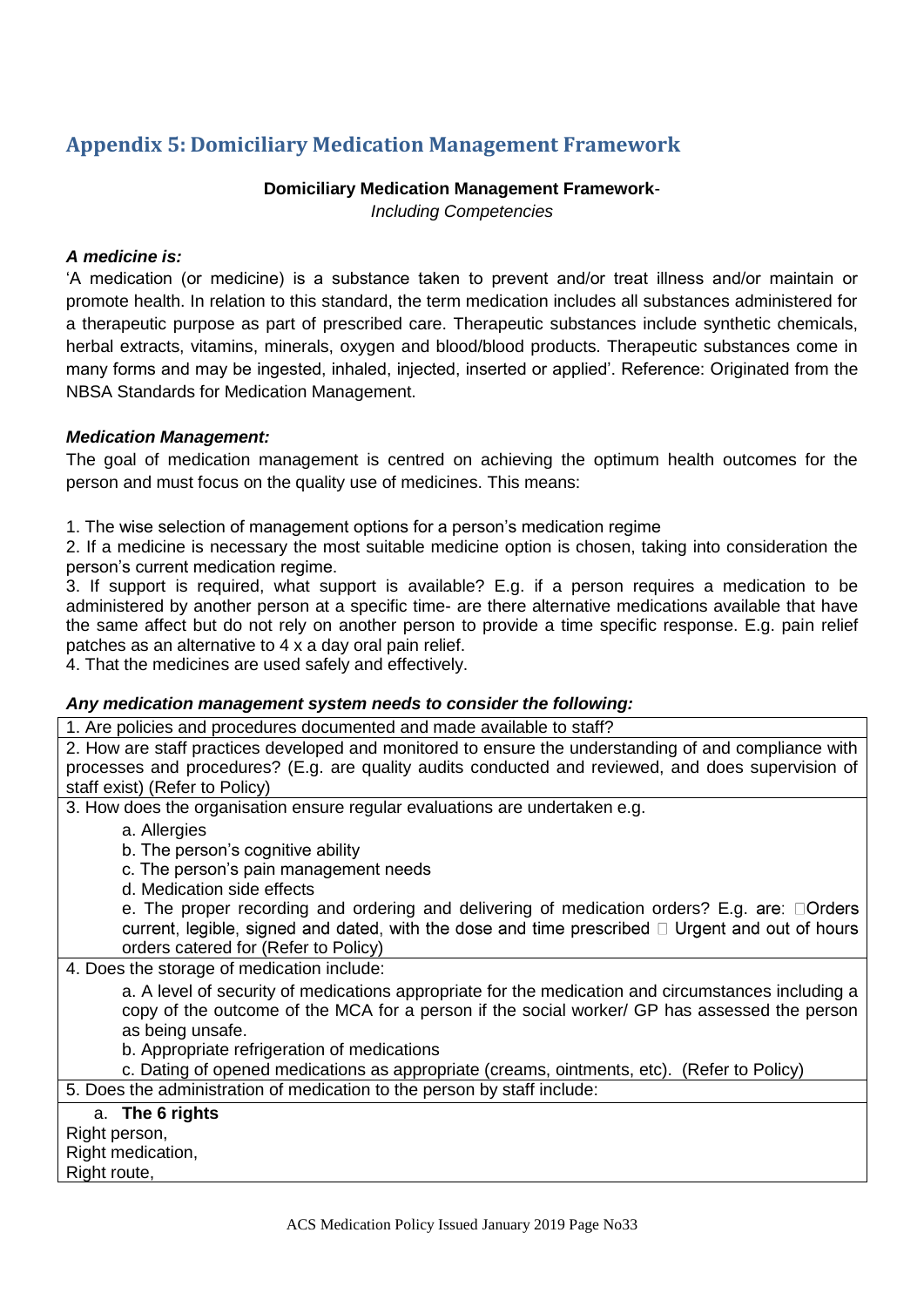Right dose,

Right time,

Right to refuse,

 b. Assessment of the skills and knowledge of all staff administering medications. (Refer to Policy) 6. Does the administration of medications to the person include:

a. Assessment of the person's ability to self -administer or for administration to take place

b. Education for the person to self -administer in a safe and correct manner

c. Regular monitoring of the person's self-administering

d. Consultation with person's/representatives and other, (medical and health professionals), about the self –administration (Refer to Policy)

7. How does the organisation ensure regular evaluation and review of the medication management system including: (Refer to Policy)

a. Processes for reviewing the person's medications,

b. Regular review/use of multidisciplinary teams where possible including requests for an MCA to be carried out where necessary

c. Medication ordering processes, including emergency supplies

d. The correctness of medications against medication records and orders

e. Medication administration processes including for the person who self -administers

8. How does the Manager ensure medication incidents are documented, reported and appropriately addressed? (Refer to Policy)

9. How does the Manager ensure appropriate disposal of medication including that of ceased, damaged and out of date medications (Refer to Policy)

In the case of a person with swallowing difficulties a policy and procedure should include the following:

1. Assessment of swallowing ability of the person

2. Review of the medication regime

3. Which formulations should not be crushed and why

4. Ensuring crushing technique and equipment is suitable

5. Administration to the person

6. Monitoring and assessment

Older people have a higher risk of adverse reactions to medications due to polypharmacy, dependence on others for medication administration and for some, inability to notice changes in medications supplied. Safe medication management involves regular review of medications, examining the entire medication management cycle to improve health outcomes. The health team should provide the care team with information on any allergies noted, side effects/ symptoms that the care team should be observing for and when to report back.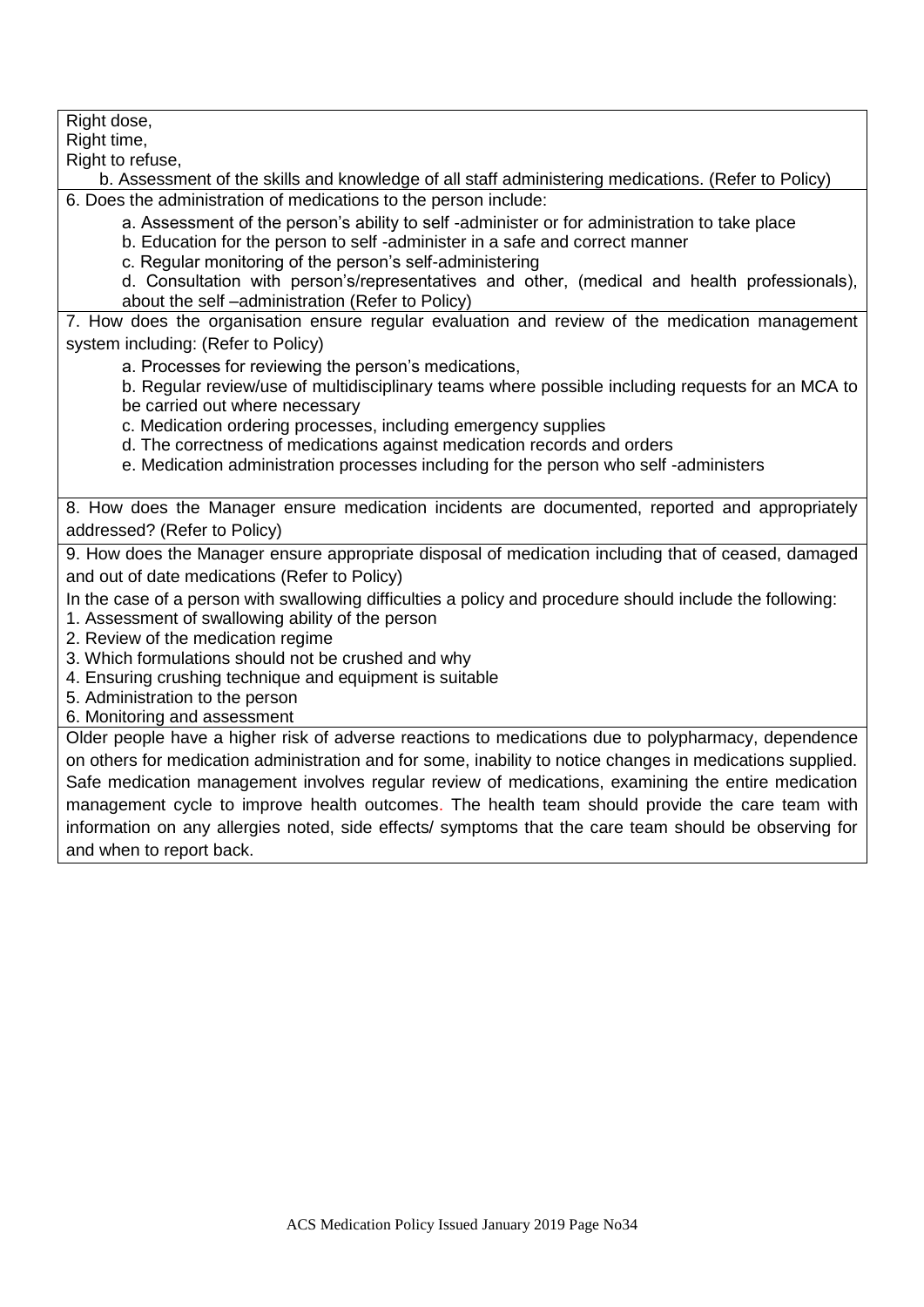#### **Levels of Mediation Administration:**

#### **Level 0 – Reminder to take medication**

#### *Support workers responsibilities:*

This support can be delivered by an organisation which is not CQC registered or regulated. And is only appropriate for clients who have not been assessed as lacking the mental capacity to manage their own medicines.

| Option 1 (by telephone)     | For individuals who need a reminder to take their                                                                                                                                                                                                                                                                                                                                                                                                                                                                                                                                                                                                                                                                                                                                                                                                                                                                                 |
|-----------------------------|-----------------------------------------------------------------------------------------------------------------------------------------------------------------------------------------------------------------------------------------------------------------------------------------------------------------------------------------------------------------------------------------------------------------------------------------------------------------------------------------------------------------------------------------------------------------------------------------------------------------------------------------------------------------------------------------------------------------------------------------------------------------------------------------------------------------------------------------------------------------------------------------------------------------------------------|
|                             | medication and a telephone call will be sufficient.                                                                                                                                                                                                                                                                                                                                                                                                                                                                                                                                                                                                                                                                                                                                                                                                                                                                               |
|                             |                                                                                                                                                                                                                                                                                                                                                                                                                                                                                                                                                                                                                                                                                                                                                                                                                                                                                                                                   |
| Option 2 (in person)        | Reminder to take medication for an individual who has<br>$\bullet$<br>the ability to self-administer.<br>Individuals will need to select their own medication and<br>take it out of the packaging.<br>Support can be provided to unscrew lids or boxes<br>(individual blister packs cannot be opened) under the<br>direction of the individual.<br>Medication Administration Record (MAR) charts should<br>not be completed as these are only required to record<br>medication that has been administered<br>The provider should record they have reminded in the<br>care plan and own paperwork but do not need to record<br>that they have observed the medicines being taken.<br>For individuals with short term memory issues in the first<br>instance a check should be made to see if the monitored<br>dosage system (MDS) has been opened for that<br>day/time before reminding the individual to take their<br>medication |
| A Care Support Worker must: | Report if an individual has symptoms or suspected side<br>effects or if any change in physical health, cognitive<br>ability or behaviour is observed.<br>Document all assistance given<br>Document any deviations from the prescribed care plan<br>and/or own paperwork as appropriate; and comply with<br>medication incident reporting.<br>Must notify their manager if a client is suspected to be<br>$\bullet$<br>having difficulty with managing medications safely,<br>regardless of whether or not the client is receiving<br>medication assistance as part of their care package.<br>Support Workers are only authorised to assist and /or<br>administer<br>medication<br>provided<br>have<br>they<br>been<br>appropriately trained and assessed as competent.                                                                                                                                                            |
|                             | Level 1: General support/assisting with medicine                                                                                                                                                                                                                                                                                                                                                                                                                                                                                                                                                                                                                                                                                                                                                                                                                                                                                  |
|                             | The individual using this service takes responsibility for self-medicating but with general support or                                                                                                                                                                                                                                                                                                                                                                                                                                                                                                                                                                                                                                                                                                                                                                                                                            |
|                             | assistance from the care practitioner. The care practitioner will work under the direction of the individual                                                                                                                                                                                                                                                                                                                                                                                                                                                                                                                                                                                                                                                                                                                                                                                                                      |
|                             | receiving the care. Care practitioners will document support provided in the daily diary log. A MAR chart                                                                                                                                                                                                                                                                                                                                                                                                                                                                                                                                                                                                                                                                                                                                                                                                                         |
|                             |                                                                                                                                                                                                                                                                                                                                                                                                                                                                                                                                                                                                                                                                                                                                                                                                                                                                                                                                   |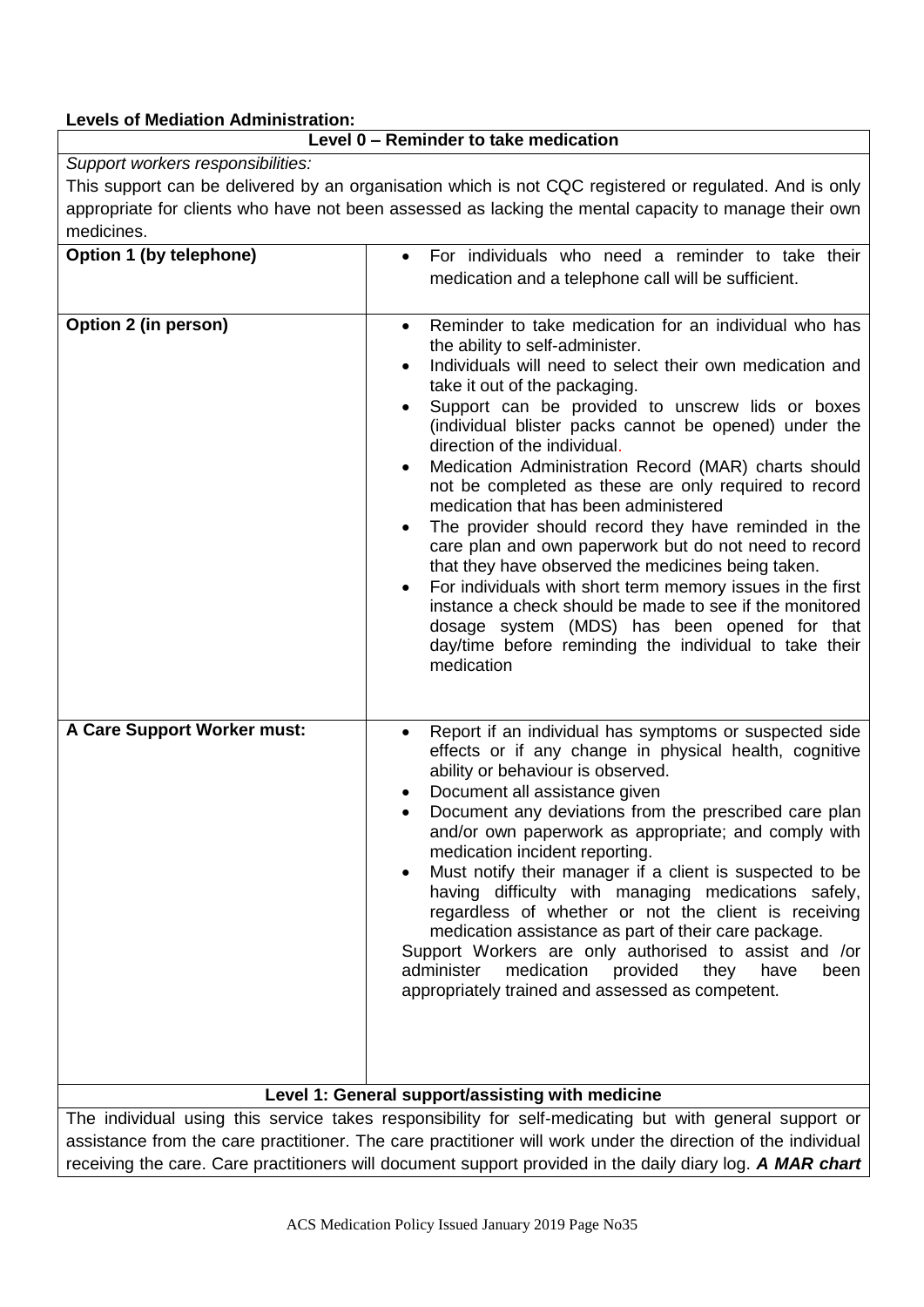| should not be completed.                        |                                                                                                                                                                                                                                                                                                                                                                                                                                                                                                                                                                                                                                                                                                                                                                                                                                                                                                                                                                                                                                                                                       |
|-------------------------------------------------|---------------------------------------------------------------------------------------------------------------------------------------------------------------------------------------------------------------------------------------------------------------------------------------------------------------------------------------------------------------------------------------------------------------------------------------------------------------------------------------------------------------------------------------------------------------------------------------------------------------------------------------------------------------------------------------------------------------------------------------------------------------------------------------------------------------------------------------------------------------------------------------------------------------------------------------------------------------------------------------------------------------------------------------------------------------------------------------|
| The support given may include the<br>following: | Requests for repeat prescriptions from the GP<br>$\bullet$<br>Collecting prescribed medicines from the community<br>$\bullet$<br>pharmacy<br>Disposal of unwanted or out-of-date medicines<br>٠<br>Reminding or prompting by the care practitioner at<br>٠<br>times to the client to take their medicines (constant<br>reminders could indicate that the individual does not<br>have the ability to take responsibility for their own<br>medicines and should prompt review of the care<br>plan)<br>Manipulation of a container of prescribed medicine<br>under the direction of the client, for example opening<br>a bottle of liquid medication or removing tablets from<br>a manufacturer's blister pack.<br>Reading dispensing labels to the client using the<br>service<br>assistance applying creams or ointments<br>Any staff providing level 1 support with medication must<br>understand the limits of support provided and work strictly within<br>the instructions of the care plan. Any concerns a care<br>practitioner has about this must report this to their manager. |
|                                                 |                                                                                                                                                                                                                                                                                                                                                                                                                                                                                                                                                                                                                                                                                                                                                                                                                                                                                                                                                                                                                                                                                       |
|                                                 | Level 2: Administering medication                                                                                                                                                                                                                                                                                                                                                                                                                                                                                                                                                                                                                                                                                                                                                                                                                                                                                                                                                                                                                                                     |
|                                                 | A care practitioner is administering medication when they are taking responsibility for confirming they                                                                                                                                                                                                                                                                                                                                                                                                                                                                                                                                                                                                                                                                                                                                                                                                                                                                                                                                                                               |
|                                                 | have selected the correct medication, i.e. the right medicine, for the right person, including checking DOB                                                                                                                                                                                                                                                                                                                                                                                                                                                                                                                                                                                                                                                                                                                                                                                                                                                                                                                                                                           |
|                                                 | and address, selected the right dose, to give at the right time and via the right route or method. This may                                                                                                                                                                                                                                                                                                                                                                                                                                                                                                                                                                                                                                                                                                                                                                                                                                                                                                                                                                           |
|                                                 | be required due to impaired cognitive awareness or physical disability of the individual.                                                                                                                                                                                                                                                                                                                                                                                                                                                                                                                                                                                                                                                                                                                                                                                                                                                                                                                                                                                             |
| The support given may include the<br>following: | The care practitioner selecting and preparing medicines<br>$\bullet$                                                                                                                                                                                                                                                                                                                                                                                                                                                                                                                                                                                                                                                                                                                                                                                                                                                                                                                                                                                                                  |
|                                                 | for immediate administration.                                                                                                                                                                                                                                                                                                                                                                                                                                                                                                                                                                                                                                                                                                                                                                                                                                                                                                                                                                                                                                                         |
|                                                 | The care practitioner selecting and measuring a dose of                                                                                                                                                                                                                                                                                                                                                                                                                                                                                                                                                                                                                                                                                                                                                                                                                                                                                                                                                                                                                               |
|                                                 | prescribed liquid medication for immediate administration                                                                                                                                                                                                                                                                                                                                                                                                                                                                                                                                                                                                                                                                                                                                                                                                                                                                                                                                                                                                                             |
|                                                 | The care practitioner applying prescribed medicated                                                                                                                                                                                                                                                                                                                                                                                                                                                                                                                                                                                                                                                                                                                                                                                                                                                                                                                                                                                                                                   |
|                                                 | cream/ointment/patch, inserting ear, nose or eye drops<br>and administering inhaled medication                                                                                                                                                                                                                                                                                                                                                                                                                                                                                                                                                                                                                                                                                                                                                                                                                                                                                                                                                                                        |
|                                                 | In exceptional circumstances, the care practitioner                                                                                                                                                                                                                                                                                                                                                                                                                                                                                                                                                                                                                                                                                                                                                                                                                                                                                                                                                                                                                                   |
|                                                 | selecting and preparing medication for the individual to                                                                                                                                                                                                                                                                                                                                                                                                                                                                                                                                                                                                                                                                                                                                                                                                                                                                                                                                                                                                                              |
|                                                 | take themselves at a prescribed time to enable their                                                                                                                                                                                                                                                                                                                                                                                                                                                                                                                                                                                                                                                                                                                                                                                                                                                                                                                                                                                                                                  |
|                                                 | independence and in accordance with their risk                                                                                                                                                                                                                                                                                                                                                                                                                                                                                                                                                                                                                                                                                                                                                                                                                                                                                                                                                                                                                                        |
|                                                 | assessment and care and support plan. Instructions will                                                                                                                                                                                                                                                                                                                                                                                                                                                                                                                                                                                                                                                                                                                                                                                                                                                                                                                                                                                                                               |
|                                                 | be clearly detailed in the care and support plan.                                                                                                                                                                                                                                                                                                                                                                                                                                                                                                                                                                                                                                                                                                                                                                                                                                                                                                                                                                                                                                     |
|                                                 |                                                                                                                                                                                                                                                                                                                                                                                                                                                                                                                                                                                                                                                                                                                                                                                                                                                                                                                                                                                                                                                                                       |
|                                                 | A record of all medication administered must be kept on the                                                                                                                                                                                                                                                                                                                                                                                                                                                                                                                                                                                                                                                                                                                                                                                                                                                                                                                                                                                                                           |
|                                                 | MAR chart. A record that medicines have been administered                                                                                                                                                                                                                                                                                                                                                                                                                                                                                                                                                                                                                                                                                                                                                                                                                                                                                                                                                                                                                             |
|                                                 | should be included in the daily diary log.                                                                                                                                                                                                                                                                                                                                                                                                                                                                                                                                                                                                                                                                                                                                                                                                                                                                                                                                                                                                                                            |
|                                                 | In accordance with the Health & Social Care Act 2008, only                                                                                                                                                                                                                                                                                                                                                                                                                                                                                                                                                                                                                                                                                                                                                                                                                                                                                                                                                                                                                            |
|                                                 | trained, competent, medication management assessed care                                                                                                                                                                                                                                                                                                                                                                                                                                                                                                                                                                                                                                                                                                                                                                                                                                                                                                                                                                                                                               |
|                                                 | practitioners can be assigned to individuals requiring help with                                                                                                                                                                                                                                                                                                                                                                                                                                                                                                                                                                                                                                                                                                                                                                                                                                                                                                                                                                                                                      |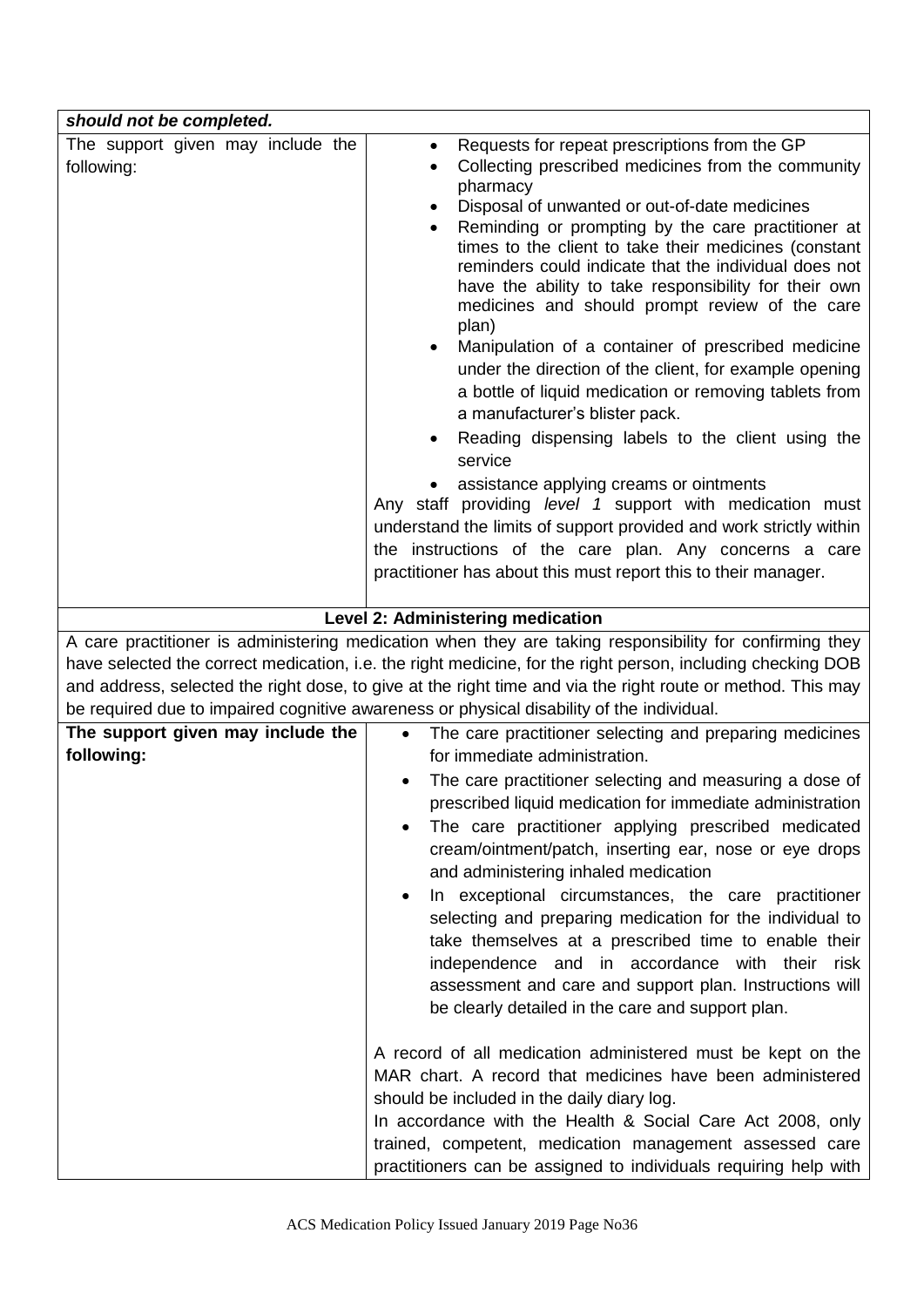|                                                                                                                                                                 | the administration of their medicines.                                                                                                                                                                                                                                                                                                                                                                                                                                                                                                                                                                                                                                                                                                                                                                                                                                                                                                                                  |  |  |  |
|-----------------------------------------------------------------------------------------------------------------------------------------------------------------|-------------------------------------------------------------------------------------------------------------------------------------------------------------------------------------------------------------------------------------------------------------------------------------------------------------------------------------------------------------------------------------------------------------------------------------------------------------------------------------------------------------------------------------------------------------------------------------------------------------------------------------------------------------------------------------------------------------------------------------------------------------------------------------------------------------------------------------------------------------------------------------------------------------------------------------------------------------------------|--|--|--|
|                                                                                                                                                                 | They should not administer medication if instructions are unclear or they do not feel competent.                                                                                                                                                                                                                                                                                                                                                                                                                                                                                                                                                                                                                                                                                                                                                                                                                                                                        |  |  |  |
| <b>Care practitioners must:</b>                                                                                                                                 | Only administer medication from its original container,<br>dispensed and labelled by a pharmacist/dispensing GP.<br>Not administer medicines from a carer/family-filled<br>compliance aid.<br>Be able to individually identify each medicine they<br>administer and record it separately on the MAR chart in<br>line with CQC and NICE guidelines.<br>The routine use of monitored dosage systems is<br>unless it is at the individual or their legal representative's request<br>and is considered to enable the individual to remain more<br>independent, e.g. the individual does not need a care practitioner<br>to administer medication at level 2. There must be agreement<br>from the individual's supplying pharmacist or GP and it must be<br>in line with the individual's care and support plan. A MDS must<br>not be requested from the pharmacy by the care provider unless<br>exceptional circumstances and agreed by the case<br>in.<br>manager/worker. |  |  |  |
|                                                                                                                                                                 |                                                                                                                                                                                                                                                                                                                                                                                                                                                                                                                                                                                                                                                                                                                                                                                                                                                                                                                                                                         |  |  |  |
| Level 3: Administering medication by specialist techniques<br>Following an assessment by an appropriate healthcare professional, there may be a need for a care |                                                                                                                                                                                                                                                                                                                                                                                                                                                                                                                                                                                                                                                                                                                                                                                                                                                                                                                                                                         |  |  |  |
| practitioner to administer medication by a specialist technique.                                                                                                |                                                                                                                                                                                                                                                                                                                                                                                                                                                                                                                                                                                                                                                                                                                                                                                                                                                                                                                                                                         |  |  |  |
| These may include the following:                                                                                                                                | Administration of a prescribed medicine via a naso-<br>$\bullet$<br>gastric tube or gastrostomy tube (PEG)<br>Injections with a pre-assembled, pre-dose<br>loaded<br>syringe; including insulin<br>Testing of blood sugars for type 1 diabetes<br>Assistance with oxygen administration<br>Buccal midazolam use<br>Epipen® device                                                                                                                                                                                                                                                                                                                                                                                                                                                                                                                                                                                                                                       |  |  |  |
| Manager/ provider to consider                                                                                                                                   | All of these procedures must be clearly identified by the case<br>manager/worker. to ensure the care providers can determine if<br>they will be able to have appropriately trained care staff before<br>accepting the care package. If an individual needs specific<br>support for a procedure listed above then the care practitioner<br>must undertake training to meet the required competencies.<br>This level of support needs to be agreed by the client where<br>they have capacity or alternatively a best interest decision<br>needs to be made and include their family members/carers<br>where appropriate, the case manager/worker, healthcare<br>professional and the provider.<br>The care practitioner must be trained and signed-off as<br>competent to carry out the identified specialist task for the client<br>and for any devise used by an appropriate healthcare<br>professional. This competency must be reassessed annually or                 |  |  |  |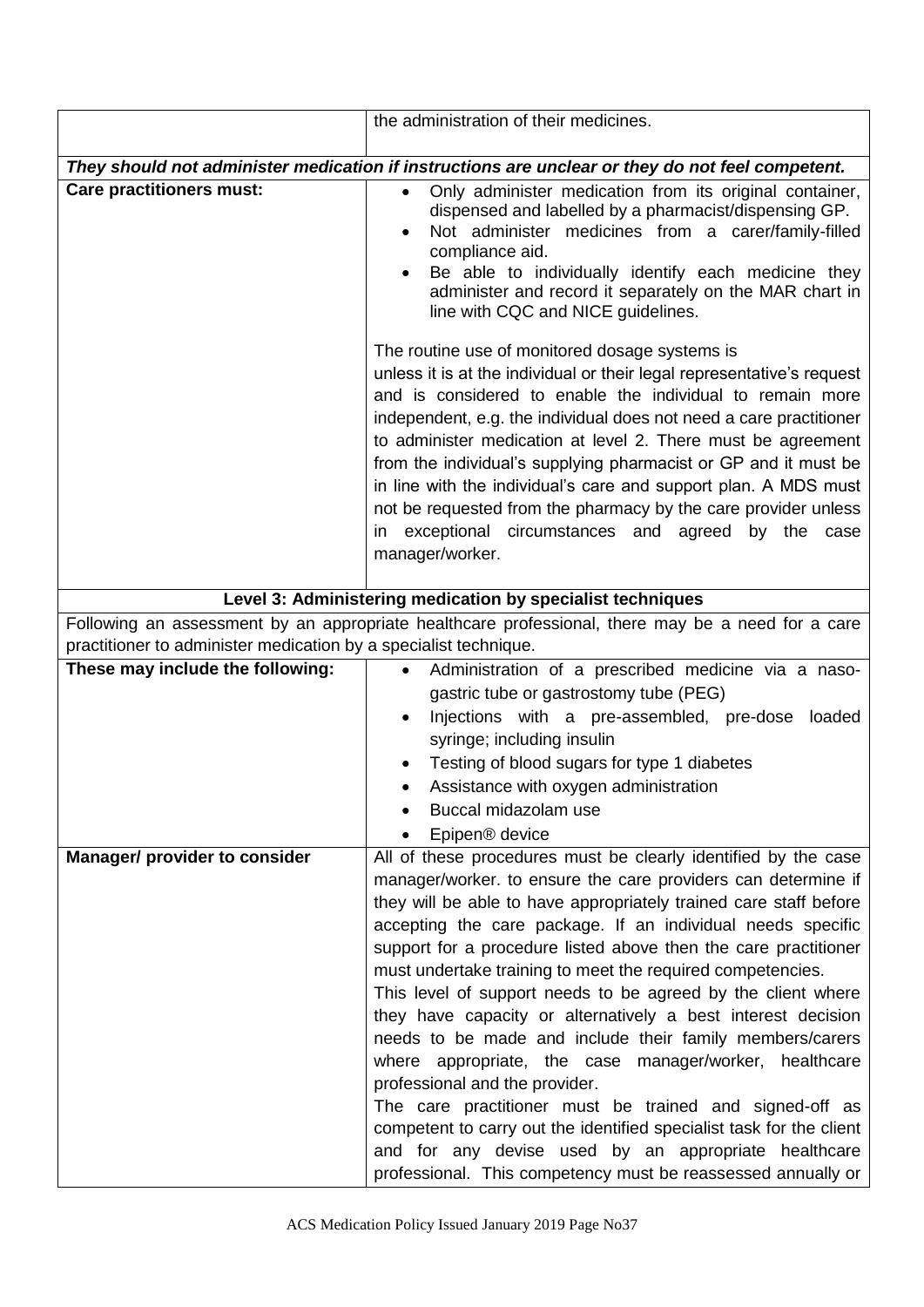| whenever there is cause for concern such as in the case of      |
|-----------------------------------------------------------------|
| medication management review, change in treatment plan,         |
| safeguarding or a change in mental capacity to consent. This is |
| NOT a generic competence and CANNOT be applied to other         |
| individuals. Care practitioners must agree to provide the       |
| assistance.                                                     |
| Monitoring and review of the safety and effectiveness of an     |
| individual's medicines remains the responsibility of the        |
| healthcare professional and dates for monitoring and reviewing  |
| must be recorded. The healthcare professional will continue to  |
| monitor the individual's health. The outcome of reviews and any |
| changes in treatment must be shared by the health professional  |
| with ACS and the care provider including recommendations        |
| about existing and new risks as well as measures for mitigating |
| these issues.                                                   |
|                                                                 |
|                                                                 |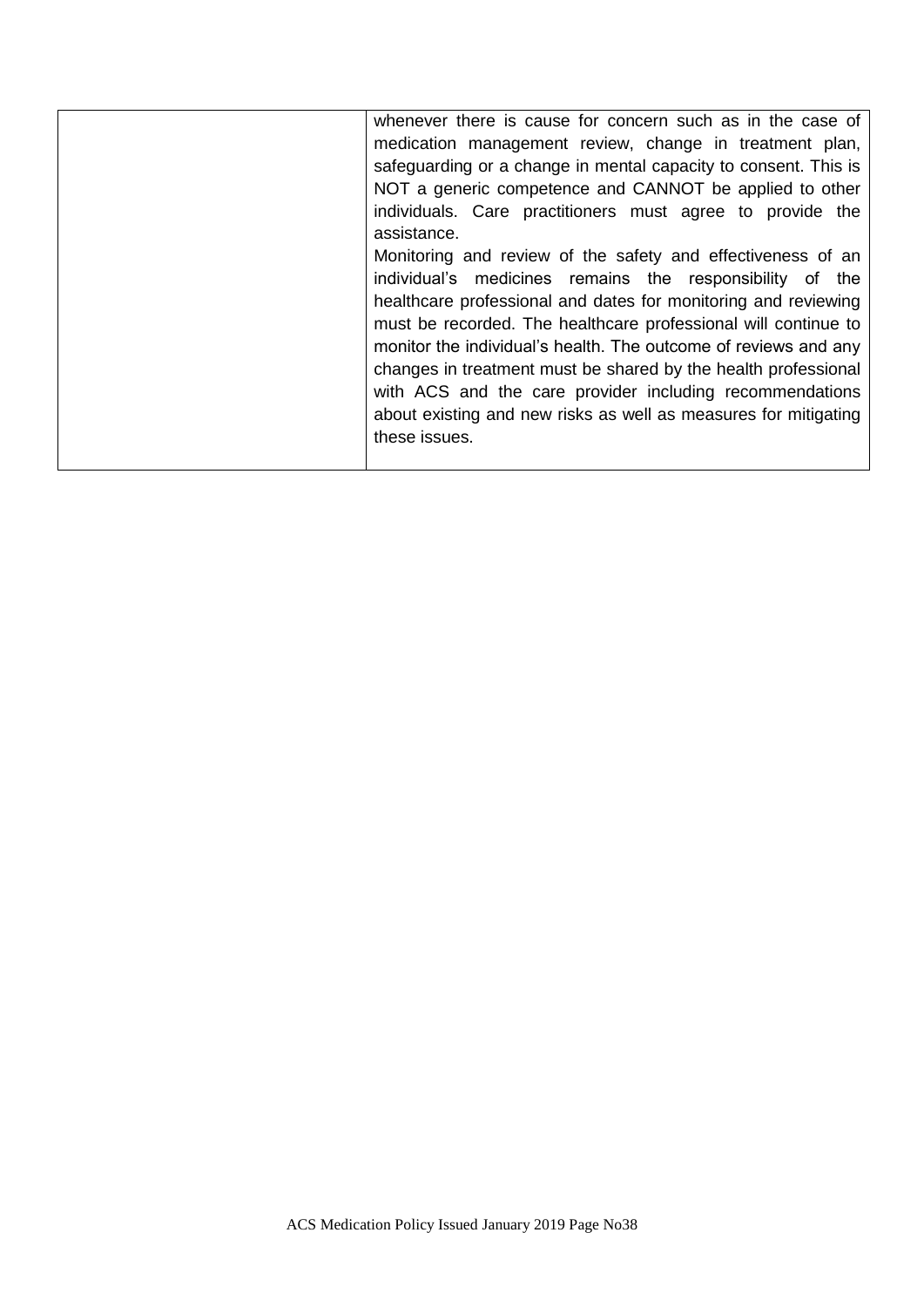#### **Competency Checking: Why competencies are important?**

NICE recommends an annual review of staff knowledge, skills and competency.

A competency framework is a structure, which sets out and attempts to define the key knowledge, skills and behaviours required for a member of staff to be able to perform a particular task. They may be used as a flexible tool to help care practitioners and their managers improve performance to work more effectively. A well trained and competent workforce is vital for the delivery of safe and effective person centred careof high quality and that is consistent amongst the workforce.

Please find below some example of competency checklists that you can utilise within your service. (Note, as medicines support is assistance rather than administration, checklists for Level 0 and 1 are not included)

Key:  $\overline{C}$  = Competent NYC = Not Yet Competent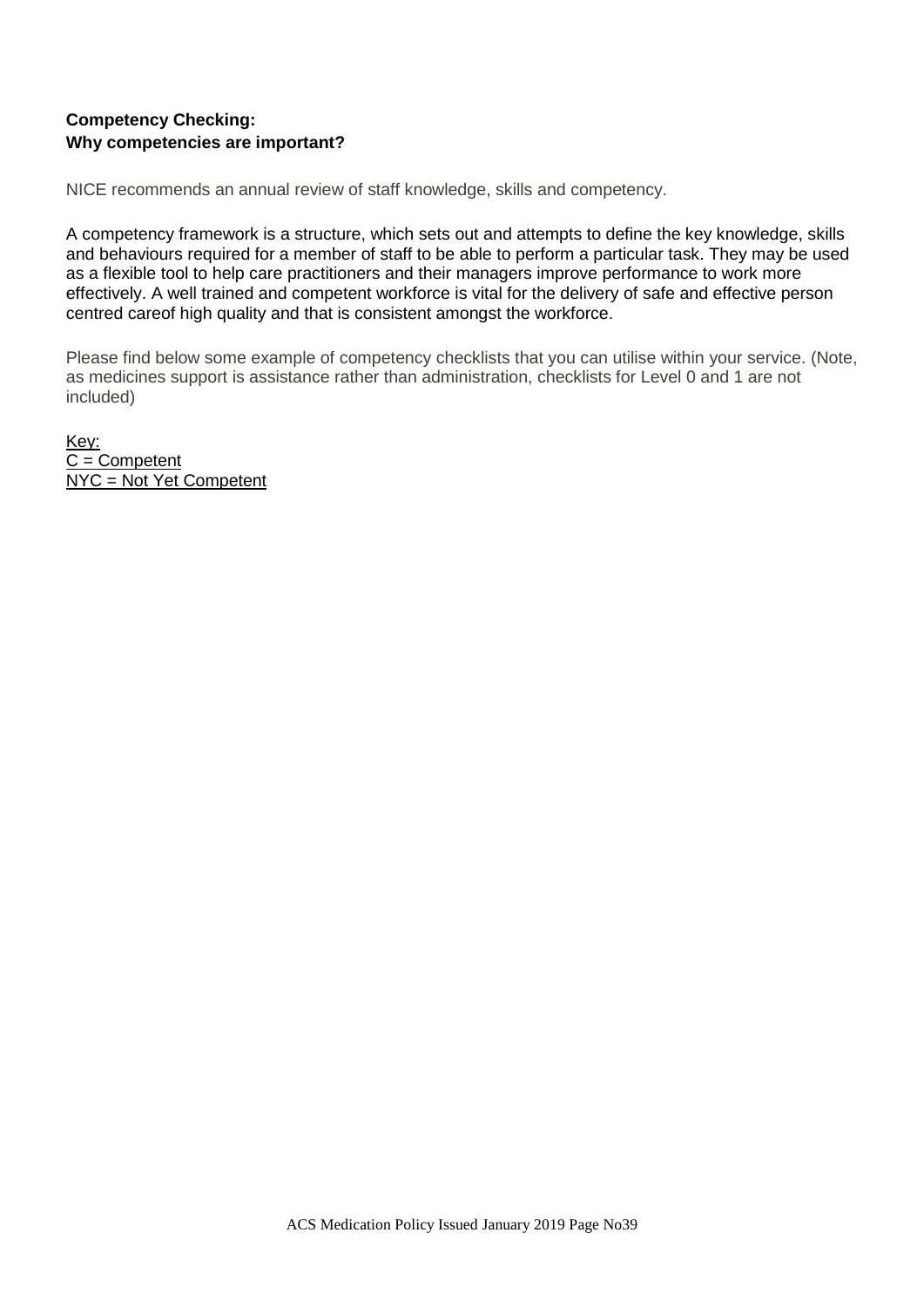| COMPETENCY ASSESSMENT FOR administration of medicines - Tablets<br>Level 2 |
|----------------------------------------------------------------------------|
|                                                                            |
|                                                                            |
| Staff Member's                                                             |
| Competent: Yes / No                                                        |
| Comments:                                                                  |

### Steps to be followed when administering Tablets

|                |                                                                                                                                                                                                                                                                          | C | <b>NYC</b> |
|----------------|--------------------------------------------------------------------------------------------------------------------------------------------------------------------------------------------------------------------------------------------------------------------------|---|------------|
| 1              | Refers to the individual's care plan for instructions regarding level of support<br>required when administering medication                                                                                                                                               |   |            |
| $\overline{2}$ | Can recall the 6 rights<br>Right client- Name, Address, DOB<br><b>Right time</b><br><b>Right medication</b><br><b>Right dose</b><br><b>Right route</b><br>Right to refuse<br>NB Mental Capacity check and support plan in position if needed                             |   |            |
| 3              | Checks the MAR with the pharmacy label on the bottle<br>Before commencing check CARE NOTES AND MAR CHART to<br>ensure individual has not already taken<br>Expiry date<br>Allergy/drug sensitivity checked on MAR Label also against any<br>Allergies listed in care plan |   |            |
| 4              | Washes own hands                                                                                                                                                                                                                                                         |   |            |
| 5              | Positions the individual in the upright and comfortable position                                                                                                                                                                                                         |   |            |
| 6              | Administers tablets to client with at least 1/2 cup of preferred fluid (If<br>appropriate)                                                                                                                                                                               |   |            |
| 7              | Checks that all medication has been swallowed                                                                                                                                                                                                                            |   |            |
| 8              | Immediately records and signs the MAR/signing sheet to record<br>administration or enters correct code if the individual refuses                                                                                                                                         |   |            |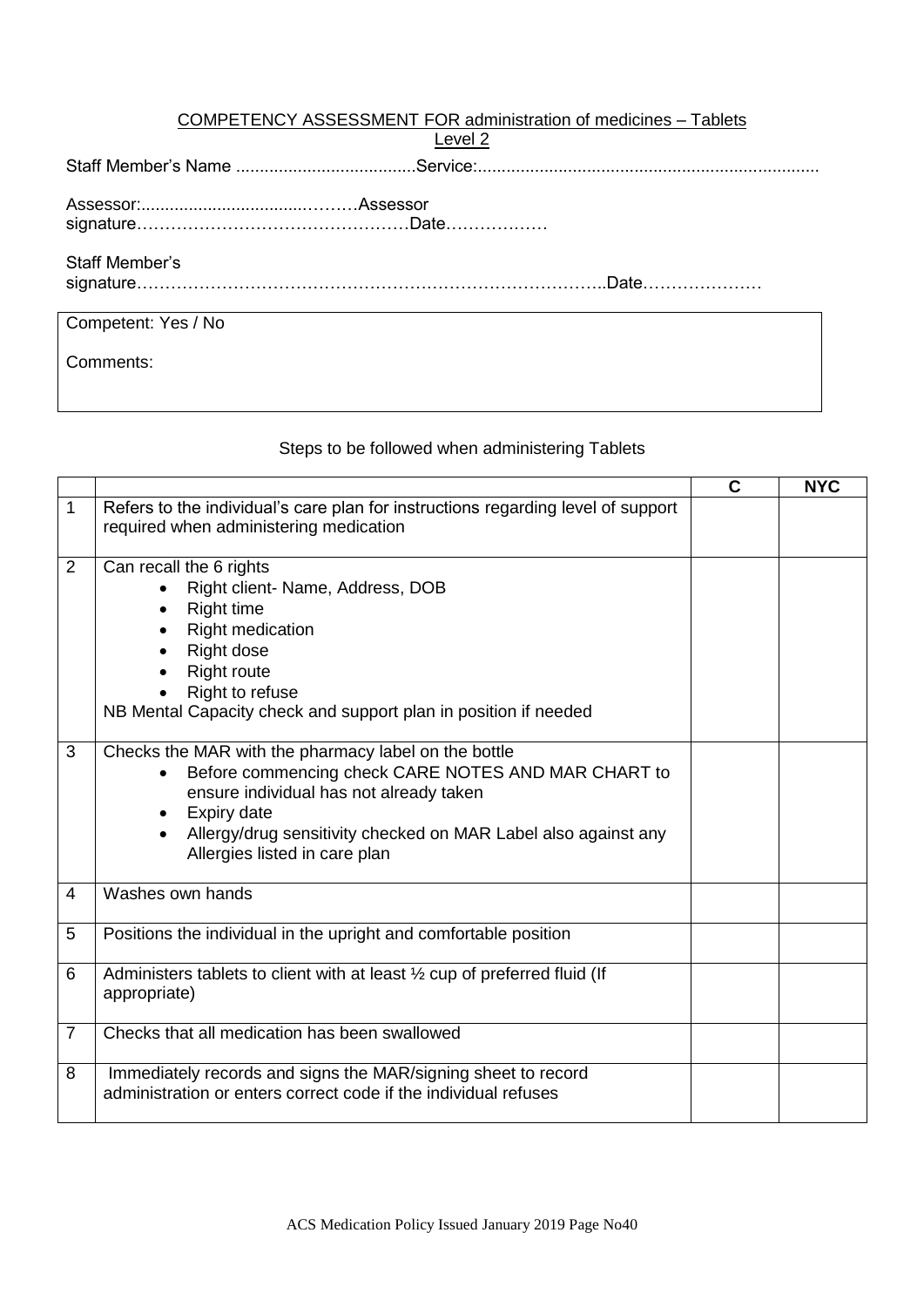#### **Questions**

|   | What do you do if the number of tablets does not match the MAR<br>Do not proceed with medication administration for the client.<br>Notify the manager for further advice, document    |  |
|---|---------------------------------------------------------------------------------------------------------------------------------------------------------------------------------------|--|
| 2 | What would you do if the client refuses to take all their medications<br>Notify the Manager, If manager not available, notify clients GP.<br>Document and provide further information |  |
| 3 | What is the correct procedure for dealing with a medicine error<br>Check individual, CONTACT 111, inform Manager if manager not available<br>contact GP                               |  |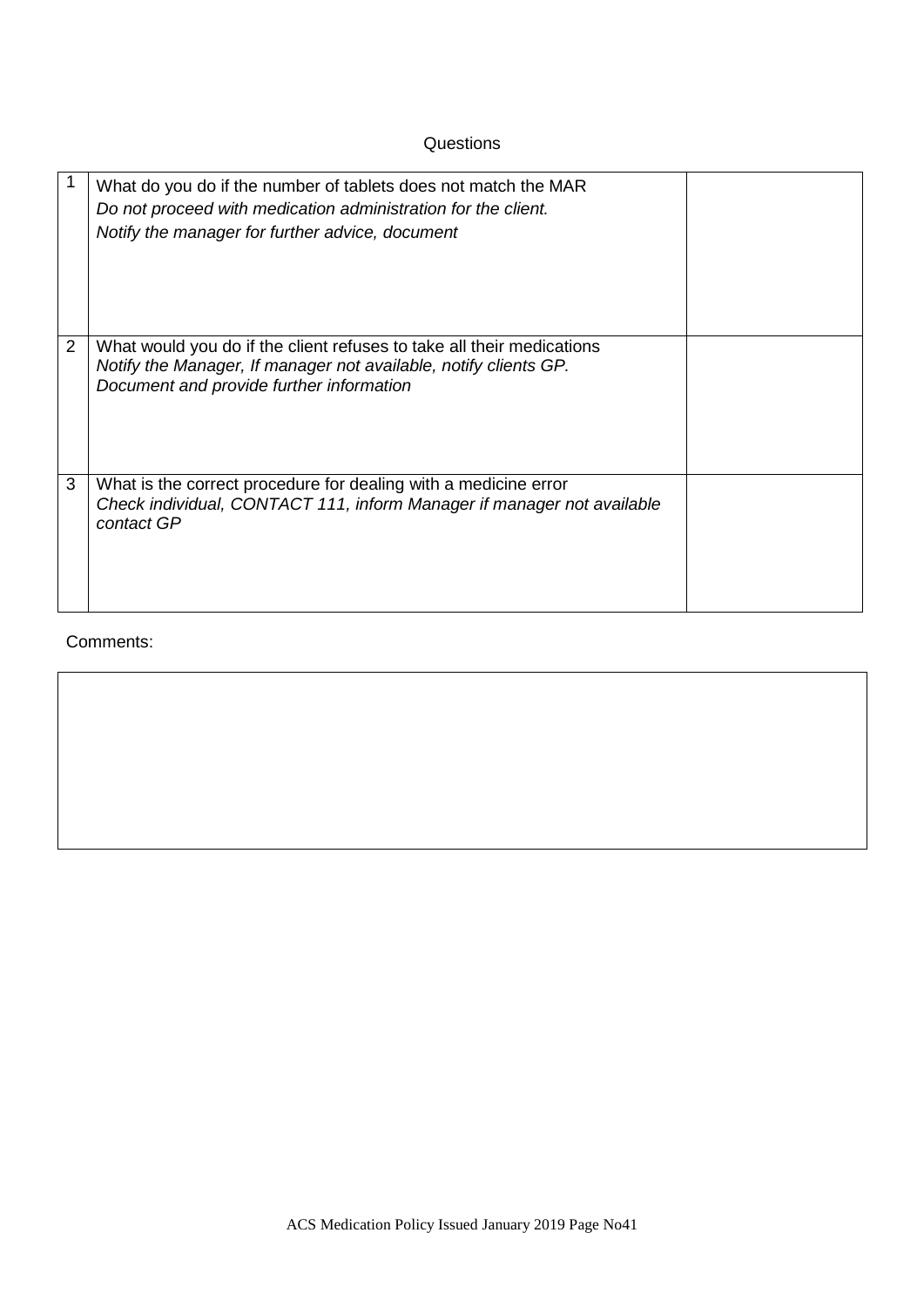## COMPETENCY ASSESSMENT FOR ADMINISTRATION OF EYE DROPS/OINTMENTS Level 2

|--|--|

#### Staff Member's

signature………………………………………………………………………..Date………………………………..

#### Competent: Yes / No

Comments:

#### Steps to be followed when administering EYE DROPS/OINTMENTS:

|                |                                                                                                                                                                                                                                                                                                                                                                                                                                               | C | <b>NYC</b> |
|----------------|-----------------------------------------------------------------------------------------------------------------------------------------------------------------------------------------------------------------------------------------------------------------------------------------------------------------------------------------------------------------------------------------------------------------------------------------------|---|------------|
| $\mathbf 1$    | Correctly locates the individual's order for eye drops/ointment by referring to<br>the current MAR                                                                                                                                                                                                                                                                                                                                            |   |            |
| 2              | Refers to the individual's care plan for instructions regarding physical<br>assistance required when administering medication                                                                                                                                                                                                                                                                                                                 |   |            |
| 3              | Correctly identifies the individual's medicine and confirms they are ready to<br>have it administered                                                                                                                                                                                                                                                                                                                                         |   |            |
| 4              | Removes the individual's eye drops/ointment from storage location<br>Checks the MAR with the pharmacy label on the bottle<br>Can recall the 6 rights<br>Right client- Name, Address, DOB<br><b>Right time</b><br>$\bullet$<br><b>Right medication</b><br>Right dose<br><b>Right route</b><br>Right to refuse<br>NB Mental Capacity check and support plan in position if needed<br>In addition checks:<br>Expiry date<br>Which eye/ both eyes |   |            |
| 5              | Washes own hands                                                                                                                                                                                                                                                                                                                                                                                                                              |   |            |
| 6              | Positions the individual in the upright position                                                                                                                                                                                                                                                                                                                                                                                              |   |            |
| $\overline{7}$ | Clears any discharge from the individual's eyes with warm water swab or<br>saline                                                                                                                                                                                                                                                                                                                                                             |   |            |
| 8              | Gently tilts the individual's head back and pulls the lower lid down to form a<br>pouch<br>Uses tissue to side of eye to mop up excess moisture                                                                                                                                                                                                                                                                                               |   |            |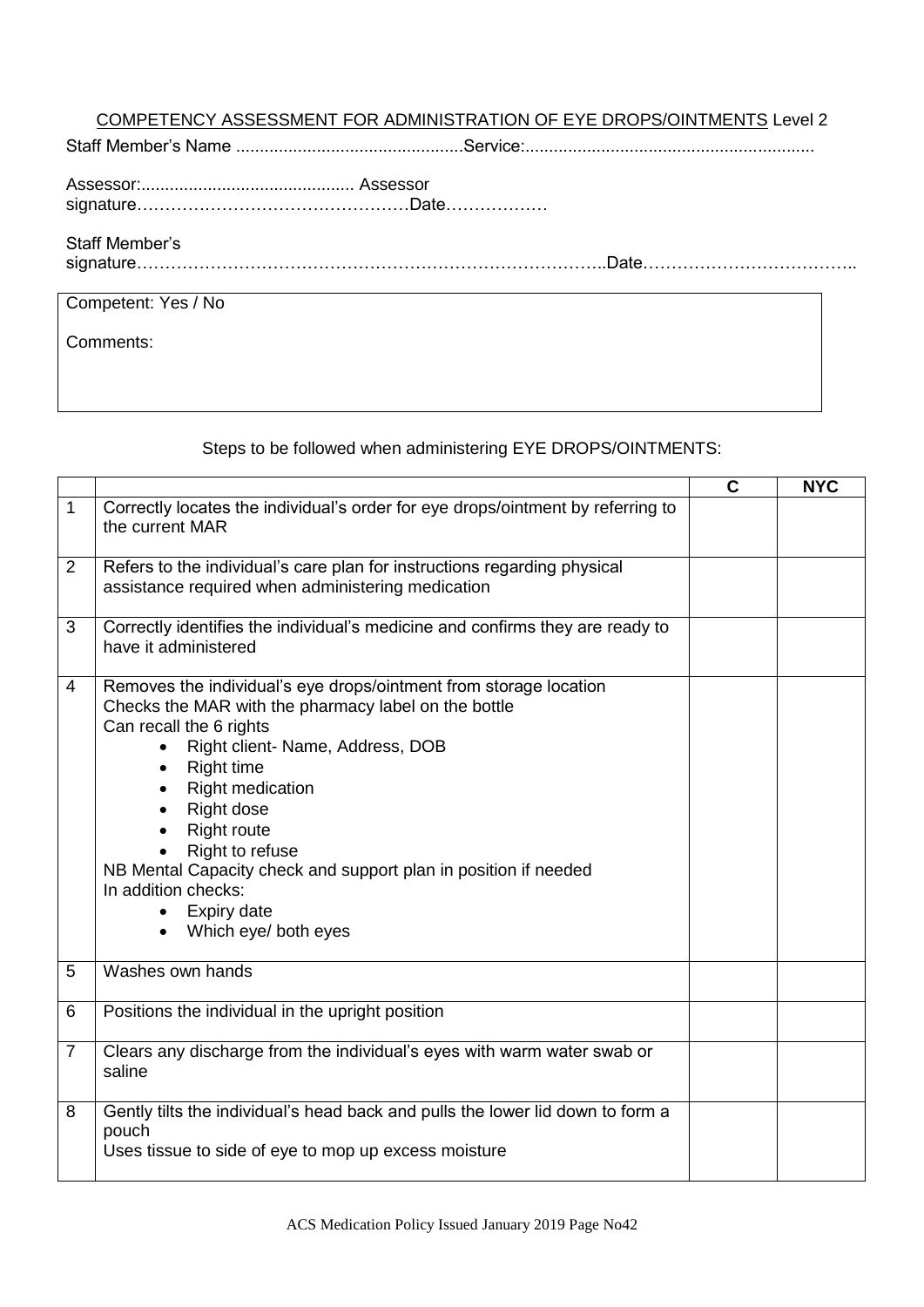| 9               | Agitate the eye drops and instils ONE drop into the pouch or applies 1cm<br>ointment                                 |  |
|-----------------|----------------------------------------------------------------------------------------------------------------------|--|
| 10 <sup>°</sup> | Encourages the individual to close their eyes                                                                        |  |
| 11              | If administering eye drops places pressure on the tear duct beside the nose<br>for 1-3 minutes                       |  |
| 12 <sub>2</sub> | Completes the MAR/signing sheet to record administration                                                             |  |
| 13              | Replaces the lid securely on the medication and returns to the correct<br>storage location                           |  |
| 14              | Checks if there are any other medications to be administered. Waits 5<br>minutes and repeats above steps as required |  |

## Suggested questions and answers for assessment

| 1              | Why do you need to block the tear duct after instilling eye drops?<br>To minimise systemic side effects and/or taste disturbances                                                                                                                  |  |
|----------------|----------------------------------------------------------------------------------------------------------------------------------------------------------------------------------------------------------------------------------------------------|--|
| $\overline{2}$ | If the client has two types of eye drops how long should you wait between each<br>one?<br>At least 5 minutes                                                                                                                                       |  |
| 3              | How long can eye drops be used before they must be discarded?<br>Usually one month. Check directions on bottle or packaging if unsure                                                                                                              |  |
| $\overline{4}$ | What would you do if you find the eye drops have expired<br>Don't give. Discard and locate new stock. Complete incident report if >1 day<br>out of date                                                                                            |  |
| 5              | Chloramphenicol and Systane eye drops are required to be administered.<br>Which one would you administer first and why?<br>Chloramphenicol because it is a medicated eye drop and should be<br>administered before any artificial tear preparation |  |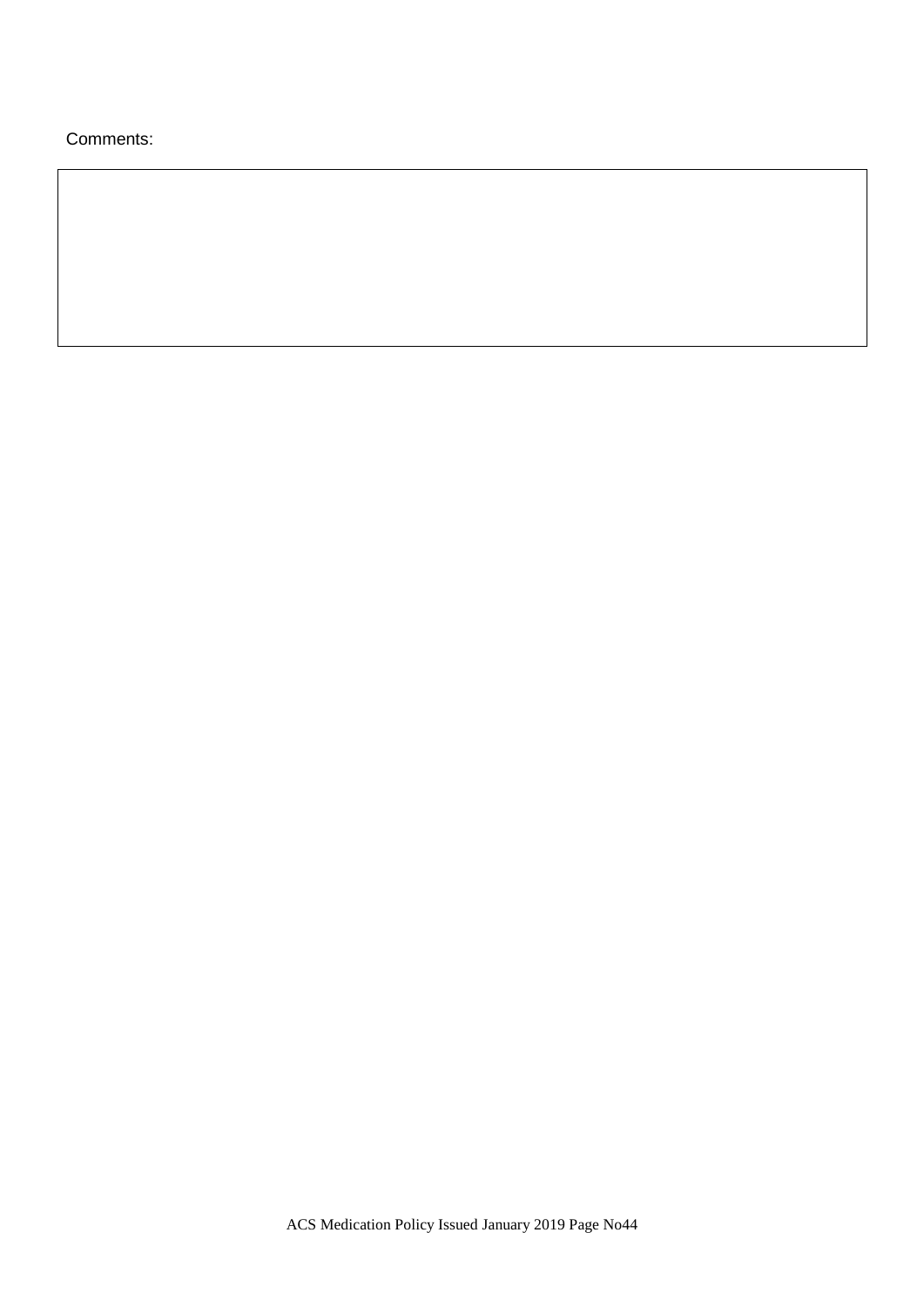|                     | <b>COMPETENCY ASSESSMENT FOR administration of medicines - Liquid medication</b><br>Level 2 |
|---------------------|---------------------------------------------------------------------------------------------|
|                     |                                                                                             |
|                     |                                                                                             |
| Staff Member's      |                                                                                             |
| Competent: Yes / No |                                                                                             |
| Comments:           |                                                                                             |

## Steps to be followed when administering Liquid medication

|                |                                                                                       | C | <b>NYC</b> |
|----------------|---------------------------------------------------------------------------------------|---|------------|
| $\mathbf{1}$   | Refers to the individual's care plan for instructions regarding level of              |   |            |
|                | support required when administering medication                                        |   |            |
| $\overline{2}$ | Can recall the 6 rights                                                               |   |            |
|                | Right client, Name, Address DOB<br>$\bullet$                                          |   |            |
|                | <b>Right time</b><br>$\bullet$                                                        |   |            |
|                | <b>Right medication</b>                                                               |   |            |
|                | Right dose                                                                            |   |            |
|                | <b>Right route</b>                                                                    |   |            |
|                | Right to refuse                                                                       |   |            |
|                | NB Mental Capacity check and support plan in position if needed                       |   |            |
| 3              | Checks the MAR with the pharmacy label on the bottle                                  |   |            |
|                | Ensure individual has not already taken<br>$\bullet$                                  |   |            |
|                | Checks Expiry date<br>$\bullet$                                                       |   |            |
|                | Allergy/drug sensitivity checked on MAR Label also against any                        |   |            |
|                | Allergies listed in care plan<br>Checks the dose in ml.                               |   |            |
|                |                                                                                       |   |            |
| 4              | Washes own hands                                                                      |   |            |
| 5              | Uses an appropriate clean measuring device                                            |   |            |
| 6              | Shakes the liquid medication, holds the bottle with hand over the<br>dispensing label |   |            |
| $\overline{7}$ | Pours the medication into the medication cup that is on a flat surface at             |   |            |
|                | eye level                                                                             |   |            |
|                | If using an oral syringe, removes air gap                                             |   |            |
| 8              | Positions the individual in the upright and comfortable position                      |   |            |
| 9              | Administers to individual and provides glass of water to rinse mouth                  |   |            |
| 10             | Checks that all medication has been swallowed                                         |   |            |
| 11             | Immediately records and signs the MAR/signing sheet to record                         |   |            |
|                | administration or enters correct code if client refuses                               |   |            |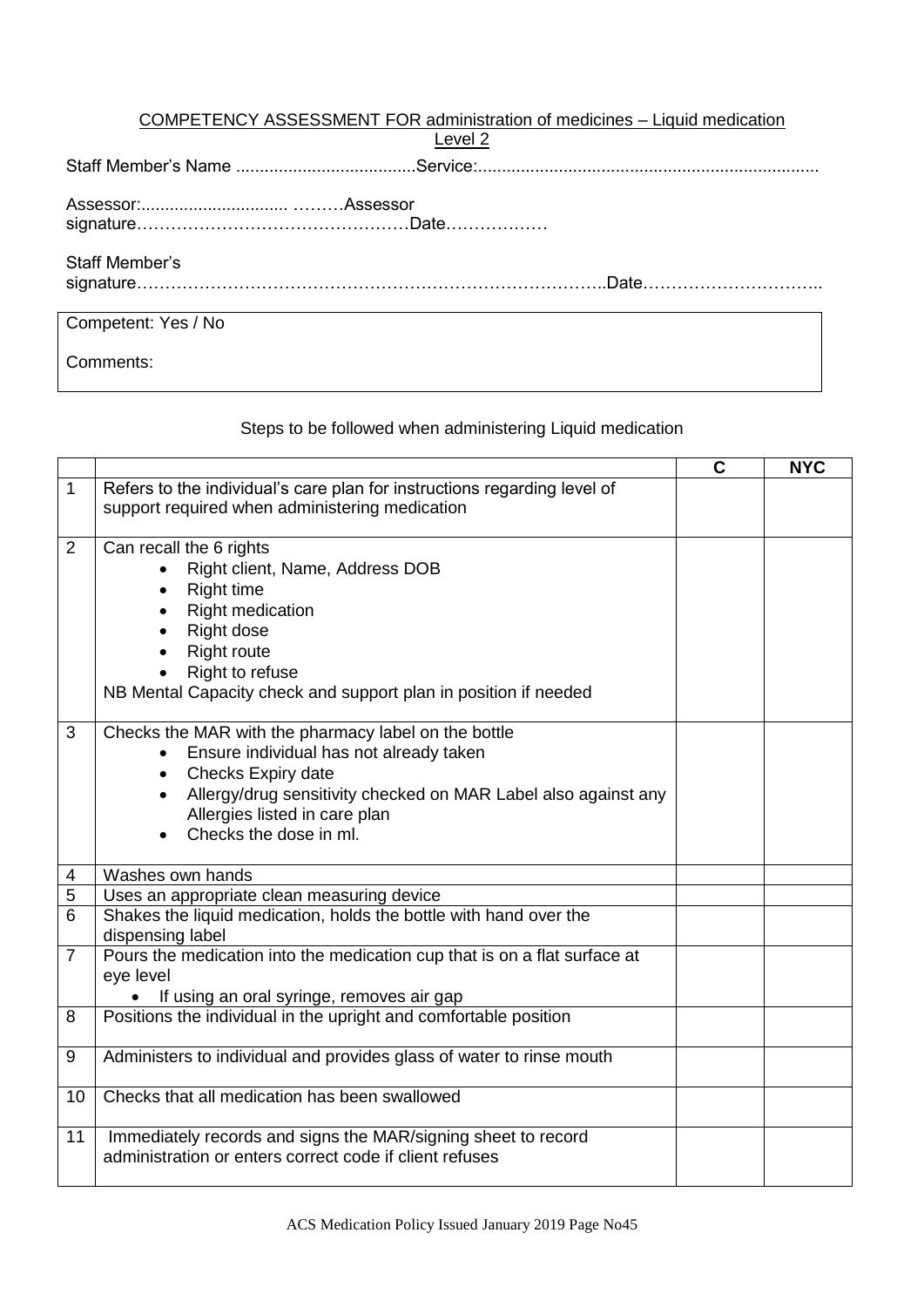| - 12<br>v washes<br>containers<br>securely<br><sub>ີ</sub> up used ∟<br>Replaces the "<br>lid. |  |
|------------------------------------------------------------------------------------------------|--|
|                                                                                                |  |

**Questions** 

|                | If the dose on MAR chart is in mg, not in mL, what would you do?<br>Check with GP, Request that chart be updated to minimise risk of error or<br>confusion, refer to manager                                                                                                                                        |  |
|----------------|---------------------------------------------------------------------------------------------------------------------------------------------------------------------------------------------------------------------------------------------------------------------------------------------------------------------|--|
| $\overline{2}$ | If two liquid medications are to be given, one with a 20mL dose and one with<br>a 5mL dose, would you:<br><b>Double check with manager</b> Why? to minimize risk of dosing error.<br>Pour both doses into the one medicine cup to save time? No,<br>liquid medications must be measured and administered separately |  |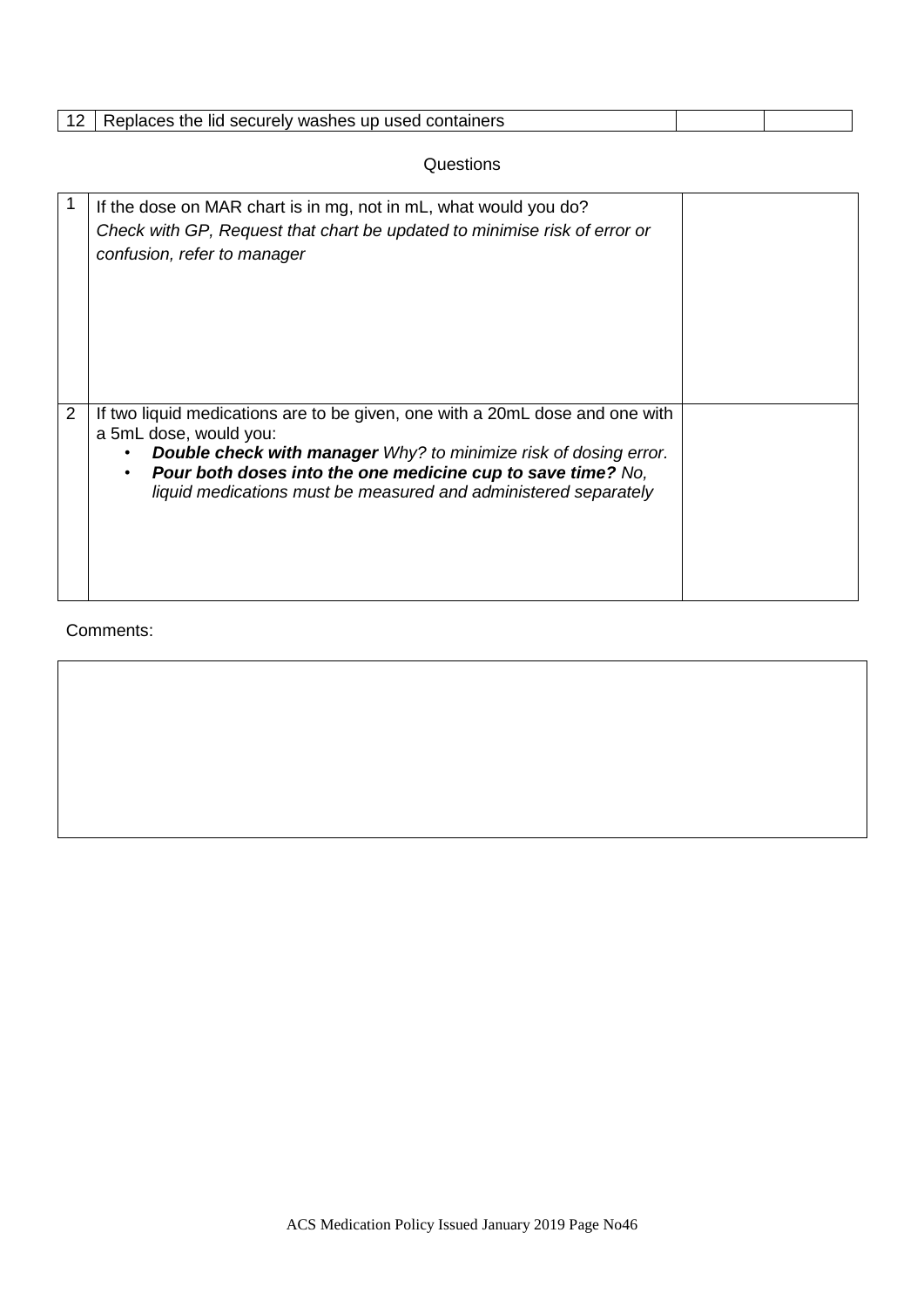#### COMPETENCY ASSESSMENT FOR administration of medicines – Creams

| ı<br>v<br>∼<br>. .<br>. . |  |
|---------------------------|--|
|                           |  |

Staff Member's Name ......................................Service:........................................................................

Assessor:............................... Assessor signature…………………………………………Date………………

## Staff Member's

signature………………………………………………………………………..Date…………………

#### Competent: Yes / No

Comments:

#### Steps to be followed when administering creams

|                |                                                                                                                                             | $\mathbf C$ | <b>NYC</b> |
|----------------|---------------------------------------------------------------------------------------------------------------------------------------------|-------------|------------|
| $\mathbf 1$    | Refers to the individual's care plan for instructions regarding level of support                                                            |             |            |
|                | required when administering medication                                                                                                      |             |            |
|                |                                                                                                                                             |             |            |
| $\overline{2}$ | Can recall the 6 rights                                                                                                                     |             |            |
|                | Right individual, Name, Address DOB                                                                                                         |             |            |
|                | <b>Right time</b>                                                                                                                           |             |            |
|                | <b>Right medication</b>                                                                                                                     |             |            |
|                | <b>Right dose</b>                                                                                                                           |             |            |
|                | <b>Right route</b><br>Right to refuse                                                                                                       |             |            |
|                | NB Mental Capacity check and support plan in position if needed                                                                             |             |            |
|                |                                                                                                                                             |             |            |
| 3              | Checks the MAR with the pharmacy label on the bottle                                                                                        |             |            |
|                | Ensure individual has not already taken                                                                                                     |             |            |
|                | Checks Expiry date<br>$\bullet$                                                                                                             |             |            |
|                | Allergy/drug sensitivity checked on MAR Label also against any                                                                              |             |            |
|                | Allergies listed in care plan                                                                                                               |             |            |
|                | Checks the application site                                                                                                                 |             |            |
|                | Writes date of opening on cream if new container opened or                                                                                  |             |            |
|                | checks within opened date timing                                                                                                            |             |            |
| 4              | Washes own hands and puts gloves on                                                                                                         |             |            |
| 5              | Locates the site for application and correctly estimates the amount of                                                                      |             |            |
|                | cream/ointment to be applied                                                                                                                |             |            |
|                | Prepares skin to remove any previous build-up of cream                                                                                      |             |            |
|                |                                                                                                                                             |             |            |
|                | If applying moisturiser, applies cream down the limb in the direction<br>$\bullet$<br>of hair growth using a cupping action with both hands |             |            |
|                | If applying a medicated cream, administers a small amount using<br>$\bullet$                                                                |             |            |
|                | 'fingertip unit' method                                                                                                                     |             |            |
|                | If applying a steroid cream, applies cream thinly                                                                                           |             |            |
| 6              | Follows correct procedure if any signs of skin reactions                                                                                    |             |            |
| $\overline{7}$ | If creams are applied to hands / feet ensures these are left non-greasy to                                                                  |             |            |
|                | prevent slipping, dropping of items - feet are covered with socks/ shoes,                                                                   |             |            |
|                | palms of hands are patted to remove excess cream/oils.                                                                                      |             |            |
| 8              | Immediately records and signs the MAR/signing sheet to record                                                                               |             |            |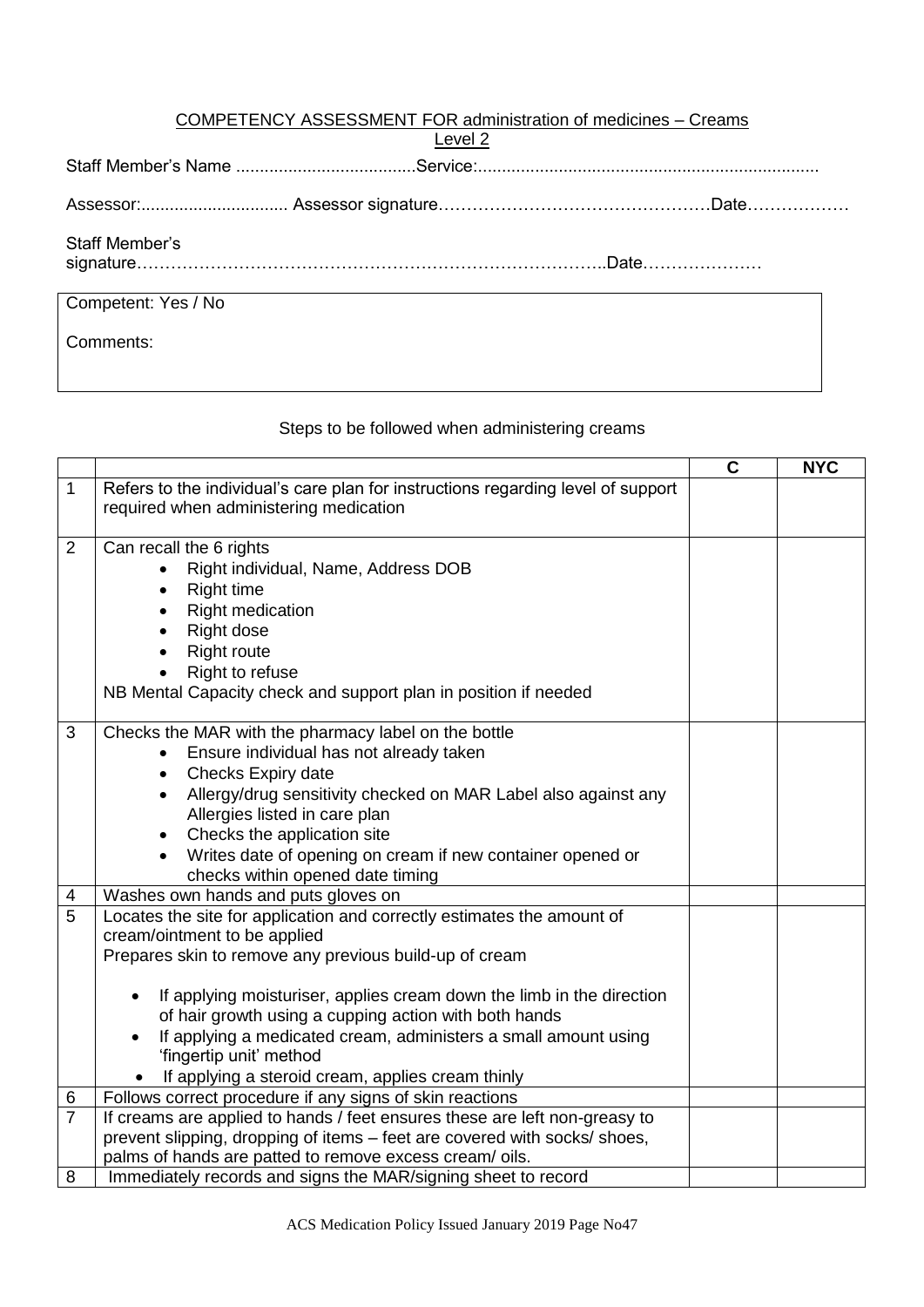| administration or enters correct code if client refuses |  |
|---------------------------------------------------------|--|
| Replaces the lid securely                               |  |

#### **Questions**

| 1              | How is a dose of medicated cream/ointment measured?<br>'In fingertip units'                        |  |
|----------------|----------------------------------------------------------------------------------------------------|--|
| $\overline{2}$ | How is a 'fingertip unit' measured?                                                                |  |
|                | The amount of cream/ointment squeezed out along an adult's finger from                             |  |
|                | the very end of the finger to the first crease in the finger                                       |  |
|                |                                                                                                    |  |
|                |                                                                                                    |  |
|                |                                                                                                    |  |
|                |                                                                                                    |  |
| 3              | If a medicated cream and Sorbolene Cream are required to be applied<br>which one is applied first? |  |
|                | The medicated cream.                                                                               |  |
|                |                                                                                                    |  |
|                |                                                                                                    |  |
|                |                                                                                                    |  |
| 4              | How long until the Sorbolene Cream can be applied? 30-60 minutes Why?                              |  |
|                | So that the medicated cream/ointment is not "diluted" – this will reduce its                       |  |
|                | efficacy                                                                                           |  |
|                |                                                                                                    |  |
|                |                                                                                                    |  |
|                |                                                                                                    |  |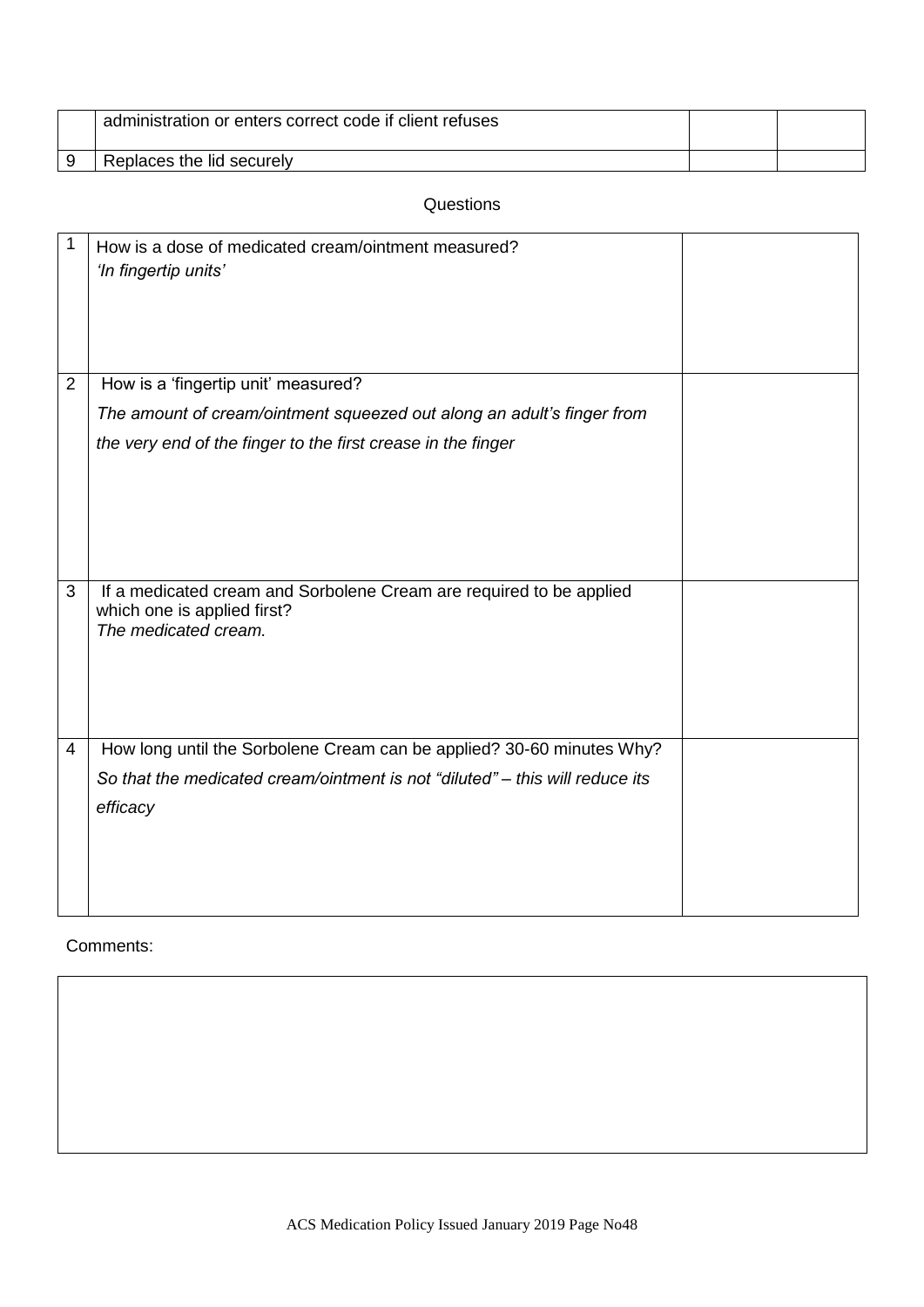#### COMPETENCY ASSESSMENT FOR administration of medicines – Nose drops Level 2

|--|

Assessor:............................... Assessor signature…………………………………………Date………………

## Staff Member's

signature………………………………………………………………………..Date…………………

## Competent: Yes / No

Comments:

#### Steps to be followed when administering Nose drops

|                |                                                                            | C | <b>NYC</b> |
|----------------|----------------------------------------------------------------------------|---|------------|
| 1              | Refers to the individual's care plan for instructions regarding level of   |   |            |
|                | support required when administering medication                             |   |            |
|                |                                                                            |   |            |
| $\overline{2}$ | Can recall the 6 rights                                                    |   |            |
|                | Right individual, Name, Address DOB                                        |   |            |
|                | <b>Right time</b>                                                          |   |            |
|                | <b>Right medication</b>                                                    |   |            |
|                | <b>Right dose</b>                                                          |   |            |
|                | <b>Right route</b>                                                         |   |            |
|                | Right to refuse                                                            |   |            |
|                | NB Mental Capacity check and support plan in position if needed            |   |            |
|                |                                                                            |   |            |
| 3              | Checks the MAR with the pharmacy label on the bottle                       |   |            |
|                | Ensure individual has not already taken                                    |   |            |
|                | Checks Expiry date                                                         |   |            |
|                | Allergy/drug sensitivity checked on MAR Label also against                 |   |            |
|                | any Allergies listed in care plan                                          |   |            |
|                | if unopened writes date on bottle                                          |   |            |
| 4              | Washes own hands                                                           |   |            |
| 5              | Shakes the bottle prior to insertion                                       |   |            |
| 6              | Encourages individual to blow their nose                                   |   |            |
| 7              | Ensures the individual is upright                                          |   |            |
| 8              | Gently tilts the individual's head back. Instils required number of drops  |   |            |
|                | into the nostril without allowing the dropper to touch the nose            |   |            |
|                | Uses tissue to wipe up any excess moisture                                 |   |            |
| 9              | Encourages individual to remain in current position for 2 minutes to allow |   |            |
|                | penetration of nose drops                                                  |   |            |
| 8              | Immediately records and signs the MAR/signing sheet to record              |   |            |
|                | administration or enters correct code if client refuses                    |   |            |
| 9              | Replaces the lid securely                                                  |   |            |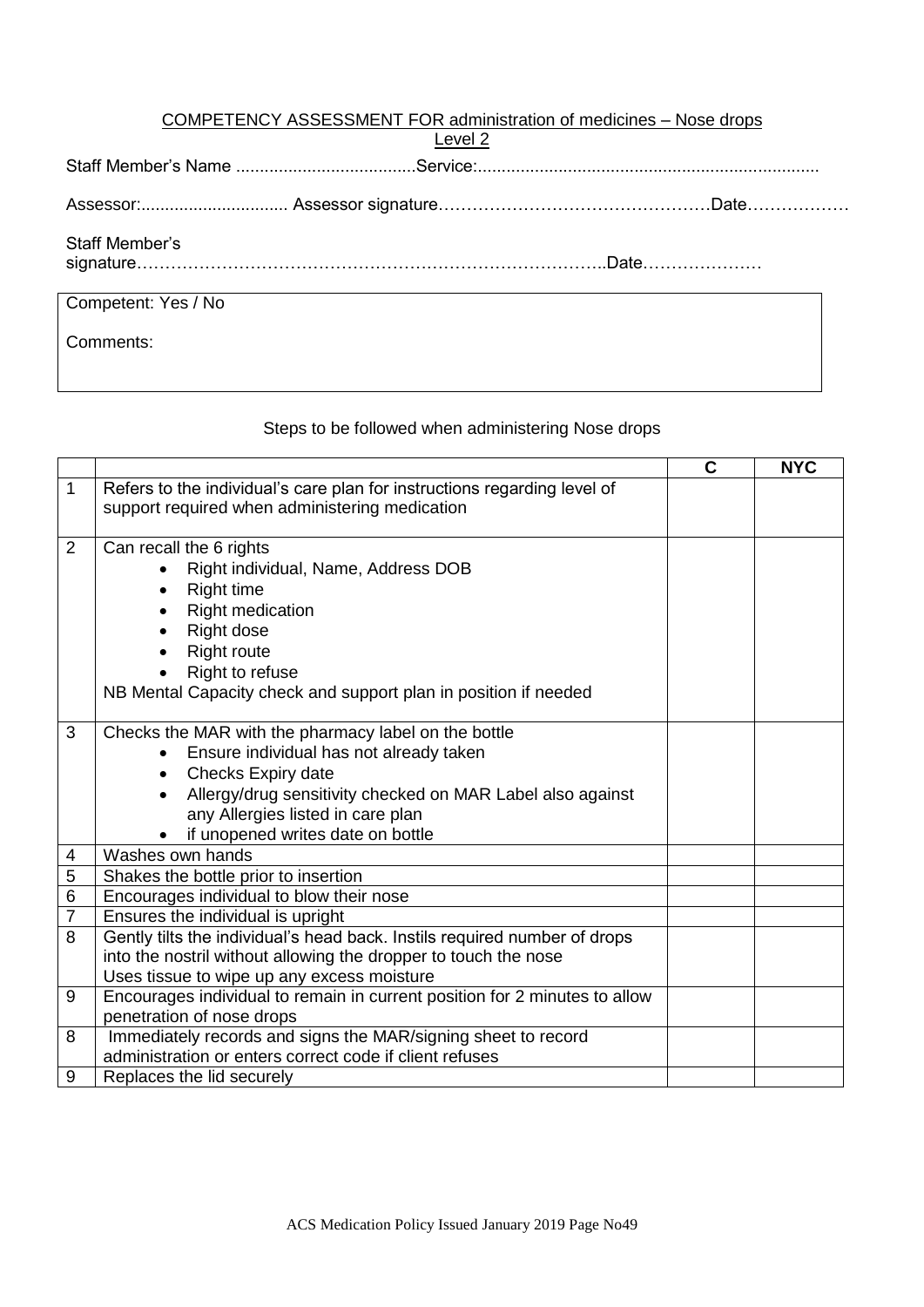#### **Questions**

|                | Why do you need to position the care recipient with their head tilted back?<br>To allow nose drops to penetrate up into the nose                                  |  |
|----------------|-------------------------------------------------------------------------------------------------------------------------------------------------------------------|--|
| $\overline{2}$ | Why do you need to ensure that nose drops are stored completely separate<br>from clients eye drops?<br>To minimise risk of accidentally instilling them into eyes |  |
| 3              | Why do you need to ask the care recipient to blow their nose first?<br>To clear the nostrils                                                                      |  |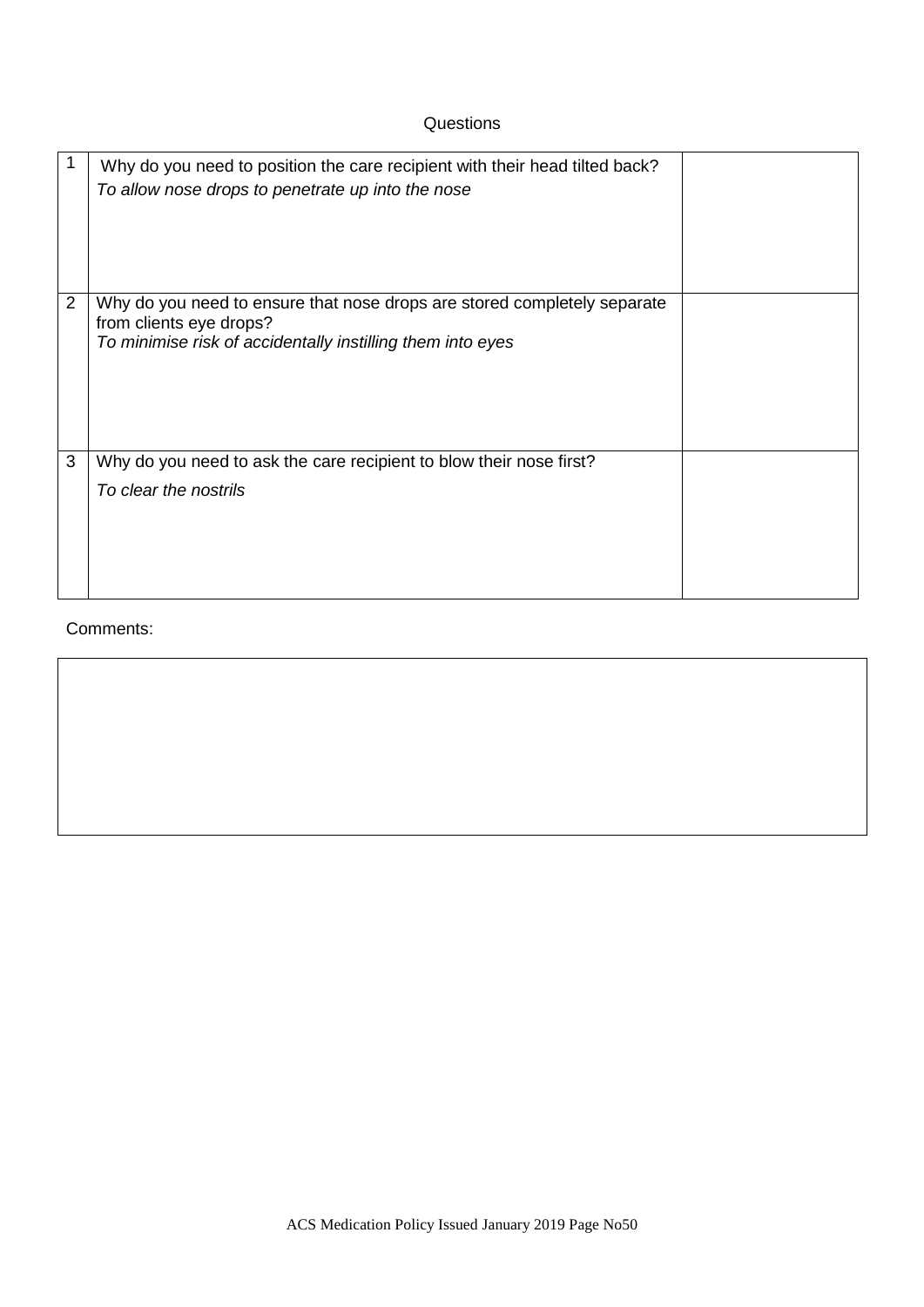|                     | COMPETENCY ASSESSMENT FOR administration of medicines - Metered dose inhalers<br>Level 2 |  |
|---------------------|------------------------------------------------------------------------------------------|--|
|                     |                                                                                          |  |
|                     |                                                                                          |  |
|                     |                                                                                          |  |
|                     |                                                                                          |  |
| Staff Member's      |                                                                                          |  |
|                     |                                                                                          |  |
|                     |                                                                                          |  |
| Competent: Yes / No |                                                                                          |  |
|                     |                                                                                          |  |
| Comments:           |                                                                                          |  |
|                     |                                                                                          |  |

## Steps to be followed when administering metered dose inhaler

|                |                                                                                                                          | C | <b>NYC</b> |
|----------------|--------------------------------------------------------------------------------------------------------------------------|---|------------|
| $\mathbf{1}$   | Refers to the individual's care plan for instructions regarding level of                                                 |   |            |
|                | support required when administering medication                                                                           |   |            |
| $\overline{2}$ | Can recall the 6 rights                                                                                                  |   |            |
|                | Right individual Name, Address DOB                                                                                       |   |            |
|                | <b>Right time</b><br>$\bullet$                                                                                           |   |            |
|                | Right medication                                                                                                         |   |            |
|                | Right dose                                                                                                               |   |            |
|                | <b>Right route</b>                                                                                                       |   |            |
|                | Right to refuse                                                                                                          |   |            |
|                | NB Mental Capacity check and support plan in position if needed                                                          |   |            |
| 3              | Checks the MAR with the pharmacy label on the bottle                                                                     |   |            |
|                | Ensure individual has not already taken                                                                                  |   |            |
|                | Checks Expiry date<br>$\bullet$                                                                                          |   |            |
|                | Allergy/drug sensitivity checked on MAR Label also against                                                               |   |            |
|                | any Allergies listed in care plan                                                                                        |   |            |
| 4              | Washes own hands                                                                                                         |   |            |
| 5              | Positions the individual in an upright position                                                                          |   |            |
| 6              | Removes the mouthpiece cover                                                                                             |   |            |
|                | Holding the inhaler upright, shakes it 3-4 times                                                                         |   |            |
| $\overline{7}$ | Asks individual to breath out places the mouthpiece in the mouth                                                         |   |            |
|                | ensuring lips are sealed around it                                                                                       |   |            |
| 8              | Asks individual to breath in and at the same time presses top of inhaler                                                 |   |            |
|                | downwards to release ONE dose of medication. Asks individual to hold                                                     |   |            |
|                | their breath for 5-10 seconds before breathing out through their nose If a                                               |   |            |
|                | second puff is required, waits 30 seconds before starting again and re                                                   |   |            |
|                | shaking the device                                                                                                       |   |            |
| 9              | Immediately records and signs the MAR/signing sheet to record<br>administration or enters correct code if client refuses |   |            |
|                |                                                                                                                          |   |            |
| 10             | Replaces the cap on the inhaler                                                                                          |   |            |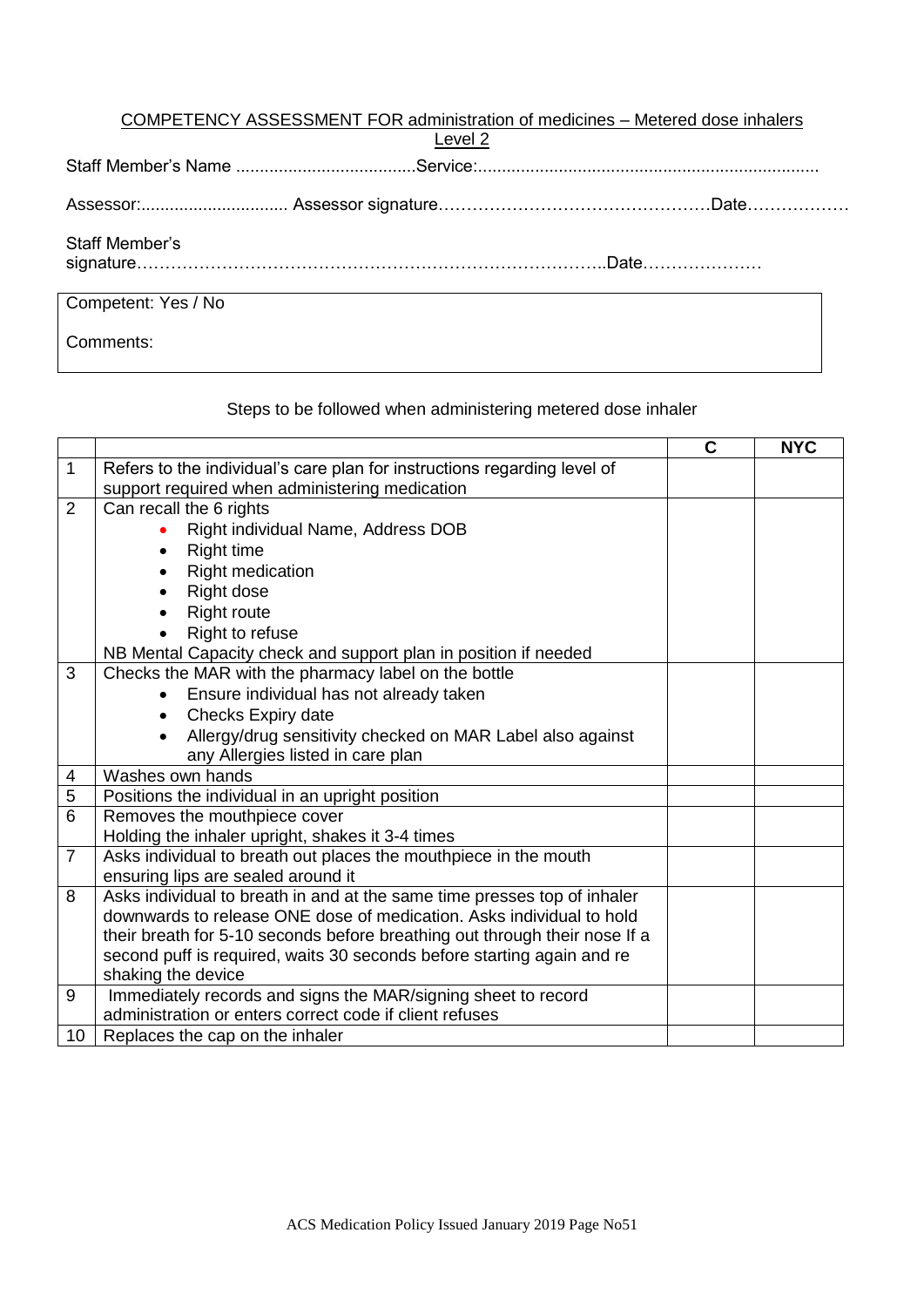#### **Questions**

| 1              | How do you tell if a metered dose inhaler is empty?<br>Check dose counter. |  |
|----------------|----------------------------------------------------------------------------|--|
| $\overline{2}$ | Why do individuals need to rinse their mouth after steroid inhalers?       |  |
|                | To reduce side effects such as hoarse voice and oral thrush                |  |
| 3              | How often should metered dose inhalers be cleaned?                         |  |
|                | Once a week                                                                |  |
| 4              | If administering a preventer and reliever inhaler at the same time which   |  |
|                | do you administer first?                                                   |  |
|                | Use a reliever first                                                       |  |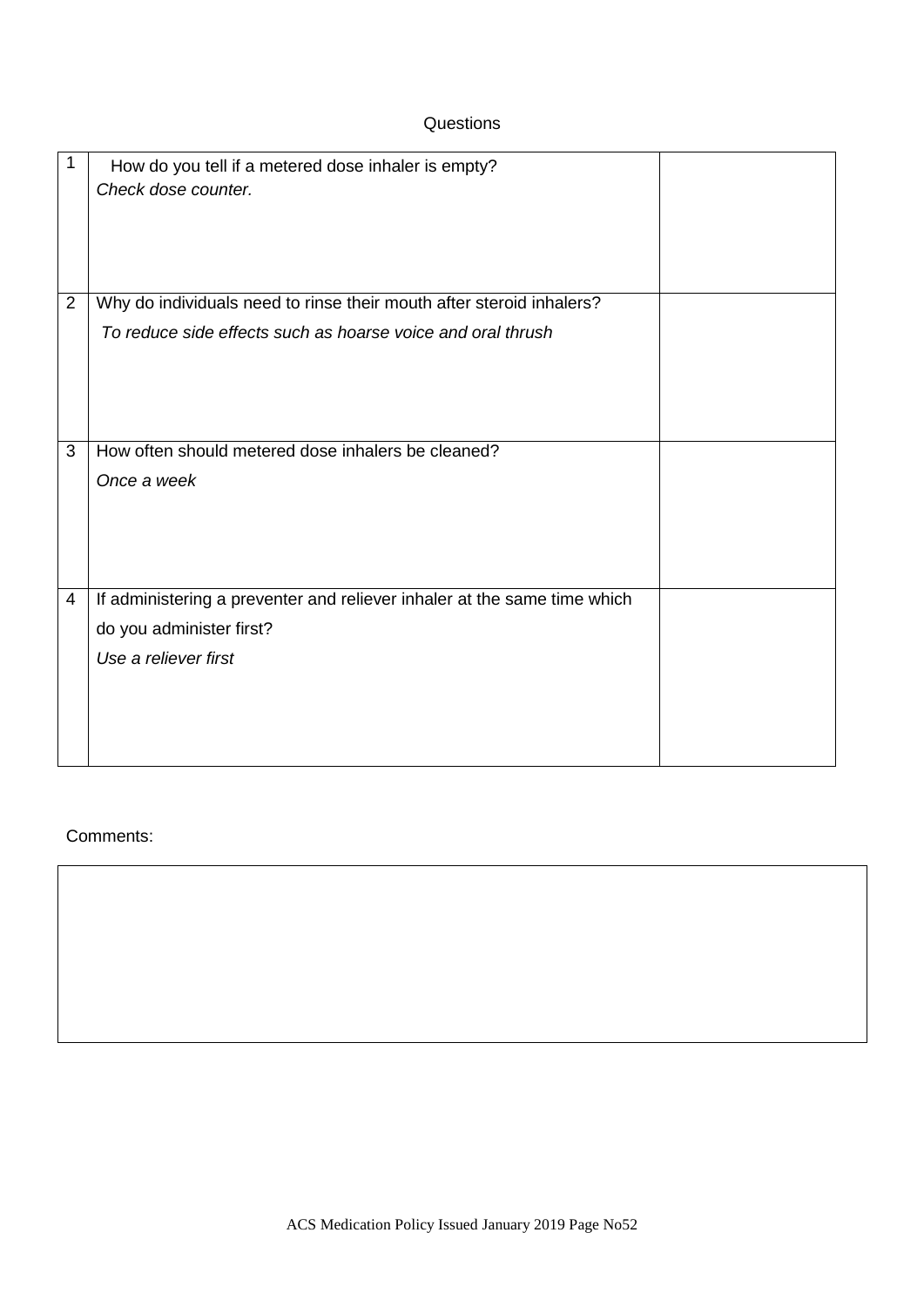|                     | <b>COMPETENCY ASSESSMENT FOR monitoring Blood Glucose levels</b><br>Level 3 |  |
|---------------------|-----------------------------------------------------------------------------|--|
|                     |                                                                             |  |
|                     |                                                                             |  |
| Staff Member's      |                                                                             |  |
| Competent: Yes / No |                                                                             |  |
| Comments:           |                                                                             |  |

Steps to be followed when monitoring Blood Glucose levels:

|                 |                                                                              | C | <b>NYC</b> |
|-----------------|------------------------------------------------------------------------------|---|------------|
| $\mathbf 1$     | Correctly locates the individual's order/chart for recording BGLs            |   |            |
| $\overline{2}$  | Refers to the individual's care plan for instructions regarding physical     |   |            |
|                 | assistance required                                                          |   |            |
| 3               | Locates the individual's diabetes supply box                                 |   |            |
|                 | Correctly identifies the client and confirms they are ready to have their    |   |            |
|                 | <b>BGL</b> tested                                                            |   |            |
|                 | Can recall the 6 rights                                                      |   |            |
|                 | Right individual, Name, Address DOB<br>$\bullet$                             |   |            |
|                 | <b>Right time</b><br>$\bullet$                                               |   |            |
|                 | Right medication                                                             |   |            |
|                 | Right dose                                                                   |   |            |
|                 | <b>Right route</b>                                                           |   |            |
|                 | Right to refuse<br>$\bullet$                                                 |   |            |
|                 | NB Mental Capacity check and support plan in position if needed              |   |            |
| 4               | Washes own hands and puts gloves on                                          |   |            |
| 5               | Washes individual's hands in warm soapy water and dries them                 |   |            |
|                 | thoroughly                                                                   |   |            |
| 6               | Removes glucometer and test strips from supply box                           |   |            |
| $\overline{7}$  | Ensures glucometer is calibrated according to manufacturer's instructions    |   |            |
| 8               | Carefully removes ONE test strip from the vial without touching the test     |   |            |
|                 | pad. Replaces lid on vial                                                    |   |            |
| 9               | Prepares lancet device                                                       |   |            |
| 10 <sup>°</sup> | Places the lancet on the side of the individual's finger and presses trigger |   |            |
|                 | button                                                                       |   |            |
| 11              | If finger needs to be "milked" to generate blood flow, it is done gently and |   |            |
|                 | according to procedure                                                       |   |            |
| 12              | Wipes away first drop of blood with tissue and then allows a second drop     |   |            |
|                 | to form                                                                      |   |            |
| 13              | Touches the blood from the finger to the test strip and inserts into         |   |            |
|                 | glucometer. Wipes puncture site with gauze                                   |   |            |
| 14              | Records result on BGL chart and in the care plan                             |   |            |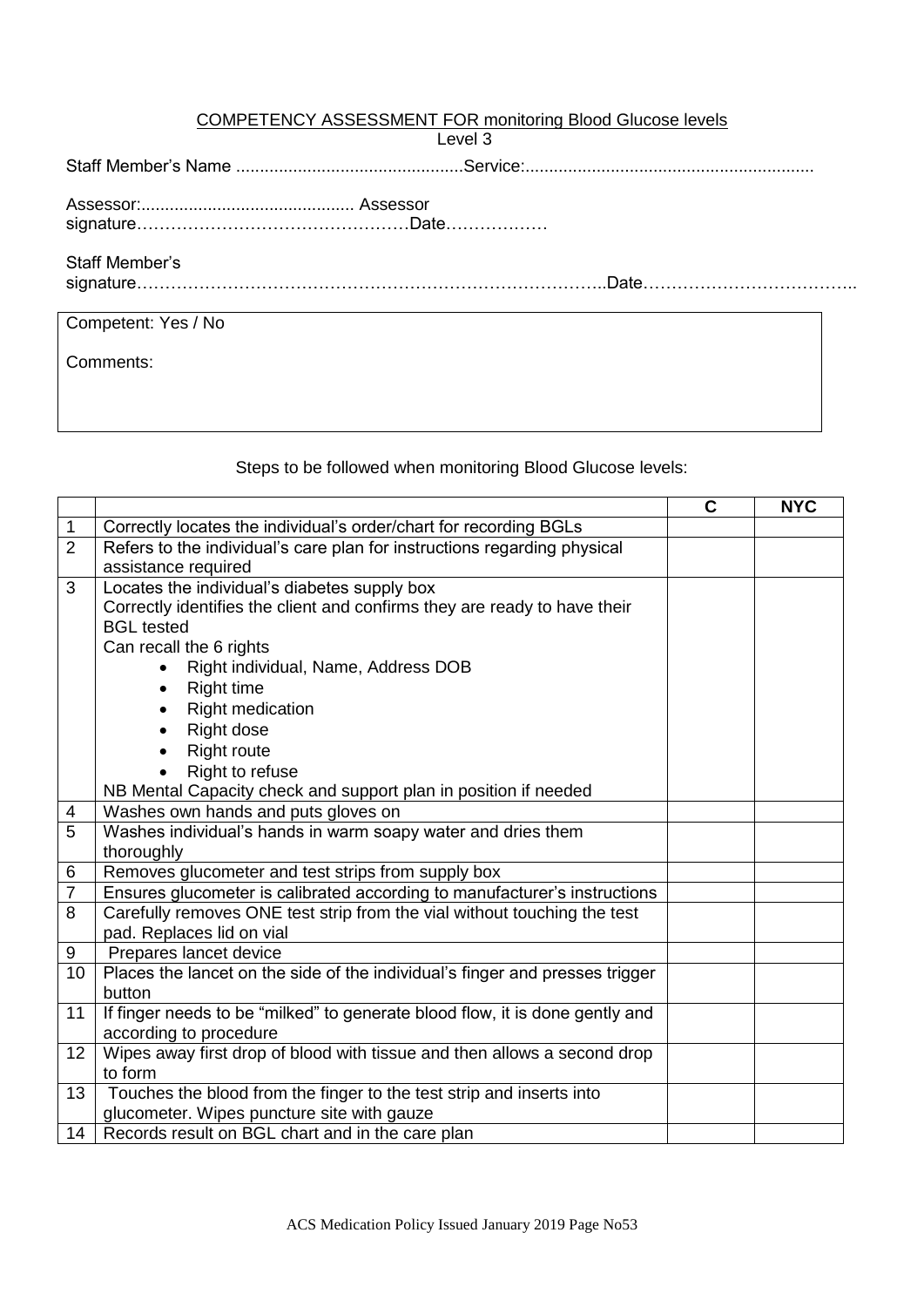#### **Questions**

|                | Why do individual's hands need to be clean and dry before taking a<br>BGL?<br>To avoid a false reading                                                                                                                   |  |
|----------------|--------------------------------------------------------------------------------------------------------------------------------------------------------------------------------------------------------------------------|--|
| $\overline{2}$ | Why is it important to wash a individual's hands with water rather than<br>using an alcohol swab prior to taking a BGL?<br>Alcohol swabs do not effectively remove fruit juice residue which may<br>give a false reading |  |
| 3              | What would you do if you accidentally touched the test pad on the<br>glucose test strip?<br>Discard the strip and get a new one<br>Why?<br>To ensure a false reading is not returned                                     |  |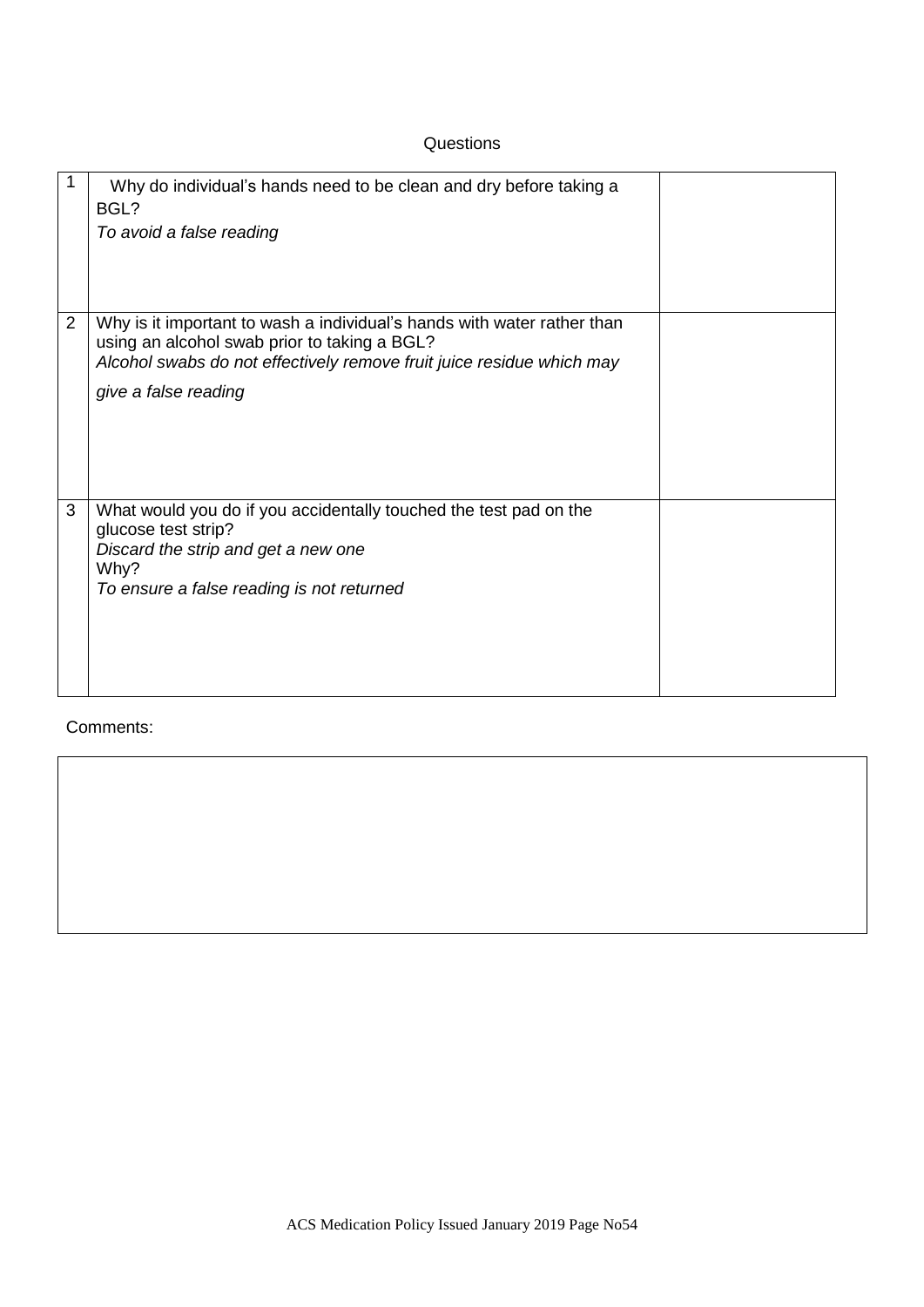|                     | COMPETENCY ASSESSMENT FOR administering medications via a PEG tube<br>Level 3 |
|---------------------|-------------------------------------------------------------------------------|
|                     |                                                                               |
|                     |                                                                               |
| Staff Member's      |                                                                               |
| Competent: Yes / No |                                                                               |
| Comments:           |                                                                               |

Steps to be followed when administering medications via a PEG tube:

|                |                                                                                                                                            | $\mathbf C$ | <b>NYC</b> |
|----------------|--------------------------------------------------------------------------------------------------------------------------------------------|-------------|------------|
| $\mathbf{1}$   | Correctly locates the individual's MAR chart to verify that all solid oral                                                                 |             |            |
|                | dose medications to be administered have been verified by a pharmacist                                                                     |             |            |
|                | as suitable for crushing                                                                                                                   |             |            |
| 2              | Refers to the individual's care plan for instructions regarding physical                                                                   |             |            |
|                | assistance required                                                                                                                        |             |            |
| 3              | Correctly identifies the MAR chart/signing sheet and confirms they are                                                                     |             |            |
|                | ready to have medication administered                                                                                                      |             |            |
| 4              | Ensures individual is comfortable either sitting upright in a chair or at a<br>30° angle in bed                                            |             |            |
| 5              | Washes own hands and puts gloves on                                                                                                        |             |            |
| 6              | Removes individual's medications from the medication supply box.<br>Checks the MAR chart care plan//signing sheet with the pharmacy label: |             |            |
|                | Can recall the 6 rights                                                                                                                    |             |            |
|                | Right individual DOB, Address,<br>$\bullet$                                                                                                |             |            |
|                | <b>Right time</b><br>$\bullet$                                                                                                             |             |            |
|                | <b>Right medication</b><br>$\bullet$                                                                                                       |             |            |
|                | Right dose                                                                                                                                 |             |            |
|                | <b>Right route</b><br>$\bullet$                                                                                                            |             |            |
|                | Right to refuse                                                                                                                            |             |            |
|                | NB Mental Capacity check and support plan in position if needed                                                                            |             |            |
| $\overline{7}$ | Stops any enteral feed and verifies tube placement. Checks for patency                                                                     |             |            |
|                | before flushing with 30mL water                                                                                                            |             |            |
| 8              | Ensures that the PEG tube and administration set is clamped. If no                                                                         |             |            |
|                | separate port for medication administration, carefully separates                                                                           |             |            |
|                | administration set from PEG tube                                                                                                           |             |            |
| 9              | Cleans the port as per manufacturer's instructions and flushes with                                                                        |             |            |
|                | 30mL water                                                                                                                                 |             |            |
| 10             | Prepares various medication formulations correctly prior to drawing up<br>into syringe:                                                    |             |            |
|                | i) Correctly measures liquid medication dose and dilutes with<br>٠                                                                         |             |            |
|                | 30mL water                                                                                                                                 |             |            |
|                | ii) Crushes tablets and adds at least 10-15mL water                                                                                        |             |            |
|                | iii) Opens capsule/s and mixes with 10-15mL water<br>$\bullet$                                                                             |             |            |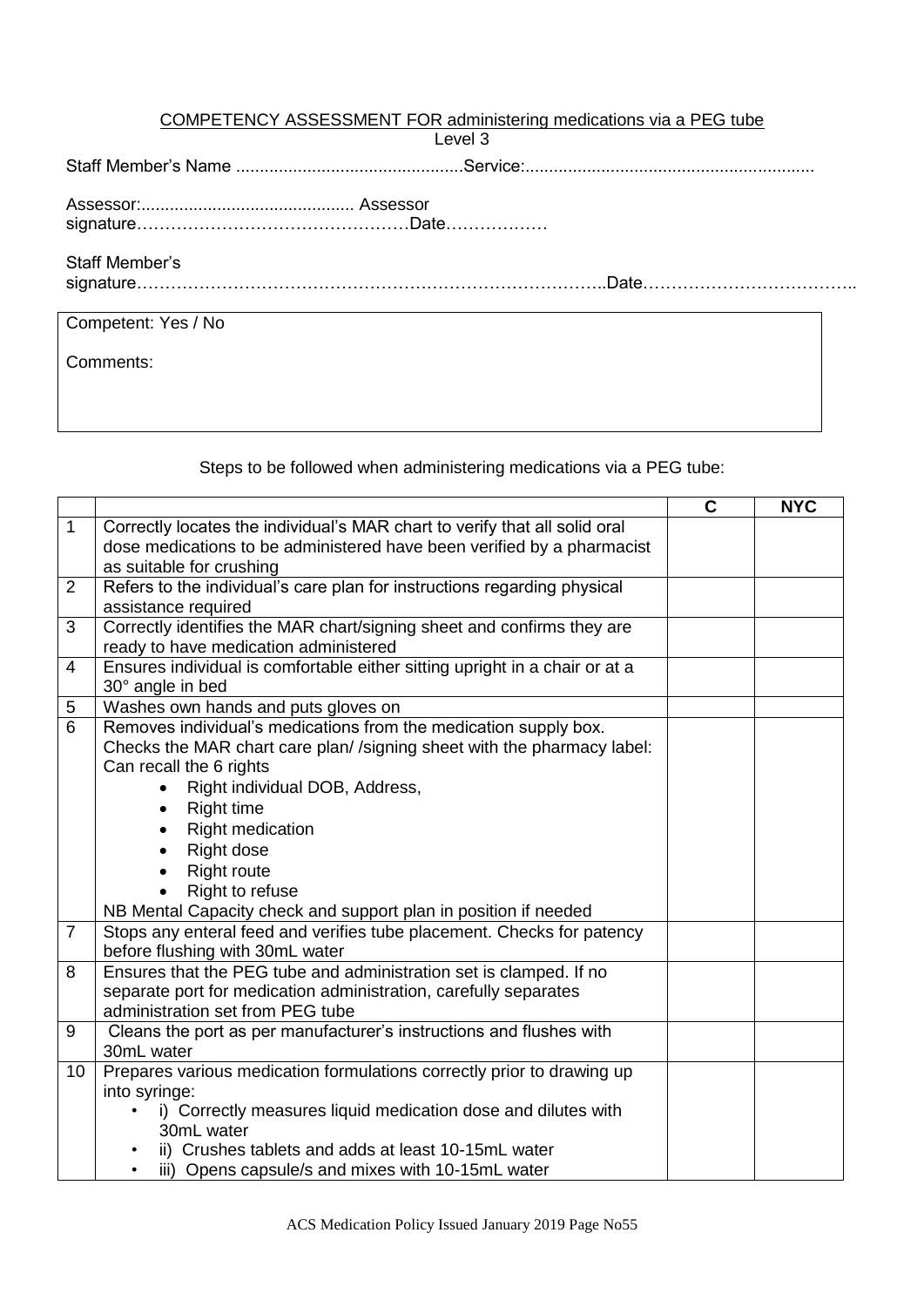| 11              | Gently pushes medications in via medication port<br>If more medications are required, flushes tube with 10-15mL water before<br>repeating Steps 10-11 |  |
|-----------------|-------------------------------------------------------------------------------------------------------------------------------------------------------|--|
| 12 <sup>°</sup> | Flushes tube with 20-30mL after administration of last medication then<br>reclamps tube                                                               |  |
| 13 <sup>°</sup> | Completes medication administration record on care plan or completes<br>medication chart/signing sheet                                                |  |
| 14              | Cleans syringe in mild detergent, rinses and dries thoroughly                                                                                         |  |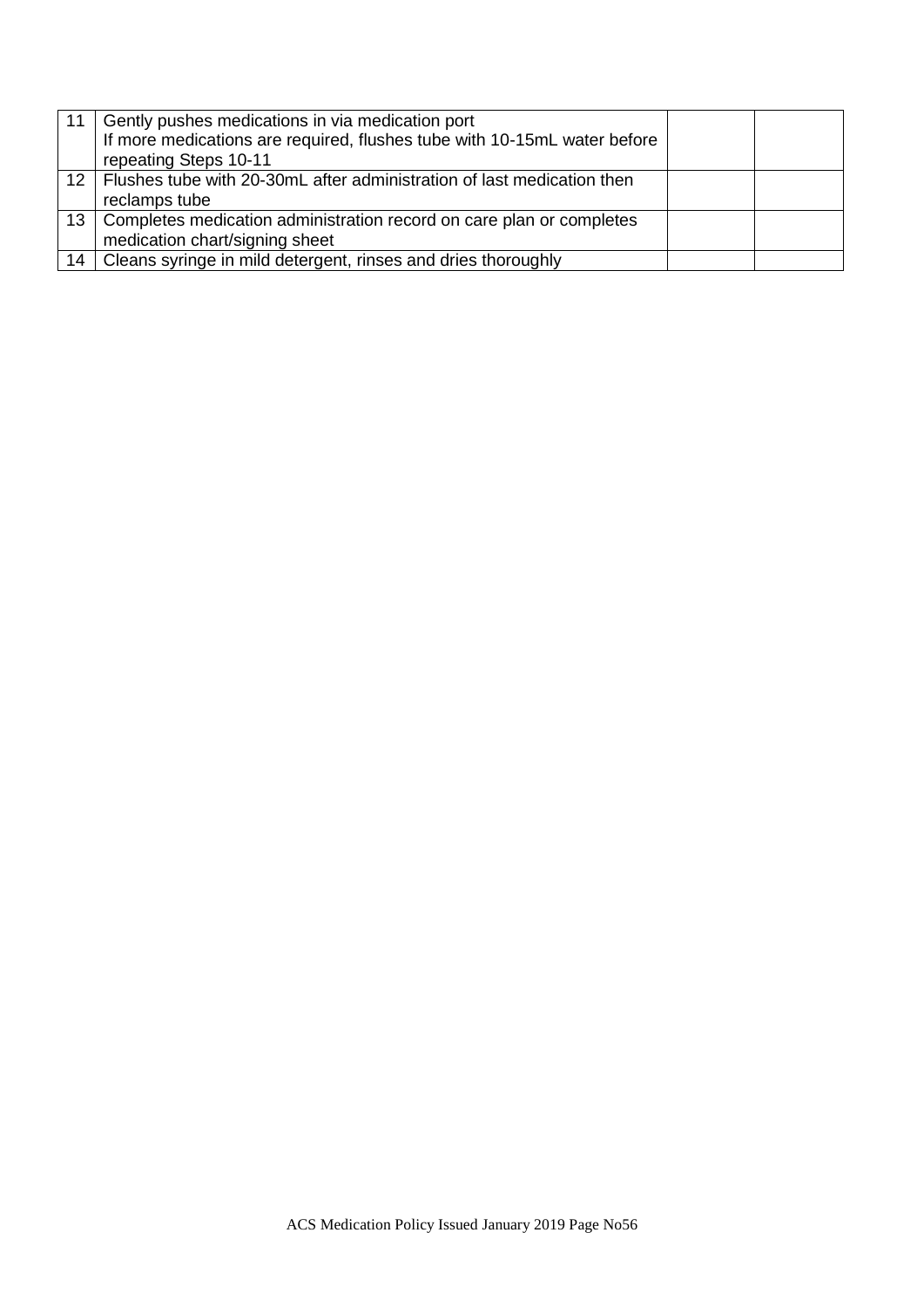#### **Questions**

| 1      | What would you do if the medication that needed to be administered<br>through a PEG tube was not suitable for crushing?<br>Withhold administration, complete MAR chart appropriately, contact<br>Manager                                                                                                                                                                                                                               |  |
|--------|----------------------------------------------------------------------------------------------------------------------------------------------------------------------------------------------------------------------------------------------------------------------------------------------------------------------------------------------------------------------------------------------------------------------------------------|--|
| 2<br>3 | List ways that PEG tubes can become blocked and how they can be<br>minimised:<br>• Inappropriate medication administration<br>• Poor flushing techniques -<br>flush with 20-30mL water before and after checking for<br>$\circ$<br>residuals and before and after medication administration<br>• Reflux of gastric contents up into the tube - regular flushing<br>Thick formulas - select the correct tube size to maximise flow rate |  |
|        | What is the best flushing solution?<br>Water                                                                                                                                                                                                                                                                                                                                                                                           |  |
| 4      | Why should cola beverages or cranberry juice NOT be used to clear a<br>blockage?<br>They are acidic and exacerbate tube clogging through protein<br>denaturation. [Altered pH from digestive enzymes and the acidic solution<br>mixing with the formula's intact protein in the tube tip causes protein<br>denaturation and formation of a clog in the tip.]                                                                           |  |
| 5      | List the steps you would follow to clear a PEG tube blockage:<br>• Check that there are no kinks in the tube<br>• Instil warm water into the tube and apply gentle pressure alternating<br>with suction to clear - this will clear most blockages                                                                                                                                                                                      |  |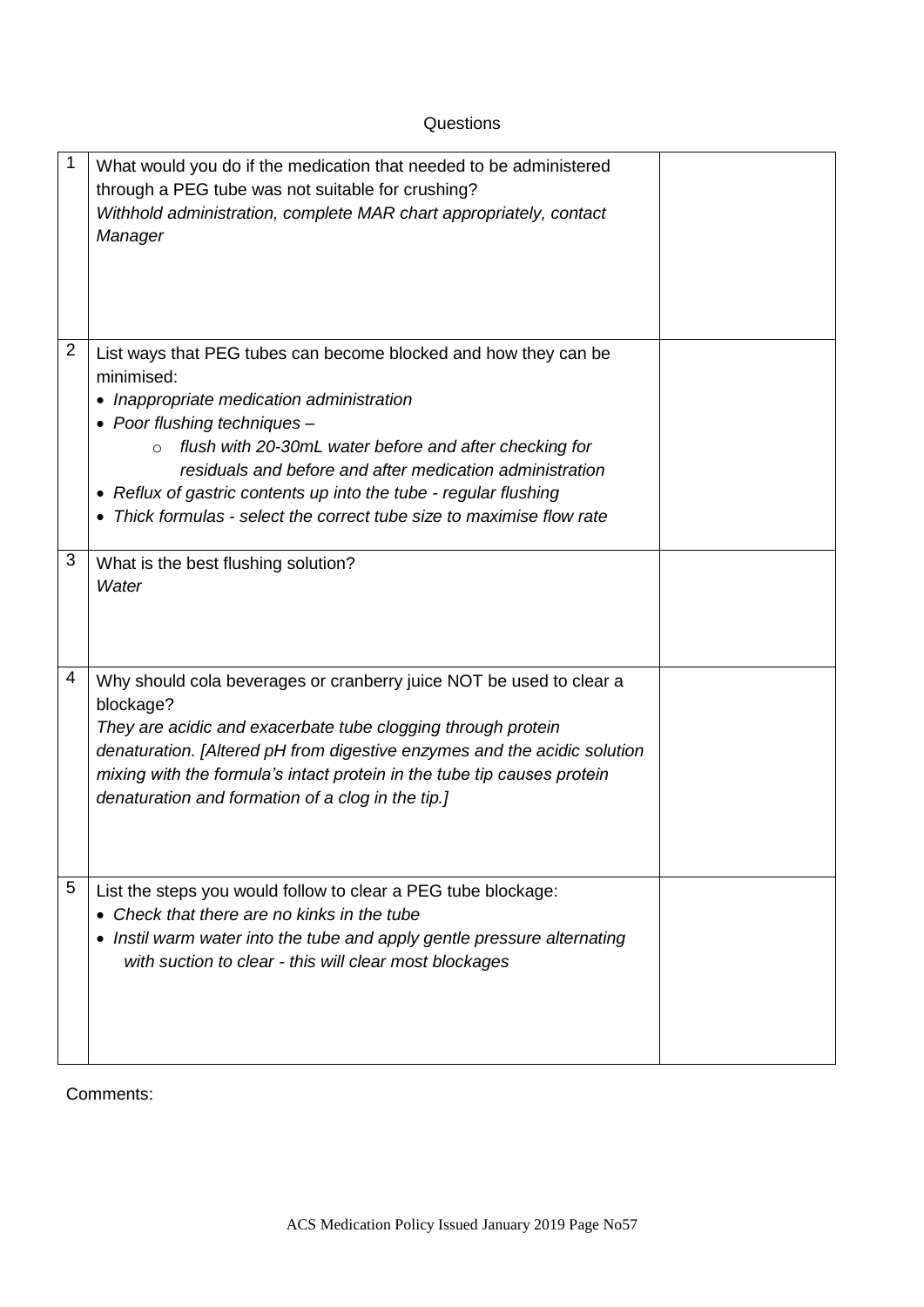#### COMPETENCY ASSESSMENT FOR Administration of Insulin - Using pre-dose loaded syringes

Staff Member's Name ................................................Service:.............................................................

#### Staff Member's

signature………………………………………………………………………..Date………………………………..

Competent: Yes / No

|                | Steps to be followed when administering Insulin Using pre-dose loaded syringes_Level 3:                                                                                                                                                                                                                                                                                                                               |   |            |  |  |
|----------------|-----------------------------------------------------------------------------------------------------------------------------------------------------------------------------------------------------------------------------------------------------------------------------------------------------------------------------------------------------------------------------------------------------------------------|---|------------|--|--|
|                |                                                                                                                                                                                                                                                                                                                                                                                                                       | C | <b>NYC</b> |  |  |
| 1              | Checks BGL and checks with GP order on MAR chart and is within range for<br>insulin administration                                                                                                                                                                                                                                                                                                                    |   |            |  |  |
| 2              | Correctly locates the individual's order for insulin for current time referring to<br>current MAR                                                                                                                                                                                                                                                                                                                     |   |            |  |  |
|                | Refers to the individual's care plan for instructions regarding physical<br>assistance required                                                                                                                                                                                                                                                                                                                       |   |            |  |  |
| 3              | Correctly identifies the individual's MAR/signing sheet and confirms they are<br>ready to have medication administered                                                                                                                                                                                                                                                                                                |   |            |  |  |
| 4              | Obtains pre-filled insulin pen 8mm needle (recommended for the majority of<br>clients)                                                                                                                                                                                                                                                                                                                                |   |            |  |  |
| 5              | Double checks individual's name and expiry date on insulin pen (1 month after<br>opening)                                                                                                                                                                                                                                                                                                                             |   |            |  |  |
| 6              | Removes individual's medications from the medication supply box. Checks the<br>MAR chart care plan//signing sheet:<br>Can recall the 6 rights<br>Right individualDOB, Address,<br>$\bullet$<br><b>Right time</b><br>٠<br><b>Right medication</b><br>٠<br>Right dose<br>٠<br><b>Right route</b><br>Right to refuse<br>$\bullet$<br>NB Mental Capacity check and support plan in position if needed<br>Washes own hands |   |            |  |  |
| $\overline{7}$ | Attach a pen needle.<br>$\bullet$<br>Prime pen by dialing up 2 units, Point pen upwards and depress<br>$\bullet$<br>injector button into the air                                                                                                                                                                                                                                                                      |   |            |  |  |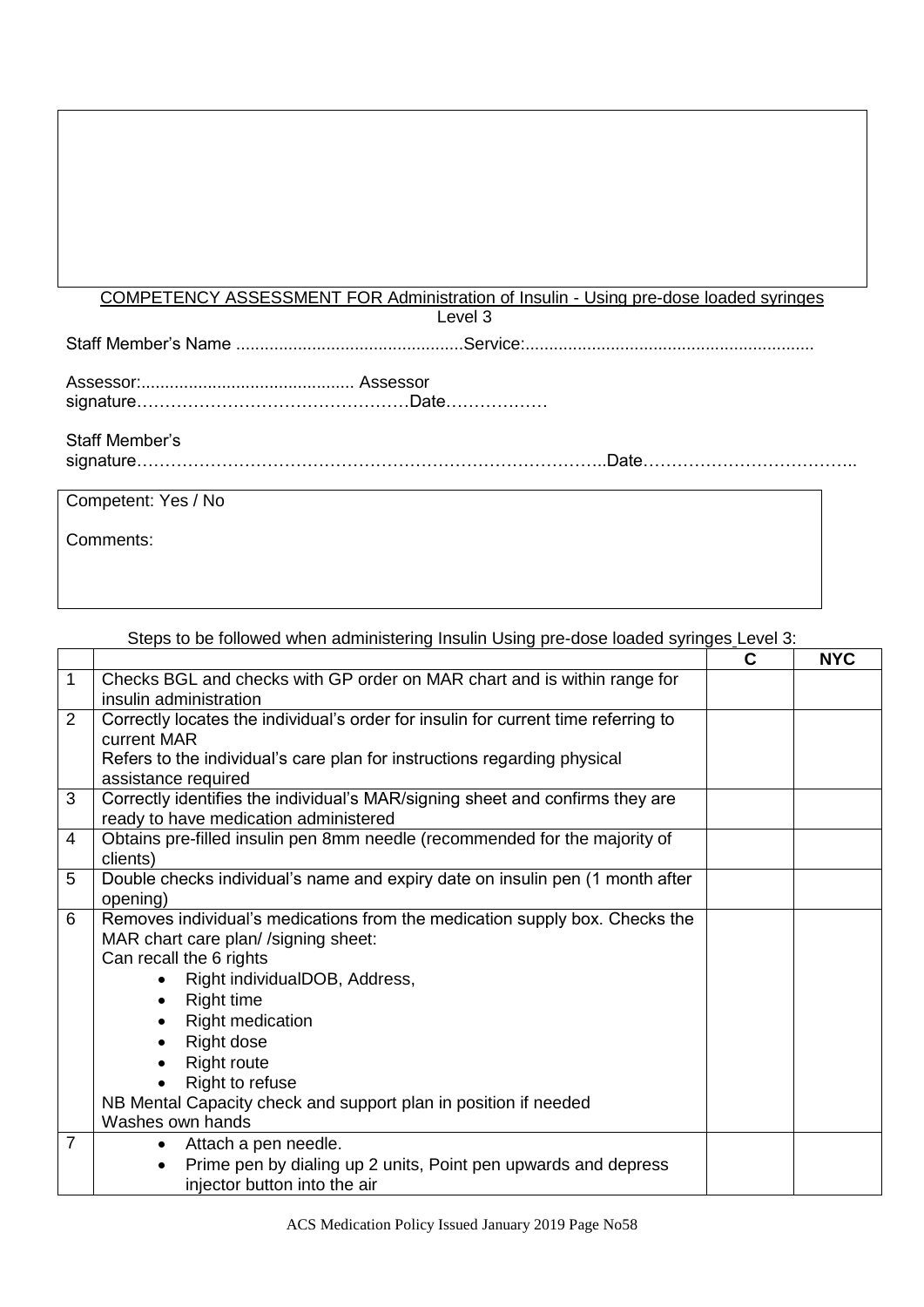|    | • Ensure insulin is expelled from needle – repeat priming process if<br>no insulin seen<br>Turn the dose knob to the number of units to be administered<br>$\bullet$<br>If using cloudy insulin gently roll the pen ten times and invert the<br>$\bullet$<br>pen ten times. The liquid should look evenly mixed |  |
|----|-----------------------------------------------------------------------------------------------------------------------------------------------------------------------------------------------------------------------------------------------------------------------------------------------------------------|--|
| 8  | Correctly locates a suitable administration site<br>Carefully pinches the skin before inserting needle<br>Depresses the push-button fully ensuring that dose indicator returns to<br>zero.<br>Keeps needle in the skin for 10 seconds before removing                                                           |  |
| 9  | Discards needle safely into sharps container                                                                                                                                                                                                                                                                    |  |
| 10 | Adds BGL reading to care recipient's Blood Glucose Chart                                                                                                                                                                                                                                                        |  |
| 11 | Completes MAR chart and care plan /signing sheet                                                                                                                                                                                                                                                                |  |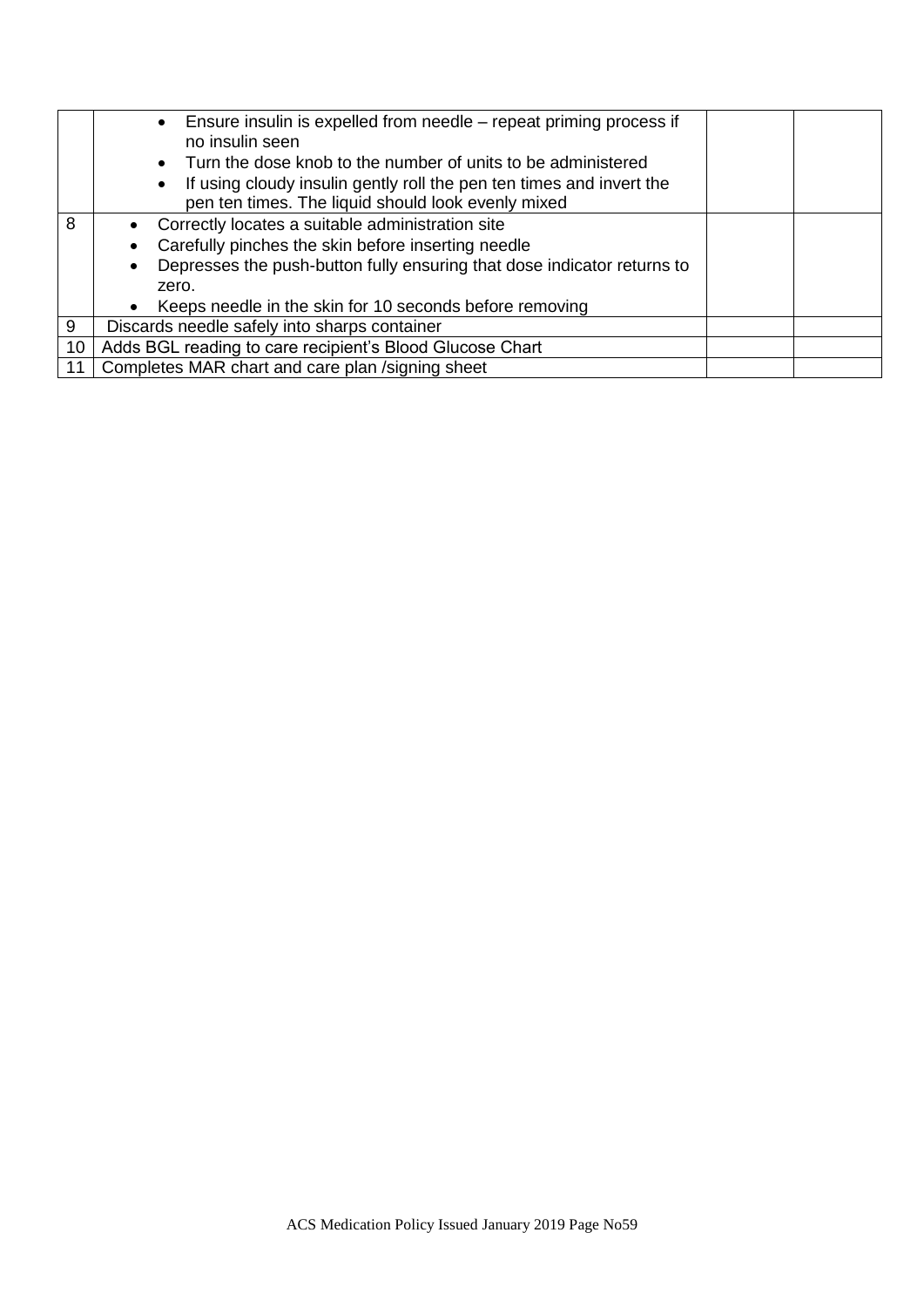#### **Questions**

|   | Why do you need to leave the needle in the skin for 10 seconds when injecting insulin<br>from a pen?<br>To allow time for the full dose to be delivered from the pen                                                                                                                                                                                 |  |
|---|------------------------------------------------------------------------------------------------------------------------------------------------------------------------------------------------------------------------------------------------------------------------------------------------------------------------------------------------------|--|
| 2 | Why must insulin be at room temperature when administered?<br>To minimise stinging and to ensure rapid onset of action (cold insulin is slower to work)                                                                                                                                                                                              |  |
| 3 | What is an 'airshot'?<br>A test using 2 units of insulin to ensure that the insulin pen is working correctly and to<br>remove air from needle prior to injecting                                                                                                                                                                                     |  |
| 4 | What would you do if the BGL reading was 2.5mmol/L?<br>Do not administer insulin. Give the care recipient a tube of Glutose Gel/small glass of<br>juice/2-3 tsp sugar dissolved in water. Repeat BGL monitoring in 15-20 minutes.<br>Contact GP if BGL is still <4mmol/L after 20 minutes. Remain with the client at all times<br>until BGL >4mmol/L |  |
| 5 | What are some symptoms of low blood sugar levels in an elderly person?<br>Confusion, dizziness, drowsiness, seizures, weakness; sweating, increase pulse rate,<br>hunger.                                                                                                                                                                            |  |
| 6 | What would you do if you only managed to get the GP's voicemail?<br>Call 999                                                                                                                                                                                                                                                                         |  |